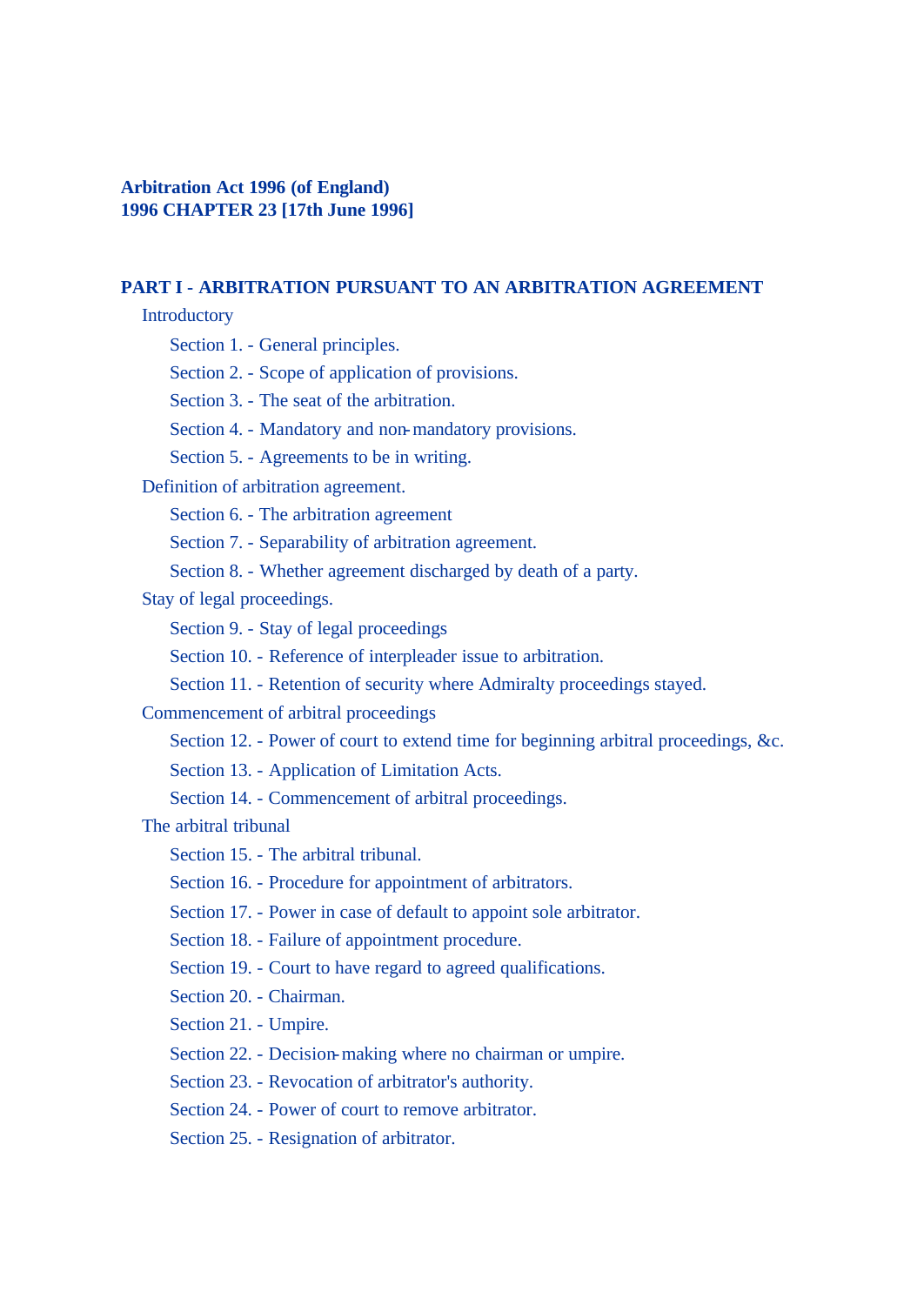Section 26. - Death of arbitrator or person appointing him.

Section 27. - Filling of vacancy, &c.

Section 28. - Joint and several liability of parties to arbitrators for fees and expenses.

Section 29. - Immunity of arbitrator.

Jurisdiction of the arbitral tribunal

Section 30. - Competence of tribunal to rule on its own jurisdiction.

Section 31. - Objection to substantive jurisdiction of tribunal.

Section 32. - Determination of preliminary point of jurisdiction.

The arbitral proceedings

Section 33. - General duty of the tribunal.

Section 34. - Procedural and evidential matters.

Section 35. - Consolidation of proceedings and concurrent hearings.

Section 36. - Legal or other representation.

Section 37. - Power to appoint experts, legal advisers or assessors.

Section 38. - General powers exercisable by the tribunal.

Section 39. - Power to make provisional awards.

Section 40. - General duty of parties.

Section 41. - Powers of tribunal in case of party's default.

Powers of court in relation to arbitral proceedings

Section 42. - Enforcement of peremptory orders of tribunal.

Section 43. - Securing the attendance of witnesses.

Section 44. - Court powers exercisable in support of arbitral proceedings.

Section 45. - Determination of preliminary point of law.

The award

Section 46. - Rules applicable to substance of dispute.

Section 47. - Awards on different issues, &c.

Section 48. - Remedies.

Section 49. - Interest.

Section 50. - Extension of time for making award.

Section 51. - Settlement.

Section 52. - Form of award.

Section 53. - Place where award treated as made.

Section 54. - Date of award.

Section 55. - Notification of award.

Section 56. - Power to withhold award in case of non-payment.

Section 57. - Correction of award or additional award.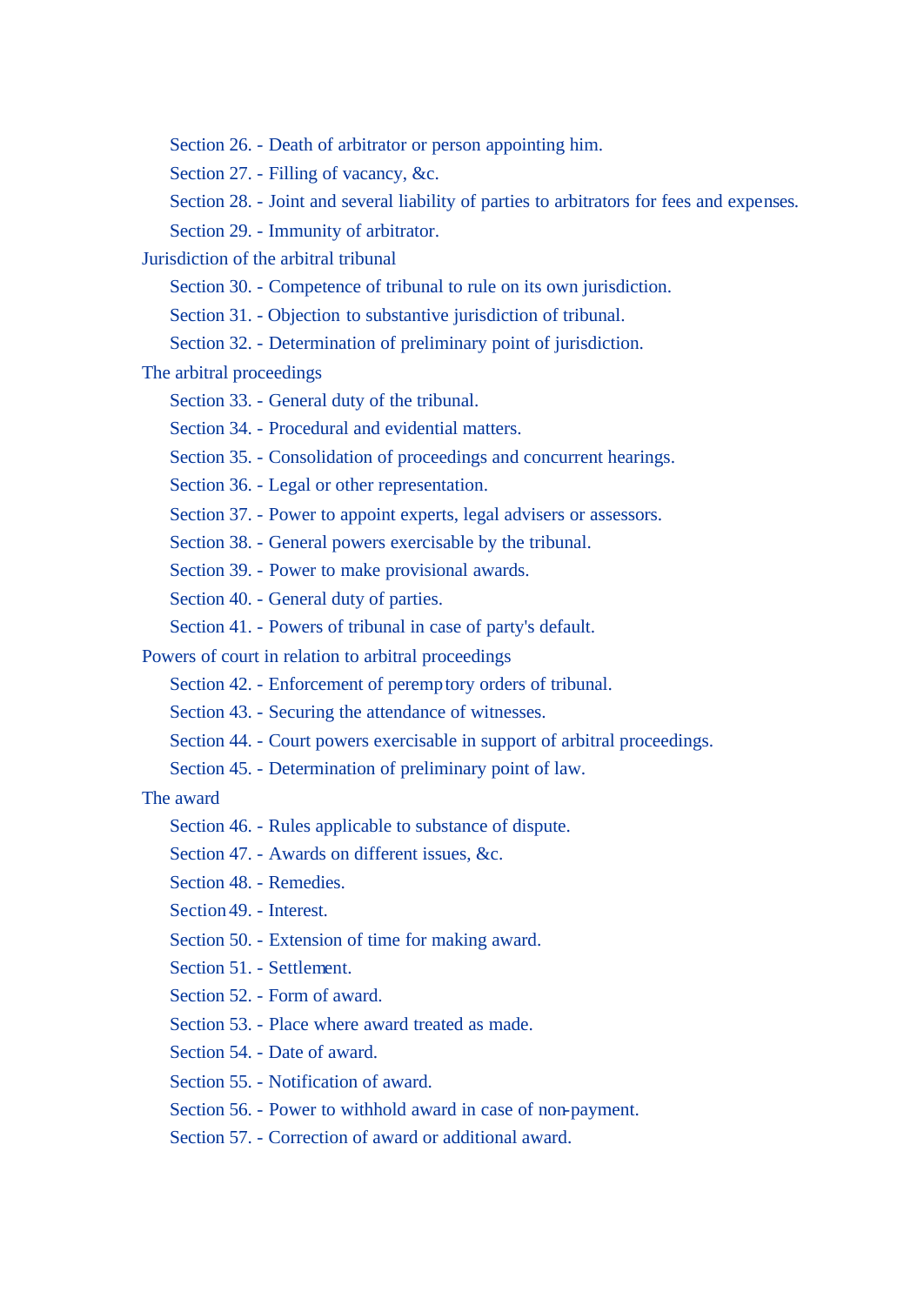Section 58. - Effect of award.

Costs of the arbitration

Section 59. - Costs of the arbitration.

Section 60. - Agreement to pay costs in any event.

Section 61. - Award of costs.

Section 62. - Effect of agreement or award about costs.

Section 63. - The recoverable costs of the arbitration.

Section 64. - Recoverable fees and expenses of arbitrators.

Section 65. - Power to limit recoverable costs.

Powers of the court in relation to award

Section 66. - Enforcement of the award.

Section 67. - Challenging the award: substantive jurisdiction.

Section 68. - Challenging the award: serious irregularity.

Section 69. - Appeal on point of law.

Section 70. - Challenge or appeal: supplementary provisions.

Section 71. - Challenge or appeal: effect of order of court.

### **Miscellaneous**

Section 72. - Saving for rights of person who takes no part in proceedings.

Section 73. - Loss of right to object.

Section 74. - Immunity of arbitral institutions, &c.

Section 75. - Charge to secure payment of solicitors' costs.

### **Supplementary**

Section 76. - Service of notices, &c.

Section 77. - Powers of court in relation to service of documents.

Section 78. - Reckoning periods of time.

Section 79. - Power of court to extend time limits relating to arbitral proceedings.

Section 80. - Notice and other requirements in connection with legal proceedings.

Section 81. - Saving for certain matters governed by common law.

Section 82. - Minor definitions.

Section 83. - Index of defined expressions: Part I.

Section 84. - Transitional provisions.

### **PART II - OTHER PROVISIONS RELATING TO ARBITRATION**

Domestic arbitration agreements

Section 85. - Modification of Part I in relation to domestic arbitration agreement. Section 86. - Staying of legal proceedings.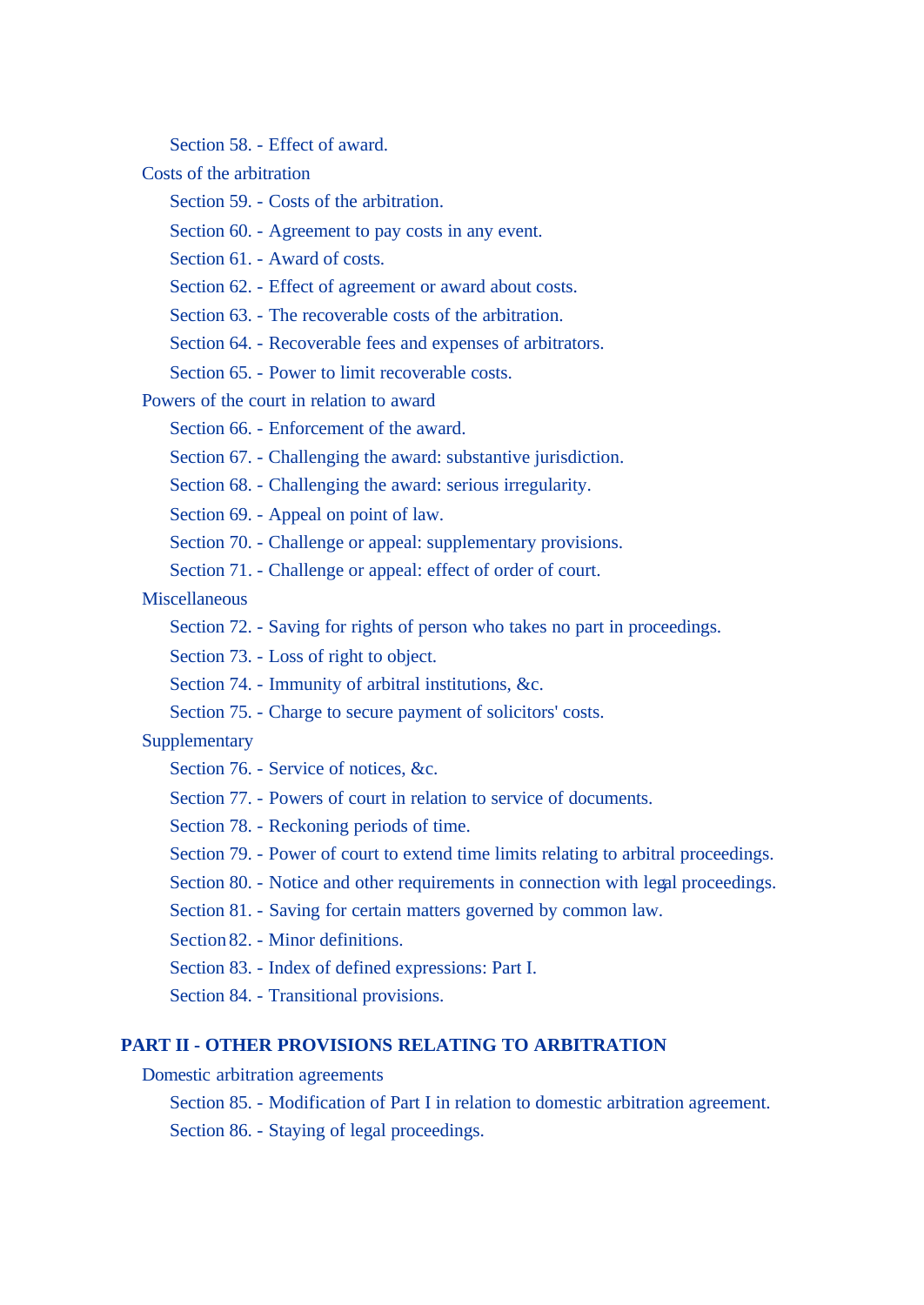Section 87. - Effectiveness of agreement to exclude court's jurisdiction.

Section 88. - Power to repeal or amend sections 85 to 87.

### Consumer arbitration agreements

Section 89. - Application of unfair terms regulations to consumer arbitration agreements.

Section 90. - Regulations apply where consumer is a legal person.

Section 91. - Arbitration agreement unfair where modest amount sought.

Small claims arbitration in the county court

Section 92. - Exclusion of Part I in relation to small claims arbitration in the county court.

Section 93. - Appointment of judges as arbitratorsAppointment of judges as arbitrators.

Statutory arbitrations

Section 94. - Application of Part I to statutory arbitrations.

Section 95. - General adaptation of provisions in relation to statutory arbitrations.

Section 96. - Specific adaptations of provisions in relation to statutory arbitrations.

Section 97. - Provisions excluded from applying to statutory arbitrations.

Section 98. - Power to make further provision by regulations.

## **PART III - RECOGNITION AND ENFORCEMENT OF CERTAIN FOREIGN AWARDS**

Enforcement of Geneva Convention awards

Section 99. - Continuation of Part II of the Arbitration Act 1950.

Recognition and enforcement of New York Convention awards

Section 100. - New York Convention awards.

Section 101. - Recognition and enforcement of awards.

Section 102. - Evidence to be produced by party seeking recognition or enforcement.

Section 103. - Refusal of recognition or enforcement.

Section 104. - Saving for other bases of recognition or enforcement.

### **PART IV - GENERAL PROVISIONS**

Section 105. - Meaning of "the court": jurisdiction of High Court and county court.

Section 106. - Crown application.

Section 107. - Consequential amendments and repeals.

Section 108. - Extent.

Section 109. - Commencement.

Section 110. - Short title.

[Word Map (index)]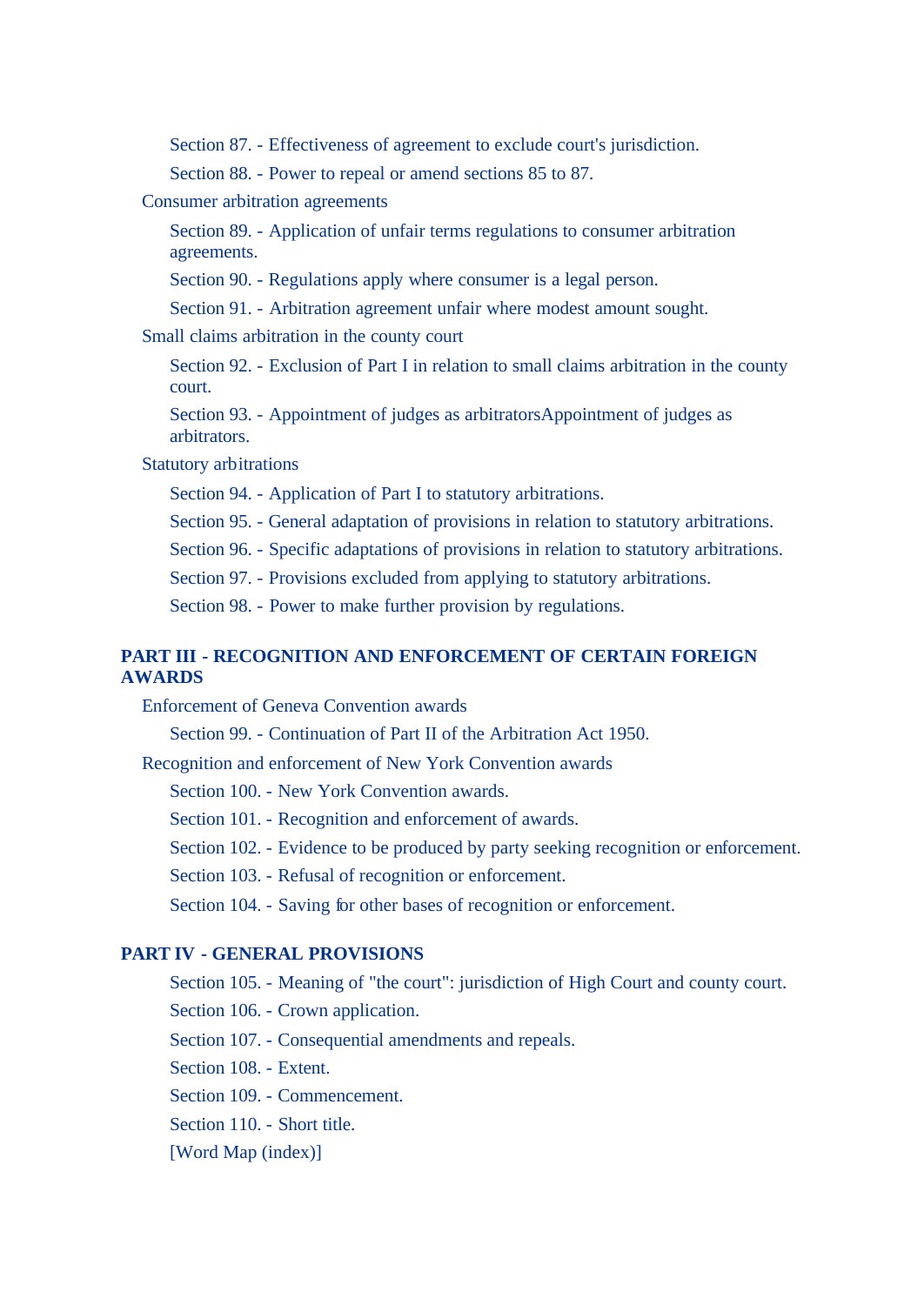| Arbitration Act 1996 (of England)<br>1996 CHAPTER 23 [17th June 1996]                                                                                                                                                                 | $\{1\}$ |
|---------------------------------------------------------------------------------------------------------------------------------------------------------------------------------------------------------------------------------------|---------|
| An Act to restate and improve the law relating to arbitration pursuant to an<br>arbitration agreement; to make other provision relating to arbitration and<br>arbitration awards; and for connected purposes.                         | ${2}$   |
| Be it enacted by the Queen's most Excellent Majesty, by and with the advice<br>and consent of the Lords Spiritual and Temporal, and Commons, in this<br>present Parliament assembled, and by the authority of the same, as follows: - | $\{3\}$ |
| PART I - ARBITRATION PURSUANT TO AN ARBITRATION<br><b>AGREEMENT</b>                                                                                                                                                                   | $\{4\}$ |
| Introductory                                                                                                                                                                                                                          | $\{5\}$ |
| Section 1. - General principles.                                                                                                                                                                                                      | ${6}$   |
| The provisions of this Part are founded on the following principles, and shall<br>be construed accordingly -                                                                                                                          | ${7}$   |
| (a) the object of arbitration is to obtain the fair resolution of disputes by an<br>impartial tribunal without unnecessary delay or expense;                                                                                          | $\{8\}$ |
| (b) the parties should be free to agree how their disputes are resolved, subject<br>only to such safeguards as are necessary in the public interest;                                                                                  | $\{9\}$ |
| (c) in matters governed by this Part the court should not intervene except as<br>provided by this Part.                                                                                                                               | ${10}$  |
| Section 2. - Scope of application of provisions.                                                                                                                                                                                      | ${11}$  |
| (1) The provisions of this Part apply where the seat of the arbitration is in<br>England and Wales or Northern Ireland.                                                                                                               | ${12}$  |
| (2) The following sections apply even if the seat of the arbitration is outside<br>England and Wales or Northern Ireland or no seat has been designated or<br>determined -                                                            | ${13}$  |
| (a) sections 9 to 11 (stay of legal proceedings, &c.), and                                                                                                                                                                            | ${14}$  |
| (b) section 66 (enforcement of arbitral awards).                                                                                                                                                                                      | ${15}$  |
| (3) The powers conferred by the following sections apply even if the seat of<br>the arbitration is outside England and Wales or Northern Ireland or no seat<br>has been designated or determined -                                    | ${16}$  |
| (a) section 43 (securing the attendance of witnesses), and                                                                                                                                                                            | ${17}$  |
| <b>(b)</b> section 44 (court powers exercisable in support of arbitral proceedings);                                                                                                                                                  | ${18}$  |
| but the court may refuse to exercise any such power if, in the opinion of the<br>court, the fact that the seat of the arbitration is outside England and Wales or                                                                     | ${19}$  |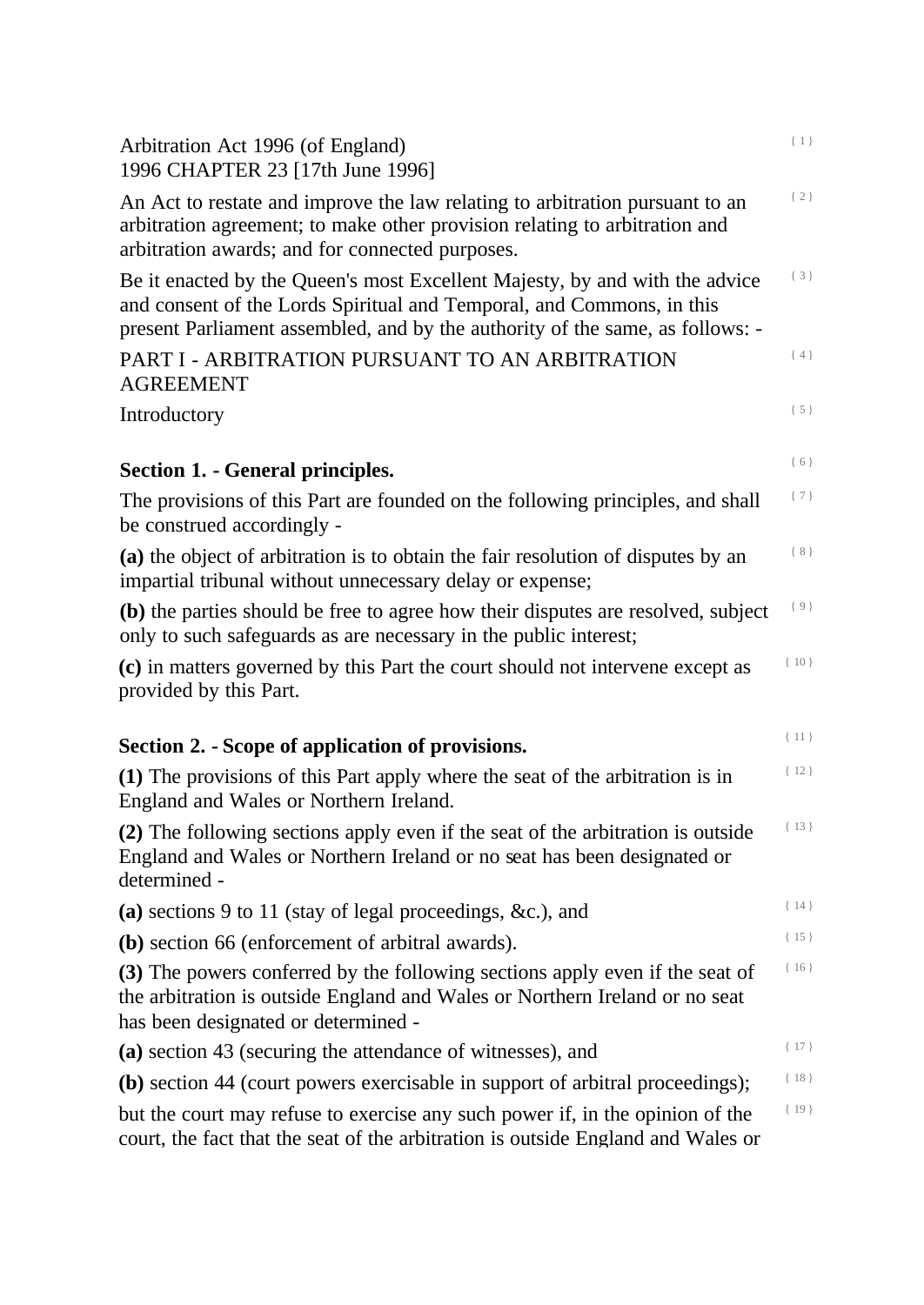Northern Ireland, or that when designated or determined the seat is likely to be outside England and Wales or Northern Ireland, makes it inappropriate to do so.

| (4) The court may exercise a power conferred by any provision of this Part   | $20$ } |
|------------------------------------------------------------------------------|--------|
| not mentioned in subsection $(2)$ or $(3)$ for the purpose of supporting the |        |
| arbitral process where -                                                     |        |

| (a) no seat of the arbitration has been designated or determined, and               | $\{21\}$ |
|-------------------------------------------------------------------------------------|----------|
| (b) by reason of a connection with England and Wales or Northern Ireland the $(22)$ |          |
| court is satisfied that it is appropriate to do so.                                 |          |

**(5)** Section 7 (separability of arbitration agreement) and section 8 (death of a party) apply where the law applicable to the arbitration agreement is the law of England and Wales or Northern Ireland even if the seat of the arbitration is outside England and Wales or Northern Ireland or has not been designated or determined. { 23 }

| Section 3. - The seat of the arbitration.                                                                                                                                                                  | ${24}$   |
|------------------------------------------------------------------------------------------------------------------------------------------------------------------------------------------------------------|----------|
| In this Part" the seat of the arbitration" means the juridical seat of the<br>arbitration designated -                                                                                                     | ${25}$   |
| (a) by the parties to the arbitration agreement, or                                                                                                                                                        | ${26}$   |
| (b) by any arbitral or other institution or person vested by the parties with<br>powers in that regard, or                                                                                                 | ${27}$   |
| (c) by the arbitral tribunal if so authorised by the parties,                                                                                                                                              | ${28}$   |
| or determined, in the absence of any such designation, having regard to the<br>parties' agreement and all the relevant circumstances.                                                                      | ${29}$   |
| Section 4. - Mandatory and non-mandatory provisions.                                                                                                                                                       | ${30}$   |
| (1) The mandatory provisions of this Part are listed in Schedule 1 and have<br>effect notwithstanding any agreement to the contrary.                                                                       | $\{31\}$ |
| (2) The other provisions of this Part (the "non-mandatory provisions") allow<br>the parties to make their own arrangements by agreement but provide rules<br>which apply in the absence of such agreement. | ${32}$   |
| (3) The parties may make such arrangements by agreeing to the application of<br>institutional rules or providing any other means by which a matter may be<br>decided.                                      | ${33}$   |
| (4) It is immaterial whether or not the law applicable to the parties' agreement<br>is the law of England and Wales or, as the case may be, Northern Ireland.                                              | ${34}$   |

**(5)** The choice of a law other than the law of England and Wales or Northern Ireland as the applicable law in respect of a matter provided for by a non- { 35 }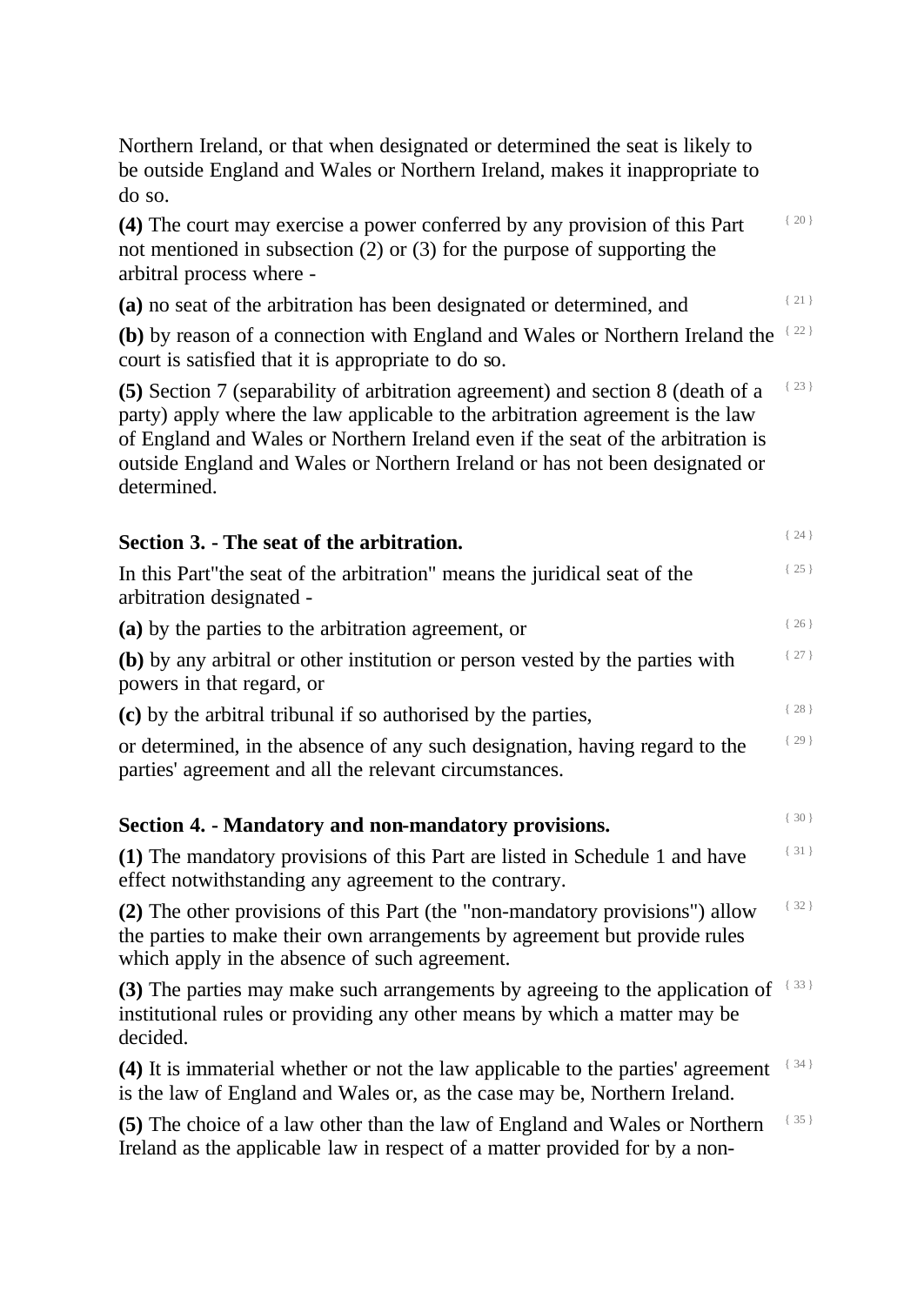mandatory provision of this Part is equivalent to an agreement making provision about that matter. For this purpose an applicable law determined in accordance with the parties' agreement, or which is objectively determined in the absence of any express or implied choice, shall be treated as chosen by the parties.

| Section 5. - Agreements to be in writing.                                                                                                                                                                                                                                                                                                | ${36}$       |
|------------------------------------------------------------------------------------------------------------------------------------------------------------------------------------------------------------------------------------------------------------------------------------------------------------------------------------------|--------------|
| (1) The provisions of this Part apply only where the arbitration agreement is<br>in writing, and any other agreement between the parties as to any matter is<br>effective for the purposes of this Part only if in writing. The<br>expressions"agreement","agree" and"agreed" shall be construed accordingly.                            | ${37}$       |
| (2) There is an agreement in writing -                                                                                                                                                                                                                                                                                                   | $\{$ 38 $\}$ |
| (a) if the agreement is made in writing (whether or not it is signed by the<br>parties),                                                                                                                                                                                                                                                 | ${39}$       |
| (b) if the agreement is made by exchange of communications in writing, or                                                                                                                                                                                                                                                                | ${40}$       |
| (c) if the agreement is evidenced in writing.                                                                                                                                                                                                                                                                                            | ${41}$       |
| (3) Where parties agree otherwise than in writing by reference to terms which<br>are in writing, they make an agreement in writing.                                                                                                                                                                                                      | ${42}$       |
| (4) An agreement is evidenced in writing if an agreement made otherwise<br>than in writing is recorded by one of the parties, or by a third party, with the<br>authority of the parties to the agreement.                                                                                                                                | ${43}$       |
| (5) An exchange of written submissions in arbitral or legal proceedings in<br>which the existence of an agreement otherwise than in writing is alleged by<br>one party against another party and not denied by the other party in his<br>response constitutes as between those parties an agreement in writing to the<br>effect alleged. | ${44}$       |
| (6) References in this Part to anything being written or in writing include its<br>being recorded by any means.                                                                                                                                                                                                                          | ${45}$       |
| Definition of arbitration agreement.                                                                                                                                                                                                                                                                                                     | ${46}$       |
| <b>Section 6. - The arbitration agreement</b>                                                                                                                                                                                                                                                                                            | ${47}$       |
| (1) In this Part an"arbitration agreement" means an agreement to submit to<br>arbitration present or future disputes (whether they are contractual or not).                                                                                                                                                                              | ${48}$       |
| (2) The reference in an agreement to a written form of arbitration clause or to<br>a document containing an arbitration clause constitutes an arbitration<br>agreement if the reference is such as to make that clause part of the<br>agreement.                                                                                         | ${49}$       |

 $\mathbf{S} = \mathbf{S}$  **Section 7. - Separability of a region 3.**  $\{50\}$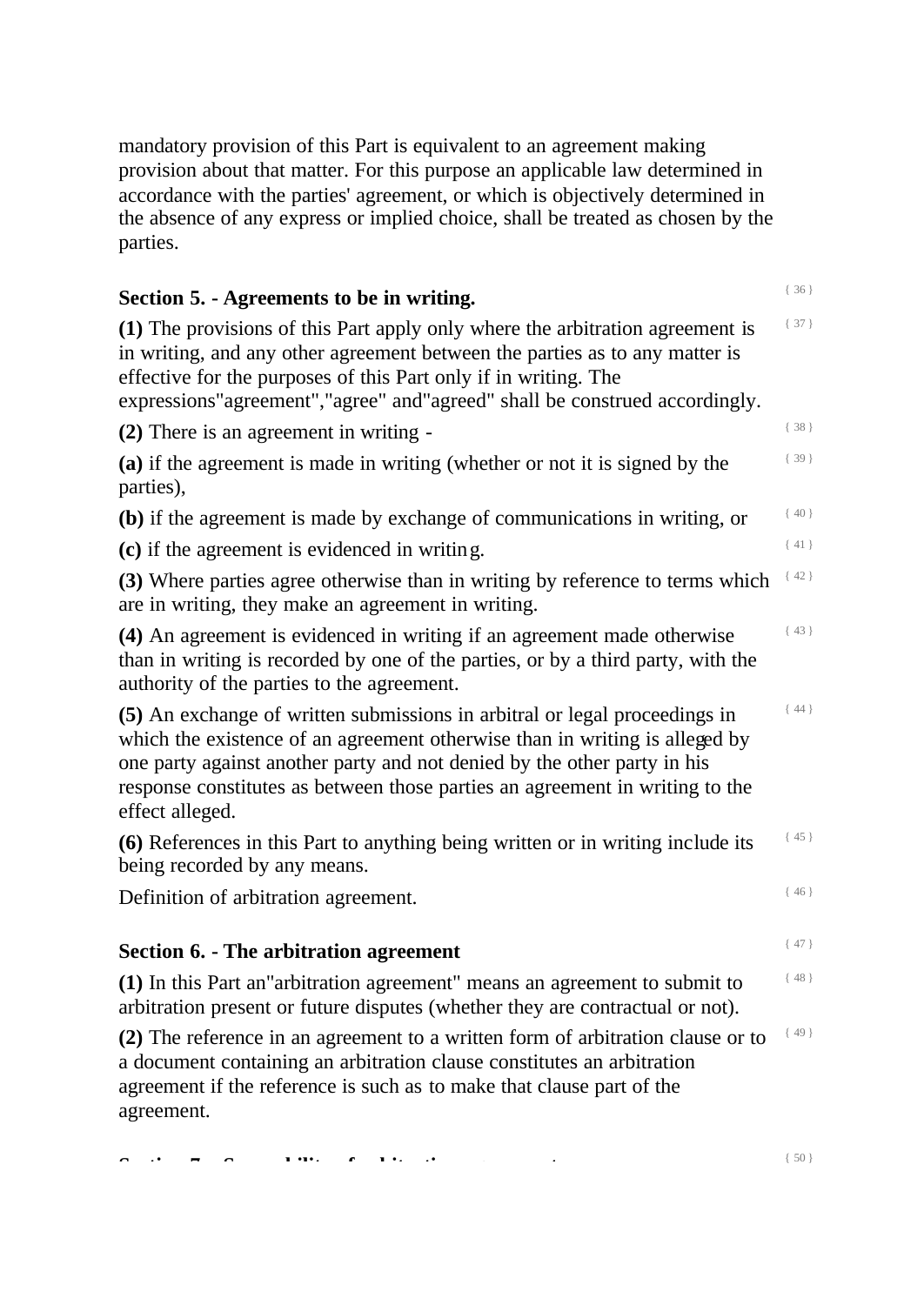## **Section 7. - Separability of arbitration agreement.**

Unless otherwise agreed by the parties, an arbitration agreement which forms or was intended to form part of another agreement (whether or not in writing) shall not be regarded as invalid, non-existent or ineffective because that other agreement is invalid, or did not come into existence or has become ineffective, and it shall for that purpose be treated as a distinct agreement. { 51 } **Section 8. - Whether agreement discharged by death of a party.** { <sup>52</sup> } **(1)** Unless otherwise agreed by the parties, an arbitration agreement is not discharged by the death of a party and may be enforced by or against the personal representatives of that party. { 53 } **(2)** Subsection (1) does not affect the operation of any enactment or rule of law by virtue of which a substantive right or obligation is extinguished by death. { 54 } Stay of legal proceedings.  $(55)$ **Section 9. - Stay of legal proceedings** { <sup>56</sup> } **(1)** A party to an arbitration agreement against whom legal proceedings are brought (whether by way of claim or counterclaim) in respect of a matter which under the agreement is to be referred to arbitration may (upon notice to the other parties to the proceedings) apply to the court in which the proceedings have been brought to stay the proceedings so far as they concern that matter. { 57 } **(2)** An application may be made notwithstanding that the matter is to be referred to arbitration only after the exhaustion of other dispute resolution procedures. { 58 } **(3)** An application may not be made by a person before taking the appropriate procedural step (if any) to acknowledge the legal proceedings against him or after he has taken any step in those proceedings to answer the substantive claim. { 59 } **(4)** On an application under this section the court shall grant a stay unless satisfied that the arbitration agreement is null and void, inoperative, or incapable of being performed.  ${60}$ **(5)** If the court refuses to stay the legal proceedings, any provision that an award is a condition precedent to the bringing of legal proceedings in respect of any matter is of no effect in relation to those proceedings. { 61 } **Section 10. - Reference of interpleader issue to arbitration.** { <sup>62</sup> } **(1)** Where in legal proceedings relief by way of interpleader is granted and  ${^{63}}$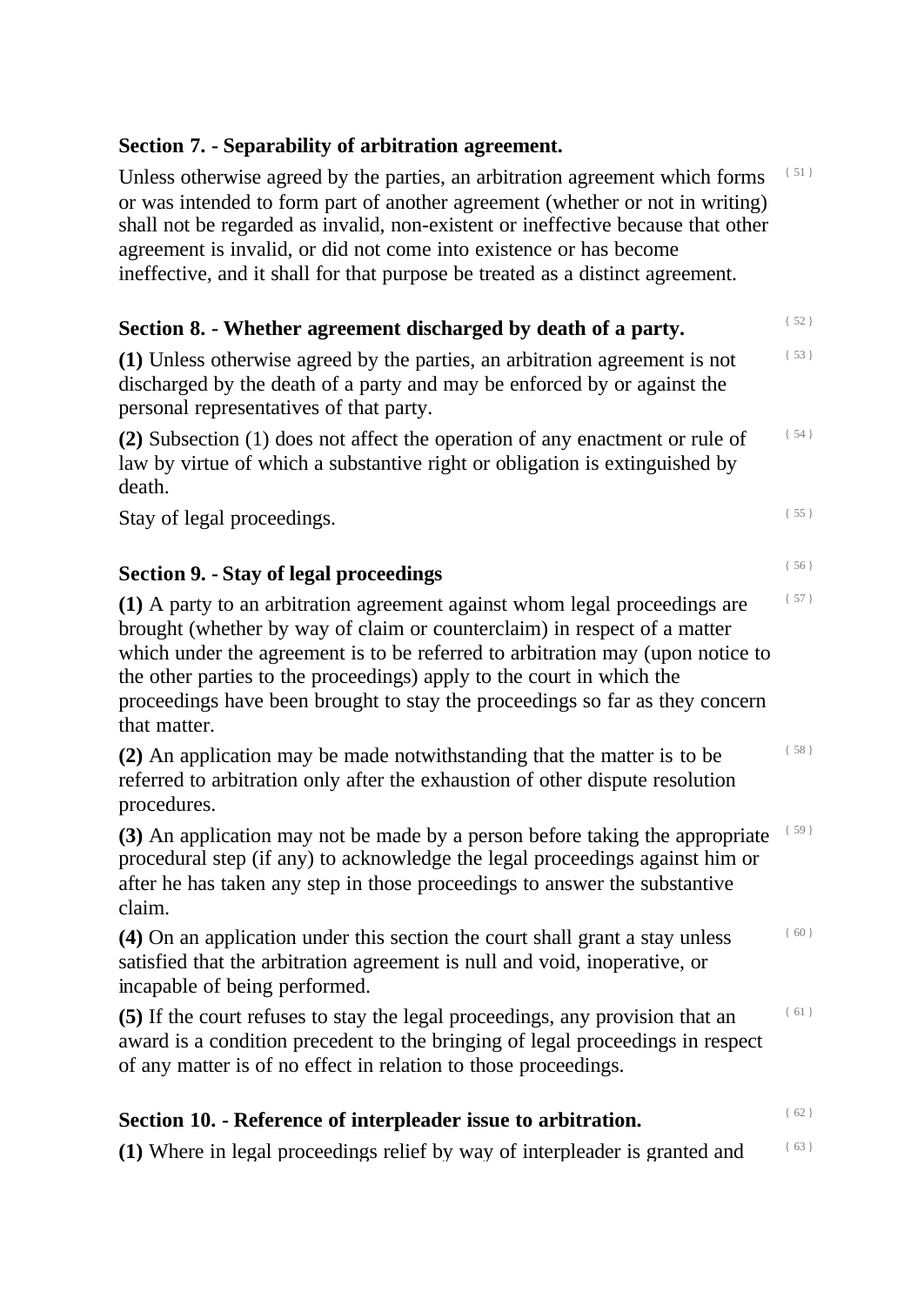any issue between the claimants is one in respect of which there is an arbitration agreement between them, the court granting the relief shall direct that the issue be determined in accordance with the agreement unless the circumstances are such that proceedings brought by a claimant in respect of the matter would not be stayed.

(2) Where subsection (1) applies but the court does not direct that the issue be  $(64)$ determined in accordance with the arbitration agreement, any provision that an award is a condition precedent to the bringing of legal proceedings in respect of any matter shall not affect the determination of that issue by the court.

### **Section 11. - Retention of security where Admiralty proceedings stayed.** { <sup>65</sup> } **(1)** Where Admiralty proceedings are stayed on the ground that the dispute in question should be submitted to arbitration, the court granting the stay may, if in those proceedings property has been arrested or bail or other security has been given to prevent or obtain release from arrest - { 66 } **(a)** order that the property arrested be retained as security for the satisfaction of any award given in the arbitration in respect of that dispute, or { 67 } **(b)** order that the stay of those proceedings be conditional on the provision of equivalent security for the satisfaction of any such award. { 68 } **(2)** Subject to any provision made by rules of court and to any necessary modifications, the same law and practice shall apply in relation to property retained in pursuance of an order as would apply if it were held for the purposes of proceedings in the court making the order.  ${69}$ Commencement of arbitral proceedings  $\{70\}$ **Section 12. - Power of court to extend time for beginning arbitral proceedings, &c.**  { 71 } **(1)** Where an arbitration agreement to refer future disputes to arbitration provides that a claim shall be barred, or the claimant's right extinguished, unless the claimant takes within a time fixed by the agreement some step - { 72 } (a) to begin arbitral proceedings, or **(b)** to begin other dispute resolution procedures which must be exhausted before arbitral proceedings can be begun, { 74 } the court may by order extend the time for taking that step.  $\{75\}$ **(2)** Any party to the arbitration agreement may apply for such an order (upon notice to the other parties), but only after a claim has arisen and after exhausting any available arbitral process for obtaining an extension of time. { 76 }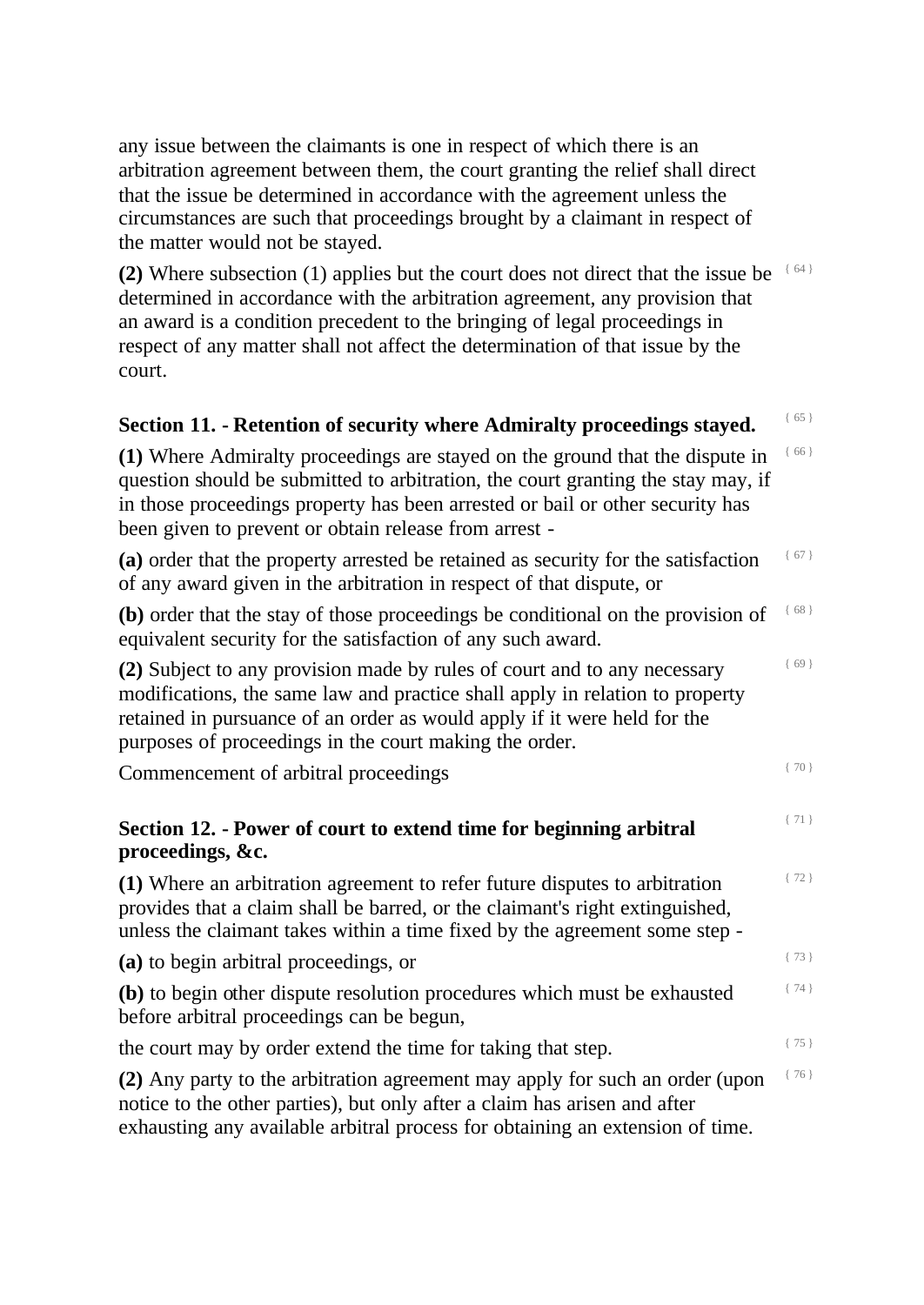| (3) The court shall make an order only if satisfied -                                                                                                                                                                                                                                | ${77}$ |
|--------------------------------------------------------------------------------------------------------------------------------------------------------------------------------------------------------------------------------------------------------------------------------------|--------|
| (a) that the circumstances are such as were outside the reasonable<br>contemplation of the parties when they agreed the provision in question, and<br>that it would be just to extend the time, or                                                                                   | ${78}$ |
| (b) that the conduct of one party makes it unjust to hold the other party to the<br>strict terms of the provision in question.                                                                                                                                                       | ${79}$ |
| (4) The court may extend the time for such period and on such terms as it<br>thinks fit, and may do so whether or not the time previously fixed (by<br>agreement or by a previous order) has expired.                                                                                | ${80}$ |
| (5) An order under this section does not affect the operation of the Limitation<br>Acts (see section 13).                                                                                                                                                                            | ${81}$ |
| (6) The leave of the court is required for any appeal from a decision of the<br>court under this section.                                                                                                                                                                            | ${82}$ |
| <b>Section 13. - Application of Limitation Acts.</b>                                                                                                                                                                                                                                 | ${83}$ |
| (1) The Limitation Acts apply to arbitral proceedings as they apply to legal<br>proceedings.                                                                                                                                                                                         | ${84}$ |
| (2) The court may order that in computing the time prescribed by the<br>Limitation Acts for the commencement of proceedings (including arbitral<br>proceedings) in respect of a dispute which was the subject matter -                                                               | ${85}$ |
| (a) of an award which the court orders to be set aside or declares to be of no<br>effect, or                                                                                                                                                                                         | ${86}$ |
| (b) of the affected part of an award which the court orders to be set aside in<br>part, or declares to be in part of no effect,                                                                                                                                                      | ${87}$ |
| the period between the commencement of the arbitration and the date of the<br>order referred to in paragraph (a) or (b) shall be excluded.                                                                                                                                           | ${88}$ |
| (3) In determining for the purposes of the Limitation Acts when a cause of<br>action accrued, any provision that an award is a condition precedent to the<br>bringing of legal proceedings in respect of a matter to which an arbitration<br>agreement applies shall be disregarded. | ${89}$ |
| (4) In this Part"the Limitation Acts" means -                                                                                                                                                                                                                                        | ${90}$ |
| (a) in England and Wales, the Limitation Act 1980, the Foreign Limitation<br>Periods Act 1984 and any other enactment (whenever passed) relating to the<br>limitation of actions;                                                                                                    | ${91}$ |
| (b) in Northern Ireland, the Limitation (Northern Ireland) Order 1989, the<br>Foreign Limitation Periods (Northern Ireland) Order 1985 and any other<br>enactment (whenever passed) relating to the limitation of actions.                                                           | ${92}$ |
| 1980 c. 58.                                                                                                                                                                                                                                                                          | ${93}$ |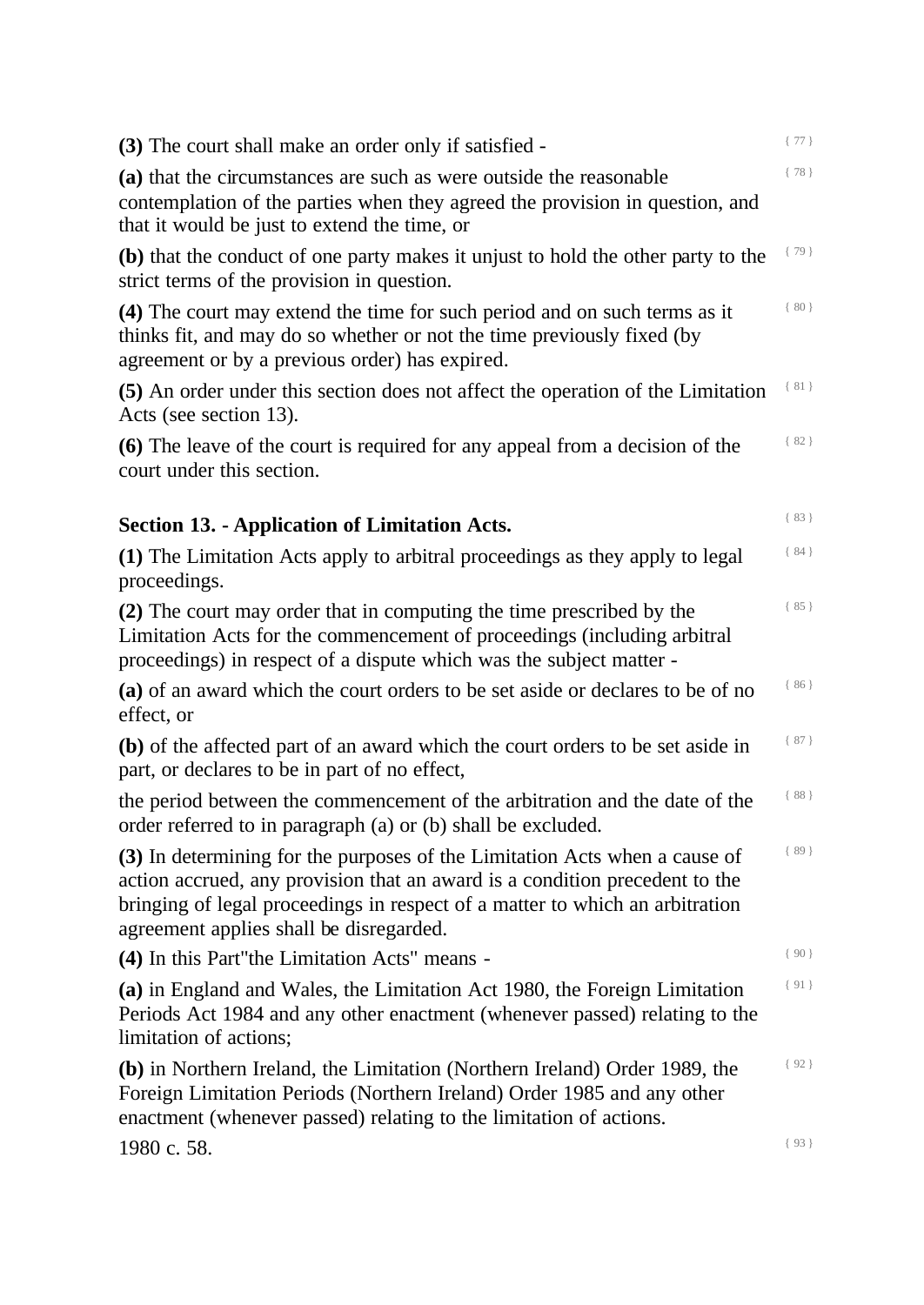| 1984 c. 16.                                                                                                                                                                                                                                                                                                                                       | ${94}$  |
|---------------------------------------------------------------------------------------------------------------------------------------------------------------------------------------------------------------------------------------------------------------------------------------------------------------------------------------------------|---------|
| S.I. 1989/1339 (N.I. 11).                                                                                                                                                                                                                                                                                                                         | ${95}$  |
| S.I. 1985/754 (N.I. 5).                                                                                                                                                                                                                                                                                                                           | ${96}$  |
| Section 14. - Commencement of arbitral proceedings.                                                                                                                                                                                                                                                                                               | ${97}$  |
| (1) The parties are free to agree when arbitral proceedings are to be regarded<br>as commenced for the purposes of this Part and for the purposes of the<br><b>Limitation Acts.</b>                                                                                                                                                               | ${98}$  |
| (2) If there is no such agreement the following provisions apply.                                                                                                                                                                                                                                                                                 | ${99}$  |
| (3) Where the arbitrator is named or designated in the arbitration agreement,<br>arbitral proceedings are commenced in respect of a matter when one party<br>serves on the other party or parties a notice in writing requiring him or them<br>to submit that matter to the person so named or designated.                                        | ${100}$ |
| (4) Where the arbitrator or arbitrators are to be appointed by the parties,<br>arbitral proceedings are commenced in respect of a matter when one party<br>serves on the other party or parties notice in writing requiring him or them to<br>appoint an arbitrator or to agree to the appointment of an arbitrator in respect<br>of that matter. | ${101}$ |
| (5) Where the arbitrator or arbitrators are to be appointed by a person other<br>than a party to the proceedings, arbitral proceedings are commenced in<br>respect of a matter when one party gives notice in writing to that person<br>requesting him to make the appointment in respect of that matter.                                         | ${102}$ |
| The arbitral tribunal                                                                                                                                                                                                                                                                                                                             | ${103}$ |
| Section 15. - The arbitral tribunal.                                                                                                                                                                                                                                                                                                              | ${104}$ |
| (1) The parties are free to agree on the number of arbitrators to form the<br>tribunal and whether there is to be a chairman or umpire.                                                                                                                                                                                                           | ${105}$ |
| (2) Unless otherwise agreed by the parties, an agreement that the number of<br>arbitrators shall be two or any other even number shall be understood as<br>requiring the appointment of an additional arbitrator as chairman of the<br>tribunal.                                                                                                  | ${106}$ |
| (3) If there is no agreement as to the number of arbitrators, the tribunal shall<br>consist of a sole arbitrator.                                                                                                                                                                                                                                 | ${107}$ |
| Section 16. - Procedure for appointment of arbitrators.                                                                                                                                                                                                                                                                                           | ${108}$ |
| (1) The parties are free to agree on the procedure for appointing the arbitrator<br>or arbitrators, including the procedure for appointing any chairman or                                                                                                                                                                                        | ${109}$ |

umpire.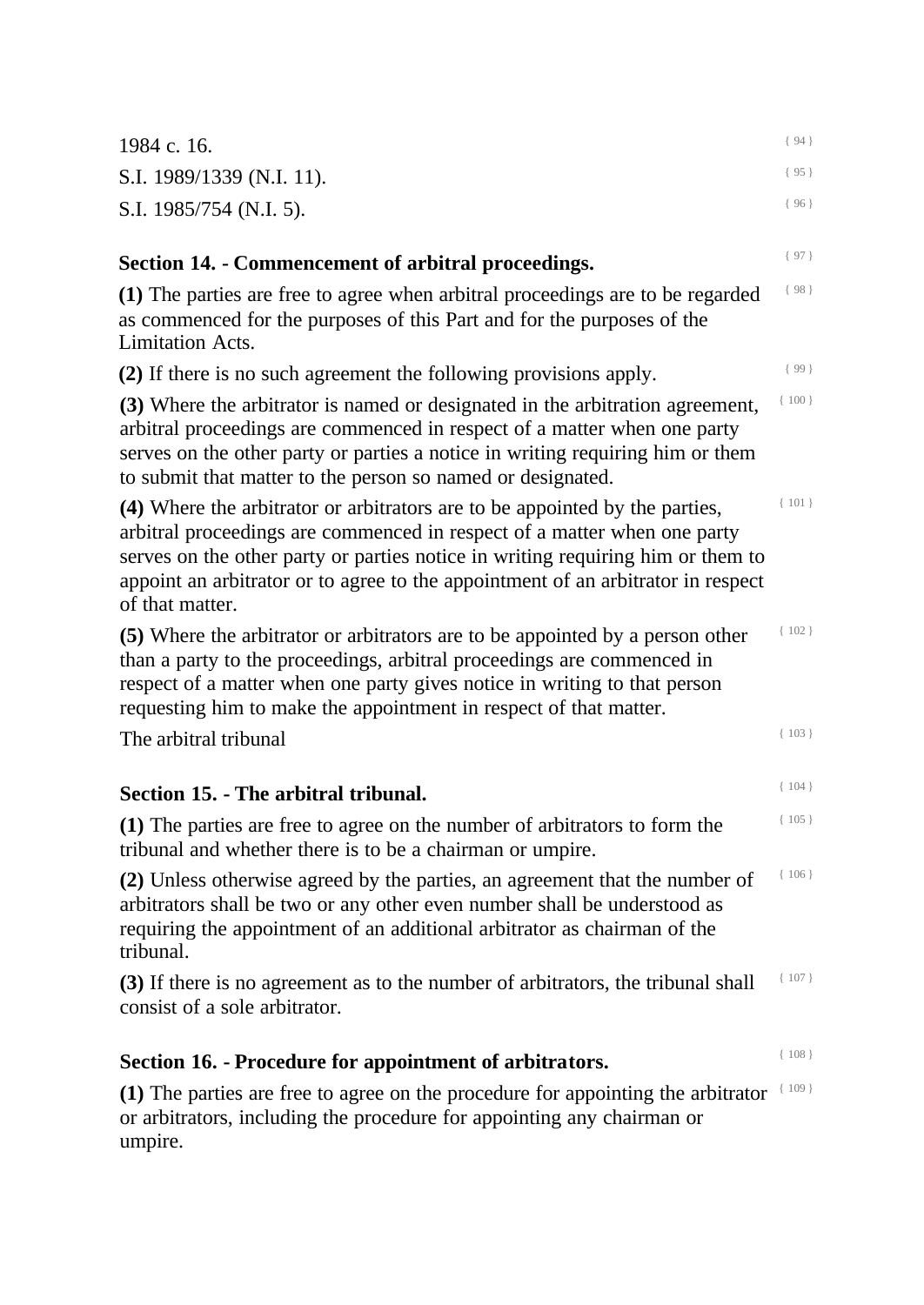| (2) If or to the extent that there is no such agreement, the following<br>provisions apply.                                                                                                                                                                                                                                                                                                                                    | ${110}$ |
|--------------------------------------------------------------------------------------------------------------------------------------------------------------------------------------------------------------------------------------------------------------------------------------------------------------------------------------------------------------------------------------------------------------------------------|---------|
| (3) If the tribunal is to consist of a sole arbitrator, the parties shall jointly<br>appoint the arbitrator not later than 28 days after service of a request in<br>writing by either party to do so.                                                                                                                                                                                                                          | ${111}$ |
| (4) If the tribunal is to consist of two arbitrators, each party shall appoint one<br>arbitrator not later than 14 days after service of a request in writing by either<br>party to do so.                                                                                                                                                                                                                                     | ${112}$ |
| (5) If the tribunal is to consist of three arbitrators -                                                                                                                                                                                                                                                                                                                                                                       | ${113}$ |
| (a) each party shall appoint one arbitrator not later than 14 days after service<br>of a request in writing by either party to do so, and                                                                                                                                                                                                                                                                                      | ${114}$ |
| (b) the two so appointed shall forthwith appoint a third arbitrator as the<br>chairman of the tribunal.                                                                                                                                                                                                                                                                                                                        | ${115}$ |
| (6) If the tribunal is to consist of two arbitrators and an umpire -                                                                                                                                                                                                                                                                                                                                                           | ${116}$ |
| (a) each party shall appoint one arbitrator not later than 14 days after service<br>of a request in writing by either party to do so, and                                                                                                                                                                                                                                                                                      | ${117}$ |
| (b) the two so appointed may appoint an umpire at any time after they<br>themselves are appointed and shall do so before any substantive hearing or<br>forthwith if they cannot agree on a matter relating to the arbitration.                                                                                                                                                                                                 | ${118}$ |
| (7) In any other case (in particular, if there are more than two parties) section<br>18 applies as in the case of a failure of the agreed appointment procedure.                                                                                                                                                                                                                                                               | ${119}$ |
| Section 17. - Power in case of default to appoint sole arbitrator.                                                                                                                                                                                                                                                                                                                                                             | ${120}$ |
| (1) Unless the parties otherwise agree, where each of two parties to an<br>arbitration agreement is to appoint an arbitrator and one party ("the party in<br>default") refuses to do so, or fails to do so within the time specified, the other<br>party, having duly appointed his arbitrator, may give notice in writing to the<br>party in default that he proposes to appoint his arbitrator to act as sole<br>arbitrator. | ${121}$ |
| (2) If the party in default does not within 7 clear days of that notice being<br>given -                                                                                                                                                                                                                                                                                                                                       | ${122}$ |
| (a) make the required appointment, and                                                                                                                                                                                                                                                                                                                                                                                         | ${123}$ |
| <b>(b)</b> notify the other party that he has done so,                                                                                                                                                                                                                                                                                                                                                                         | ${124}$ |
| the other party may appoint his arbitrator as sole arbitrator whose award shall<br>be binding on both parties as if he had been so appointed by agreement.                                                                                                                                                                                                                                                                     | ${125}$ |
| (3) Where a sole arbitrator has been appointed under subsection (2), the party<br>in default may (upon notice to the appointing party) apply to the court which<br>may set aside the appointment.                                                                                                                                                                                                                              | ${126}$ |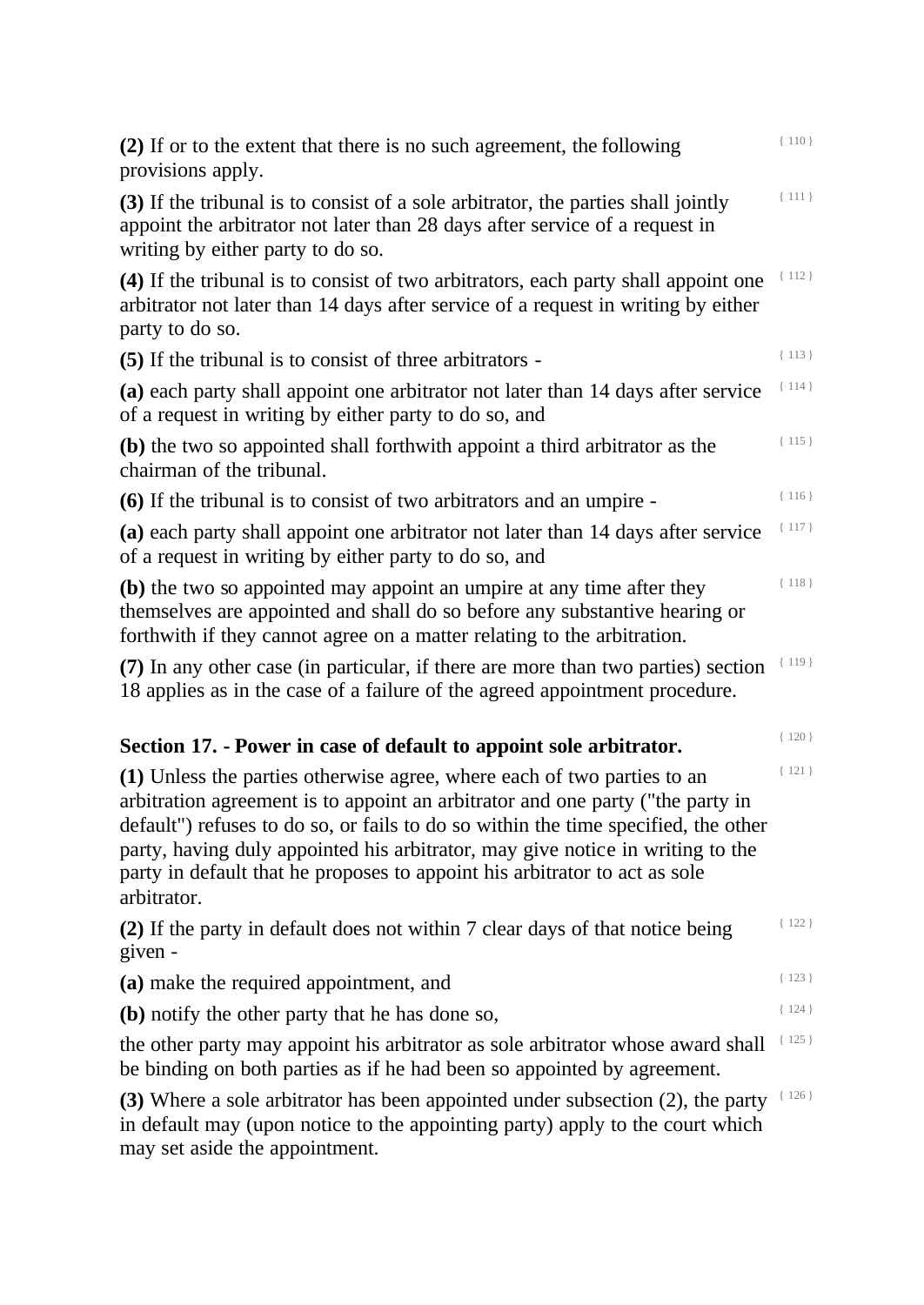| (4) The leave of the court is required for any appeal from a decision of the<br>court under this section.                                                                                                                                                                                                                              | ${127}$ |
|----------------------------------------------------------------------------------------------------------------------------------------------------------------------------------------------------------------------------------------------------------------------------------------------------------------------------------------|---------|
| Section 18. - Failure of appointment procedure.                                                                                                                                                                                                                                                                                        | ${128}$ |
| (1) The parties are free to agree what is to happen in the event of a failure of<br>the procedure for the appointment of the arbitral tribunal. There is no failure<br>if an appointment is duly made under section 17 (power in case of default to<br>appoint sole arbitrator), unless that appointment is set aside.                 | ${129}$ |
| (2) If or to the extent that there is no such agreement any party to the<br>arbitration agreement may (upon notice to the other parties) apply to the<br>court to exercise its powers under this section.                                                                                                                              | ${130}$ |
| (3) Those powers are -                                                                                                                                                                                                                                                                                                                 | ${131}$ |
| (a) to give directions as to the making of any necessary appointments;                                                                                                                                                                                                                                                                 | ${132}$ |
| (b) to direct that the tribunal shall be constituted by such appointments (or<br>any one or more of them) as have been made;                                                                                                                                                                                                           | ${133}$ |
| (c) to revoke any appointments already made;                                                                                                                                                                                                                                                                                           | ${134}$ |
| (d) to make any necessary appointments itself.                                                                                                                                                                                                                                                                                         | ${135}$ |
| (4) An appointment made by the court under this section has effect as if made<br>with the agreement of the parties.                                                                                                                                                                                                                    | ${136}$ |
| (5) The leave of the court is required for any appeal from a decision of the<br>court under this section.                                                                                                                                                                                                                              | ${137}$ |
| Section 19. - Court to have regard to agreed qualifications.                                                                                                                                                                                                                                                                           | ${138}$ |
| In deciding whether to exercise, and in considering how to exercise, any of<br>its powers under section 16 (procedure for appointment of arbitrators) or<br>section 18 (failure of appointment procedure), the court shall have due regard<br>to any agreement of the parties as to the qualifications required of the<br>arbitrators. | ${139}$ |
| Section 20. - Chairman.                                                                                                                                                                                                                                                                                                                | ${140}$ |
| (1) Where the parties have agreed that there is to be a chairman, they are free<br>to agree what the functions of the chairman are to be in relation to the<br>making of decisions, orders and awards.                                                                                                                                 | ${141}$ |
| (2) If or to the extent that there is no such agreement, the following<br>provisions apply.                                                                                                                                                                                                                                            | ${142}$ |
| (3) Decisions, orders and awards shall be made by all or a majority of the<br>arbitrators (including the chairman).                                                                                                                                                                                                                    | ${143}$ |
| (4) The view of the chairman shall prevail in relation to a decision, order or                                                                                                                                                                                                                                                         | ${144}$ |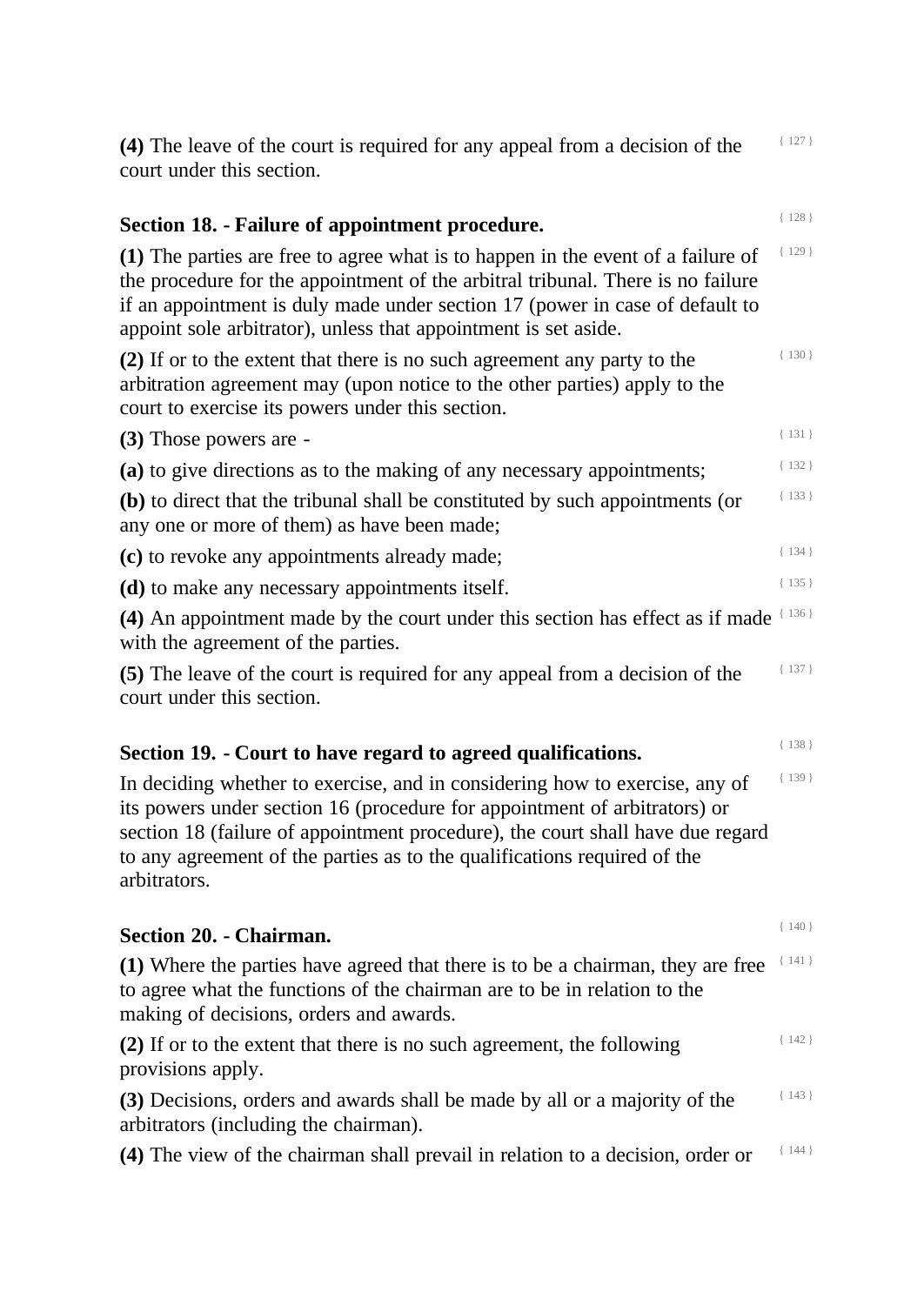award in respect of which there is neither unanimity nor a majority under subsection (3).

| Section 21. - Umpire.                                                                                                                                                                                                                                                                                                                                                                                                                    | ${145}$ |
|------------------------------------------------------------------------------------------------------------------------------------------------------------------------------------------------------------------------------------------------------------------------------------------------------------------------------------------------------------------------------------------------------------------------------------------|---------|
| (1) Where the parties have agreed that there is to be an umpire, they are free<br>to agree what the functions of the umpire are to be, and in particular -                                                                                                                                                                                                                                                                               | ${146}$ |
| (a) whether he is to attend the proceedings, and                                                                                                                                                                                                                                                                                                                                                                                         | ${147}$ |
| (b) when he is to replace the other arbitrators as the tribunal with power to<br>make decisions, orders and awards.                                                                                                                                                                                                                                                                                                                      | ${148}$ |
| (2) If or to the extent that there is no such agreement, the following<br>provisions apply.                                                                                                                                                                                                                                                                                                                                              | ${149}$ |
| (3) The umpire shall attend the proceedings and be supplied with the same<br>documents and other materials as are supplied to the other arbitrators.                                                                                                                                                                                                                                                                                     | ${150}$ |
| (4) Decisions, orders and awards shall be made by the other arbitrators unless<br>and until they cannot agree on a matter relating to the arbitration. In that<br>event they shall forthwith give notice in writing to the parties and the umpire,<br>whereupon the umpire shall replace them as the tribunal with power to make<br>decisions, orders and awards as if he were sole arbitrator.                                          | ${151}$ |
| (5) If the arbitrators cannot agree but fail to give notice of that fact, or if any<br>of them fails to join in the giving of notice, any party to the arbitral<br>proceedings may (upon notice to the other parties and to the tribunal) apply<br>to the court which may order that the umpire shall replace the other<br>arbitrators as the tribunal with power to make decisions, orders and awards as<br>if he were sole arbitrator. | ${152}$ |
| (6) The leave of the court is required for any appeal from a decision of the<br>court under this section.                                                                                                                                                                                                                                                                                                                                | ${153}$ |
| Section 22. - Decision-making where no chairman or umpire.                                                                                                                                                                                                                                                                                                                                                                               | ${154}$ |
| (1) Where the parties agree that there shall be two or more arbitrators with no<br>chairman or umpire, the parties are free to agree how the tribunal is to make<br>decisions, orders and awards.                                                                                                                                                                                                                                        | ${155}$ |
| (2) If there is no such agreement, decisions, orders and awards shall be made<br>by all or a majority of the arbitrators.                                                                                                                                                                                                                                                                                                                | ${156}$ |
| Section 23. - Revocation of arbitrator's authority.                                                                                                                                                                                                                                                                                                                                                                                      | ${157}$ |
| (1) The parties are free to agree in what circumstances the authority of an<br>arbitrator may be revoked.                                                                                                                                                                                                                                                                                                                                | ${158}$ |
| (2) If or to the extent that there is no such agreement the following provisions                                                                                                                                                                                                                                                                                                                                                         | ${159}$ |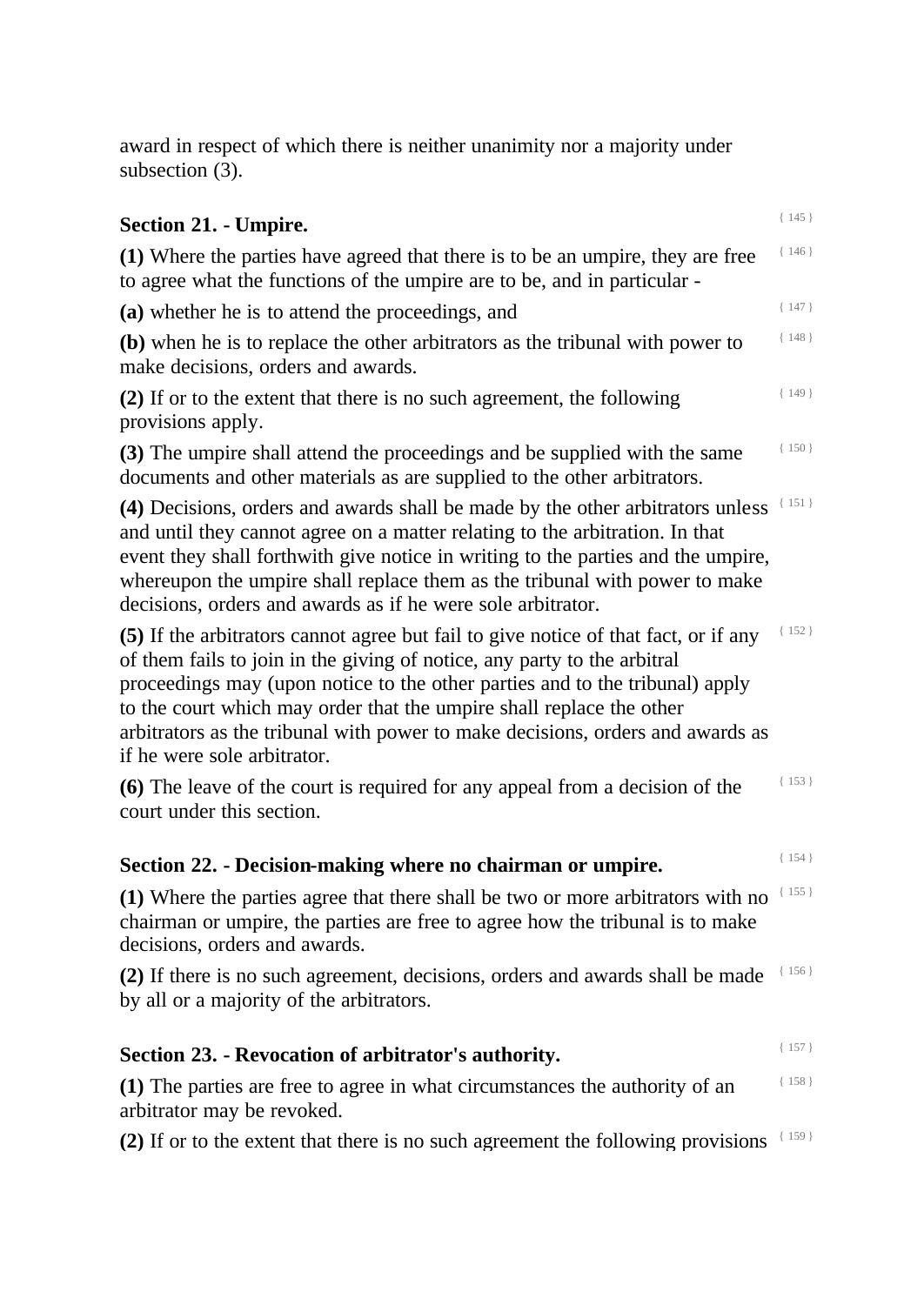apply.

| (3) The authority of an arbitrator may not be revoked except -                                                                                                                                                                                                                                | ${160}$ |
|-----------------------------------------------------------------------------------------------------------------------------------------------------------------------------------------------------------------------------------------------------------------------------------------------|---------|
| (a) by the parties acting jointly, or                                                                                                                                                                                                                                                         | ${161}$ |
| (b) by an arbitral or other institution or person vested by the parties with<br>powers in that regard.                                                                                                                                                                                        | ${162}$ |
| (4) Revocation of the authority of an arbitrator by the parties acting jointly<br>must be agreed in writing unless the parties also agree (whether or not in<br>writing) to terminate the arbitration agreement.                                                                              | ${163}$ |
| (5) Nothing in this section affects the power of the court -                                                                                                                                                                                                                                  | ${164}$ |
| (a) to revoke an appointment under section 18 (powers exercisable in case of<br>failure of appointment procedure), or                                                                                                                                                                         | ${165}$ |
| (b) to remove an arbitrator on the grounds specified in section 24.                                                                                                                                                                                                                           | ${166}$ |
| Section 24. - Power of court to remove arbitrator.                                                                                                                                                                                                                                            | ${167}$ |
| (1) A party to arbitral proceedings may (upon notice to the other parties, to<br>the arbitrator concerned and to any other arbitrator) apply to the court to<br>remove an arbitrator on any of the following grounds -                                                                        | ${168}$ |
| (a) that circumstances exist that give rise to justifiable doubts as to his<br>impartiality;                                                                                                                                                                                                  | ${169}$ |
| (b) that he does not possess the qualifications required by the arbitration<br>agreement;                                                                                                                                                                                                     | ${170}$ |
| (c) that he is physically or mentally incapable of conducting the proceedings<br>or there are justifiable doubts as to his capacity to do so;                                                                                                                                                 | ${171}$ |
| (d) that he has refused or failed -                                                                                                                                                                                                                                                           | ${172}$ |
| (i) properly to conduct the proceedings, or                                                                                                                                                                                                                                                   | ${173}$ |
| (ii) to use all reasonable despatch in conducting the proceedings or making<br>an award,                                                                                                                                                                                                      | ${174}$ |
| and that substantial injustice has been or will be caused to the applicant.                                                                                                                                                                                                                   | ${175}$ |
| (2) If there is an arbitral or other institution or person vested by the parties<br>with power to remove an arbitrator, the court shall not exercise its power of<br>removal unless satisfied that the applicant has first exhausted any available<br>recourse to that institution or person. | ${176}$ |
| (3) The arbitral tribunal may continue the arbitral proceedings and make an<br>award while an application to the court under this section is pending.                                                                                                                                         | ${177}$ |
| (4) Where the court removes an arbitrator, it may make such order as it<br>thinks fit with respect to his entitlement (if any) to fees or expenses, or the<br>repayment of any fees or expenses already paid.                                                                                 | ${178}$ |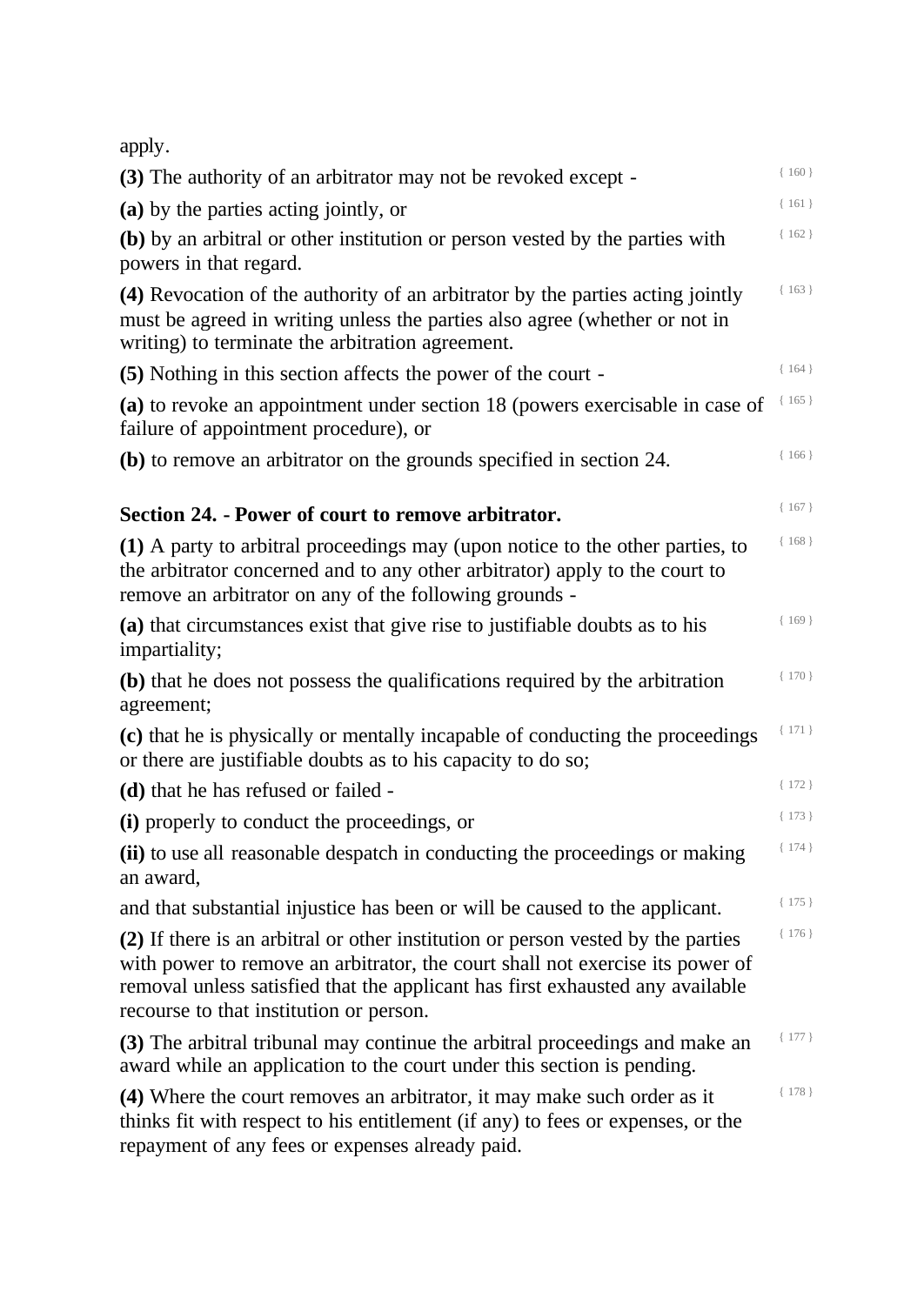| (5) The arbitrator concerned is entitled to appear and be heard by the court<br>before it makes any order under this section.                                                                                     | ${179}$ |
|-------------------------------------------------------------------------------------------------------------------------------------------------------------------------------------------------------------------|---------|
| (6) The leave of the court is required for any appeal from a decision of the<br>court under this section.                                                                                                         | ${180}$ |
| Section 25. - Resignation of arbitrator.                                                                                                                                                                          | ${181}$ |
| (1) The parties are free to agree with an arbitrator as to the consequences of<br>his resignation as regards -                                                                                                    | ${182}$ |
| (a) his entitlement (if any) to fees or expenses, and                                                                                                                                                             | ${183}$ |
| (b) any liability thereby incurred by him.                                                                                                                                                                        | ${184}$ |
| (2) If or to the extent that there is no such agreement the following provisions<br>apply.                                                                                                                        | ${185}$ |
| (3) An arbitrator who resigns his appointment may (upon notice to the<br>parties) apply to the court -                                                                                                            | ${186}$ |
| (a) to grant him relief from any liability thereby incurred by him, and                                                                                                                                           | ${187}$ |
| (b) to make such order as it thinks fit with respect to his entitlement (if any)<br>to fees or expenses or the repayment of any fees or expenses already paid.                                                    | ${188}$ |
| (4) If the court is satisfied that in all the circumstances it was reasonable for<br>the arbitrator to resign, it may grant such relief as is mentioned in subsection<br>$(3)(a)$ on such terms as it thinks fit. | ${189}$ |
| (5) The leave of the court is required for any appeal from a decision of the<br>court under this section.                                                                                                         | ${190}$ |
| Section 26. - Death of arbitrator or person appointing him.                                                                                                                                                       | ${191}$ |
| (1) The authority of an arbitrator is personal and ceases on his death.                                                                                                                                           | ${192}$ |
| (2) Unless otherwise agreed by the parties, the death of the person by whom<br>an arbitrator was appointed does not revoke the arbitrator's authority.                                                            | ${193}$ |
| Section 27. - Filling of vacancy, &c.                                                                                                                                                                             | ${194}$ |
| (1) Where an arbitrator ceases to hold office, the parties are free to agree -                                                                                                                                    | ${195}$ |
| (a) whether and if so how the vacancy is to be filled,                                                                                                                                                            | ${196}$ |
| (b) whether and if so to what extent the previous proceedings should stand,<br>and                                                                                                                                | ${197}$ |
| (c) what effect (if any) his ceasing to hold office has on any appointment<br>made by him (alone or jointly).                                                                                                     | ${198}$ |
| (2) If or to the extent that there is no such agreement, the following<br>provisions apply.                                                                                                                       | ${199}$ |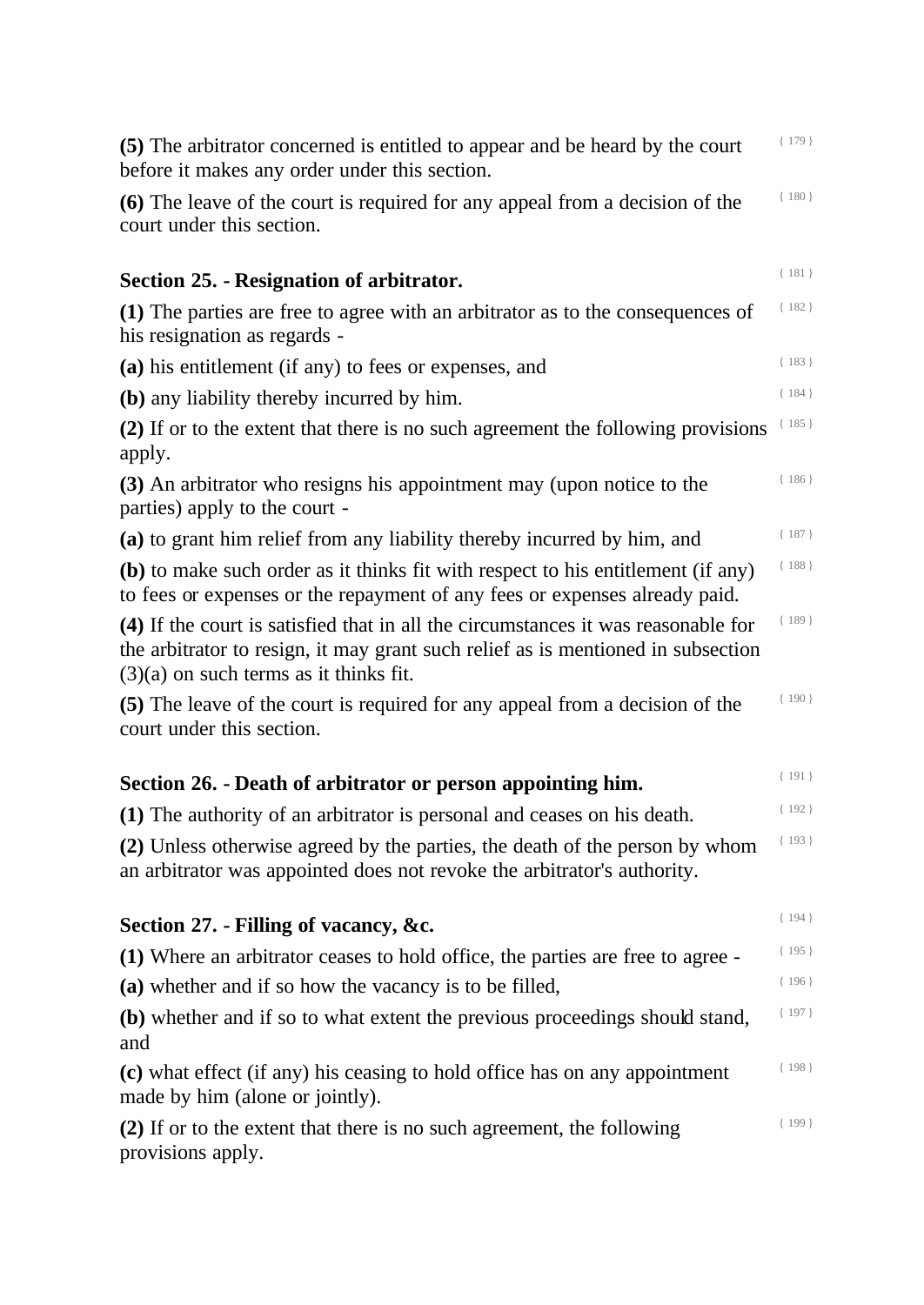| (3) The provisions of sections 16 (procedure for appointment of arbitrators)<br>and 18 (failure of appointment procedure) apply in relation to the filling of<br>the vacancy as in relation to an original appointment.                                                                                            | ${200}$ |
|--------------------------------------------------------------------------------------------------------------------------------------------------------------------------------------------------------------------------------------------------------------------------------------------------------------------|---------|
| (4) The tribunal (when reconstituted) shall determine whether and if so to<br>what extent the previous proceedings should stand. This does not affect any<br>right of a party to challenge those proceedings on any ground which had<br>arisen before the arbitrator ceased to hold office.                        | ${201}$ |
| (5) His ceasing to hold office does not affect any appointment by him (alone<br>or jointly) of another arbitrator, in particular any appointment of a chairman<br>or umpire.                                                                                                                                       | ${202}$ |
| Section 28. - Joint and several liability of parties to arbitrators for fees<br>and expenses.                                                                                                                                                                                                                      | ${203}$ |
| (1) The parties are jointly and severally liable to pay to the arbitrators such<br>reasonable fees and expenses (if any) as are appropriate in the circumstances.                                                                                                                                                  | ${204}$ |
| (2) Any party may apply to the court (upon notice to the other parties and to<br>the arbitrators) which may order that the amount of the arbitrators' fees and<br>expenses shall be considered and adjusted by such means and upon such<br>terms as it may direct.                                                 | ${205}$ |
| (3) If the application is made after any amount has been paid to the<br>arbitrators by way of fees or expenses, the court may order the repayment of<br>such amount (if any) as is shown to be excessive, but shall not do so unless it<br>is shown that it is reasonable in the circumstances to order repayment. | ${206}$ |
| (4) The above provisions have effect subject to any order of the court under<br>section 24(4) or $25(3)(b)$ (order as to entitlement to fees or expenses in case<br>of removal or resignation of arbitrator).                                                                                                      | ${207}$ |
| (5) Nothing in this section affects any liability of a party to any other party to $\frac{1208}{1208}$<br>pay all or any of the costs of the arbitration (see sections 59 to 65) or any<br>contractual right of an arbitrator to payment of his fees and expenses.                                                 |         |
| (6) In this section references to arbitrators include an arbitrator who has<br>ceased to act and an umpire who has not replaced the other arbitrators.                                                                                                                                                             | ${209}$ |
| Section 29. - Immunity of arbitrator.                                                                                                                                                                                                                                                                              | ${210}$ |
| (1) An arbitrator is not liable for anything done or omitted in the discharge or<br>purported discharge of his functions as arbitrator unless the act or omission is<br>shown to have been in bad faith.                                                                                                           | ${211}$ |
| (2) Subsection (1) applies to an employee or agent of an arbitrator as it<br>applies to the arbitrator himself.                                                                                                                                                                                                    | ${212}$ |
| (3) This section does not affect any liability incurred by an arbitrator by                                                                                                                                                                                                                                        | ${213}$ |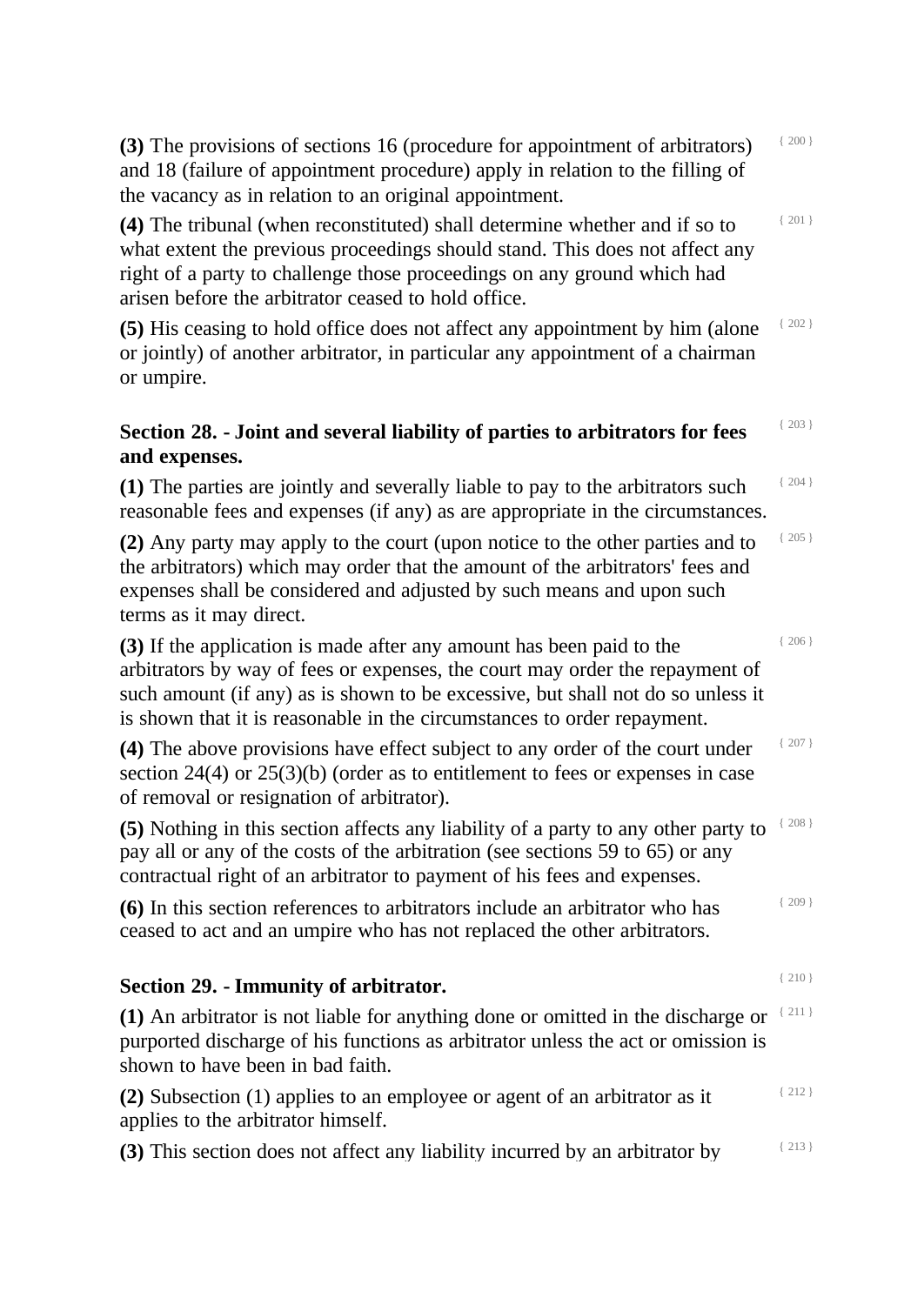| reason of his resigning (but see section 25).                                                                                                                                                                                                                                                                                                                                                                                                                              |         |
|----------------------------------------------------------------------------------------------------------------------------------------------------------------------------------------------------------------------------------------------------------------------------------------------------------------------------------------------------------------------------------------------------------------------------------------------------------------------------|---------|
| Jurisdiction of the arbitral tribunal                                                                                                                                                                                                                                                                                                                                                                                                                                      | ${214}$ |
| Section 30. - Competence of tribunal to rule on its own jurisdiction.                                                                                                                                                                                                                                                                                                                                                                                                      | ${215}$ |
| (1) Unless otherwise agreed by the parties, the arbitral tribunal may rule on<br>its own substantive jurisdiction, that is, as to -                                                                                                                                                                                                                                                                                                                                        | ${216}$ |
| (a) whether there is a valid arbitration agreement,                                                                                                                                                                                                                                                                                                                                                                                                                        | ${217}$ |
| (b) whether the tribunal is properly constituted, and                                                                                                                                                                                                                                                                                                                                                                                                                      | ${218}$ |
| (c) what matters have been submitted to arbitration in accordance with the<br>arbitration agreement.                                                                                                                                                                                                                                                                                                                                                                       | ${219}$ |
| (2) Any such ruling may be challenged by any available arbitral process of<br>appeal or review or in accordance with the provisions of this Part.                                                                                                                                                                                                                                                                                                                          | ${220}$ |
| Section 31. - Objection to substantive jurisdiction of tribunal.                                                                                                                                                                                                                                                                                                                                                                                                           | ${221}$ |
| (1) An objection that the arbitral tribunal lacks substantive jurisdiction at the<br>outset of the proceedings must be raised by a party not later than the time he<br>takes the first step in the proceedings to contest the merits of any matter in<br>relation to which he challenges the tribunal's jurisdiction. A party is not<br>precluded from raising such an objection by the fact that he has appointed or<br>participated in the appointment of an arbitrator. | ${222}$ |
| (2) Any objection during the course of the arbitral proceedings that the<br>arbitral tribunal is exceeding its substantive jurisdiction must be made as<br>soon as possible after the matter alleged to be beyond its jurisdiction is<br>raised.                                                                                                                                                                                                                           | ${223}$ |
| (3) The arbitral tribunal may admit an objection later than the time specified<br>in subsection $(1)$ or $(2)$ if it considers the delay justified.                                                                                                                                                                                                                                                                                                                        | ${224}$ |
| (4) Where an objection is duly taken to the tribunal's substantive jurisdiction<br>and the tribunal has power to rule on its own jurisdiction, it may -                                                                                                                                                                                                                                                                                                                    | ${225}$ |
| (a) rule on the matter in an award as to jurisdiction, or                                                                                                                                                                                                                                                                                                                                                                                                                  | ${226}$ |
| (b) deal with the objection in its award on the merits. If the parties agree<br>which of these courses the tribunal should take, the tribunal shall proceed<br>accordingly.                                                                                                                                                                                                                                                                                                | ${227}$ |
| (5) The tribunal may in any case, and shall if the parties so agree, stay<br>proceedings whilst an application is made to the court under section 32<br>(determination of preliminary point of jurisdiction).                                                                                                                                                                                                                                                              | ${228}$ |
| Section 32. - Determination of preliminary point of jurisdiction.                                                                                                                                                                                                                                                                                                                                                                                                          | ${229}$ |

**(1)** The court may, on the application of a party to arbitral proceedings (upon  $(230)$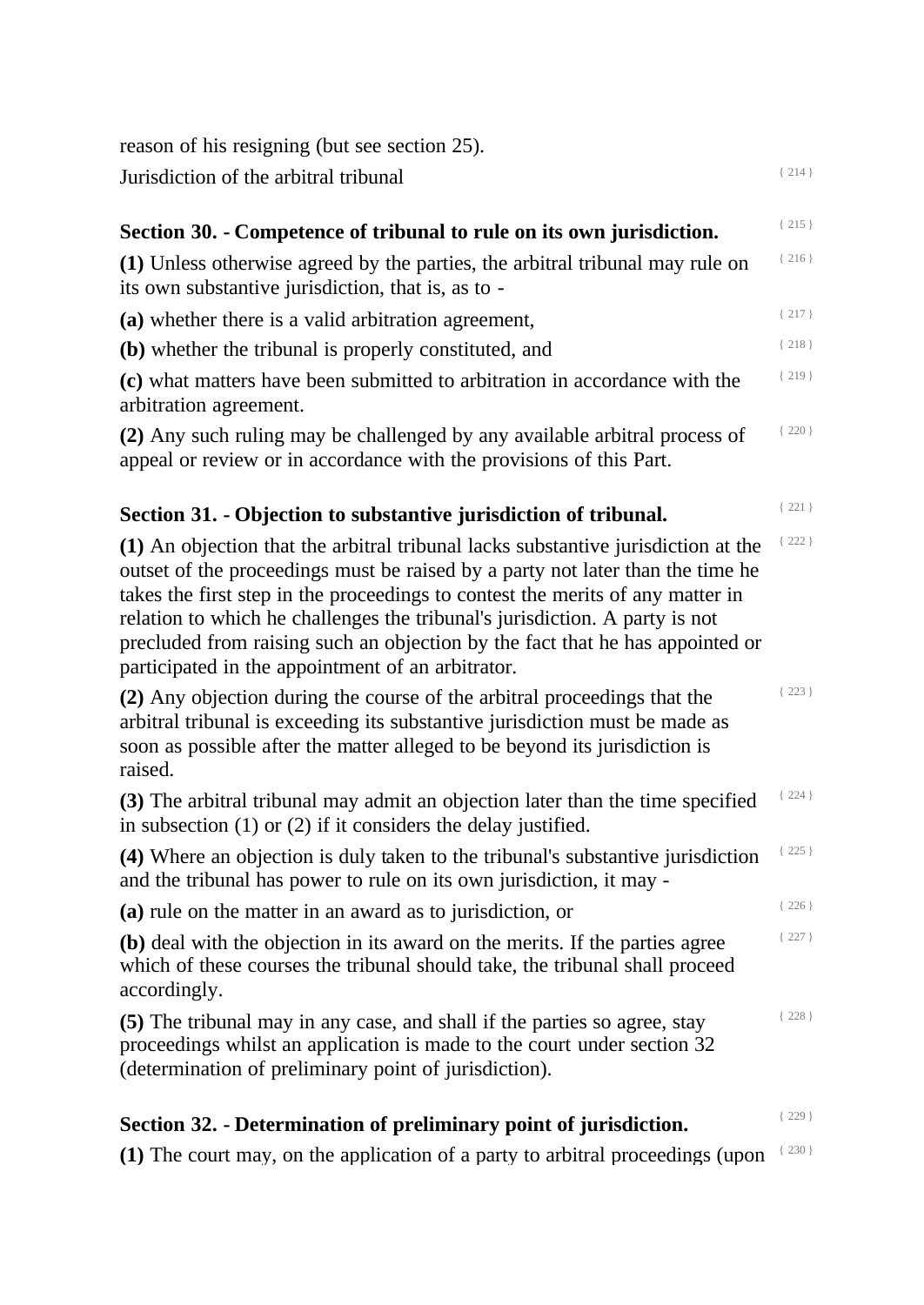| notice to the other parties), determine any question as to the substantive<br>jurisdiction of the tribunal. A party may lose the right to object (see section<br>73).                                                                                                                                                                                                                                                                 |         |
|---------------------------------------------------------------------------------------------------------------------------------------------------------------------------------------------------------------------------------------------------------------------------------------------------------------------------------------------------------------------------------------------------------------------------------------|---------|
| (2) An application under this section shall not be considered unless -                                                                                                                                                                                                                                                                                                                                                                | ${231}$ |
| (a) it is made with the agreement in writing of all the other parties to the<br>proceedings, or                                                                                                                                                                                                                                                                                                                                       | ${232}$ |
| (b) it is made with the permission of the tribunal and the court is satisfied -                                                                                                                                                                                                                                                                                                                                                       | ${233}$ |
| (i) that the determination of the question is likely to produce substantial<br>savings in costs,                                                                                                                                                                                                                                                                                                                                      | ${234}$ |
| (ii) that the application was made without delay, and                                                                                                                                                                                                                                                                                                                                                                                 | ${235}$ |
| (iii) that there is good reason why the matter should be decided by the court.                                                                                                                                                                                                                                                                                                                                                        | ${236}$ |
| (3) An application under this section, unless made with the agreement of all<br>the other parties to the proceedings, shall state the grounds on which it is said<br>that the matter should be decided by the court.                                                                                                                                                                                                                  | ${237}$ |
| (4) Unless otherwise agreed by the parties, the arbitral tribunal may continue<br>the arbitral proceedings and make an award while an application to the court<br>under this section is pending.                                                                                                                                                                                                                                      | ${238}$ |
| (5) Unless the court gives leave, no appeal lies from a decision of the court<br>whether the conditions specified in subsection $(2)$ are met.                                                                                                                                                                                                                                                                                        | ${239}$ |
| (6) The decision of the court on the question of jurisdiction shall be treated as<br>a judgment of the court for the purposes of an appeal. But no appeal lies<br>without the leave of the court which shall not be given unless the court<br>considers that the question involves a point of law which is one of general<br>importance or is one which for some other special reason should be<br>considered by the Court of Appeal. | ${240}$ |
| The arbitral proceedings                                                                                                                                                                                                                                                                                                                                                                                                              | ${241}$ |
| Section 33. - General duty of the tribunal.                                                                                                                                                                                                                                                                                                                                                                                           | ${242}$ |
| (1) The tribunal shall -                                                                                                                                                                                                                                                                                                                                                                                                              | ${243}$ |
| (a) act fairly and impartially as between the parties, giving each party a<br>reasonable opportunity of putting his case and dealing with that of his<br>opponent, and                                                                                                                                                                                                                                                                | ${244}$ |
| (b) adopt procedures suitable to the circumstances of the particular case,<br>avoiding unnecessary delay or expense, so as to provide a fair means for the<br>resolution of the matters falling to be determined.                                                                                                                                                                                                                     | ${245}$ |
| (2) The tribunal shall comply with that general duty in conducting the arbitral<br>proceedings, in its decisions on matters of procedure and evidence and in the                                                                                                                                                                                                                                                                      | ${246}$ |

exercise of all other powers conferred on it.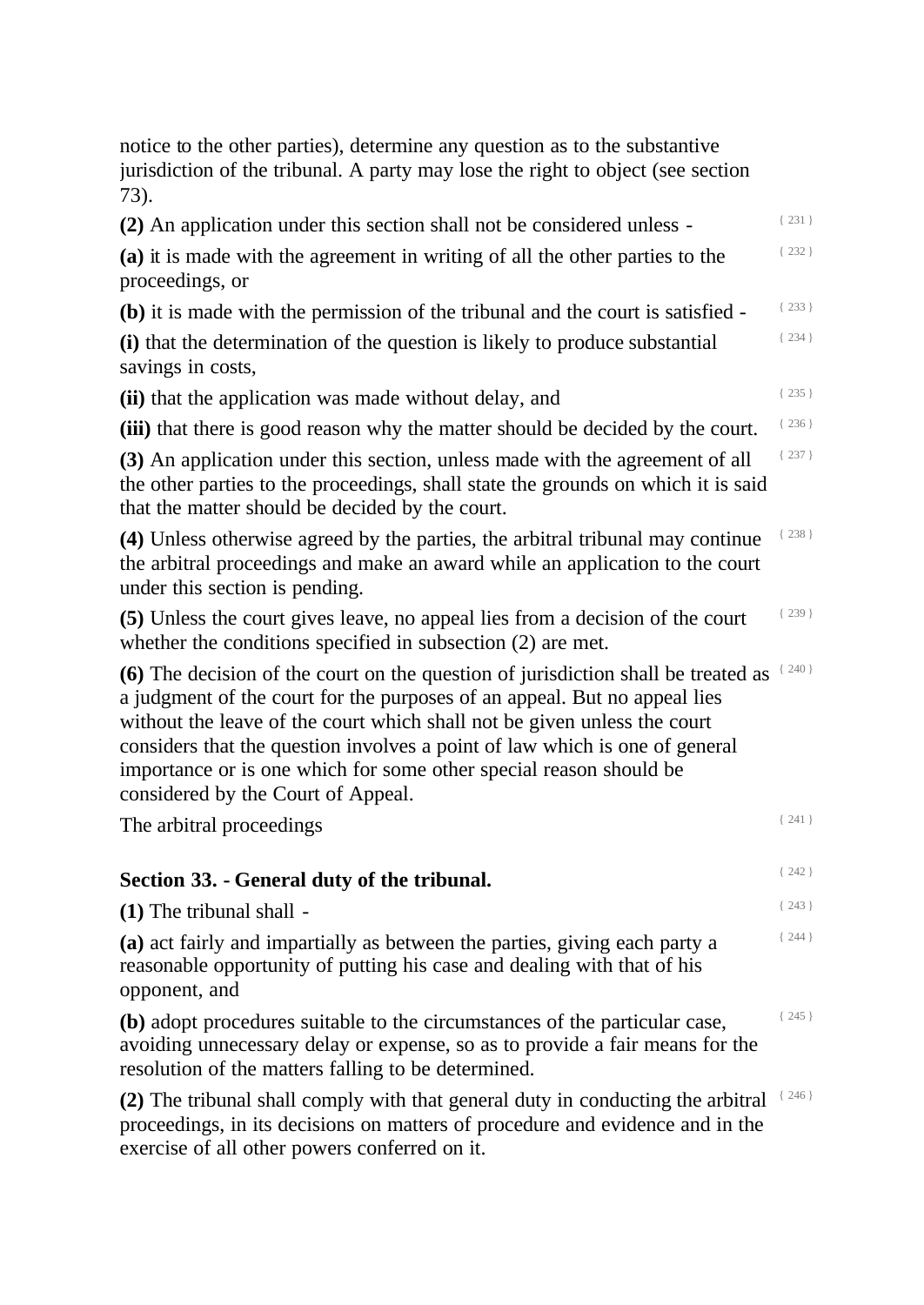| Section 34. - Procedural and evidential matters.                                                                                                                                                                                                                                                                   | ${247}$   |
|--------------------------------------------------------------------------------------------------------------------------------------------------------------------------------------------------------------------------------------------------------------------------------------------------------------------|-----------|
| (1) It shall be for the tribunal to decide all procedural and evidential matters,<br>subject to the right of the parties to agree any matter.                                                                                                                                                                      | ${248}$   |
| (2) Procedural and evidential matters include -                                                                                                                                                                                                                                                                    | ${249}$   |
| (a) when and where any part of the proceedings is to be held;                                                                                                                                                                                                                                                      | ${250}$   |
| (b) the language or languages to be used in the proceedings and whether<br>translations of any relevant documents are to be supplied;                                                                                                                                                                              | ${251}$   |
| (c) whether any and if so what form of written statements of claim and<br>defence are to be used, when these should be supplied and the extent to<br>which such statements can be later amended;                                                                                                                   | ${252}$   |
| (d) whether any and if so which documents or classes of documents should<br>be disclosed between and produced by the parties and at what stage;                                                                                                                                                                    | ${253}$   |
| (e) whether any and if so what questions should be put to and answered by<br>the respective parties and when and in what form this should be done;                                                                                                                                                                 | ${254}$   |
| (f) whether to apply strict rules of evidence (or any other rules) as to the<br>admissibility, relevance or weight of any material (oral, written or other)<br>sought to be tendered on any matters of fact or opinion, and the time, manner<br>and form in which such material should be exchanged and presented; | ${255}$   |
| (g) whether and to what extent the tribunal should itself take the initiative in<br>ascertaining the facts and the law;                                                                                                                                                                                            | ${256}$   |
| (h) whether and to what extent there should be oral or written evidence or<br>submissions.                                                                                                                                                                                                                         | ${257}$   |
| (3) The tribunal may fix the time within which any directions given by it are<br>to be complied with, and may if it thinks fit extend the time so fixed (whether<br>or not it has expired).                                                                                                                        | ${258}$   |
| Section 35. - Consolidation of proceedings and concurrent hearings.                                                                                                                                                                                                                                                | ${259}$   |
| (1) The parties are free to agree -                                                                                                                                                                                                                                                                                | ${260}$   |
| (a) that the arbitral proceedings shall be consolidated with other arbitral<br>proceedings, or                                                                                                                                                                                                                     | $\{261\}$ |
| (b) that concurrent hearings shall be held,                                                                                                                                                                                                                                                                        | ${262}$   |
| on such terms as may be agreed.                                                                                                                                                                                                                                                                                    | ${263}$   |
| (2) Unless the parties agree to confer such power on the tribunal, the tribunal<br>has no power to order consolidation of proceedings or concurrent hearings.                                                                                                                                                      | ${264}$   |

**Section 36. - Legal or other representation.**  ${265}$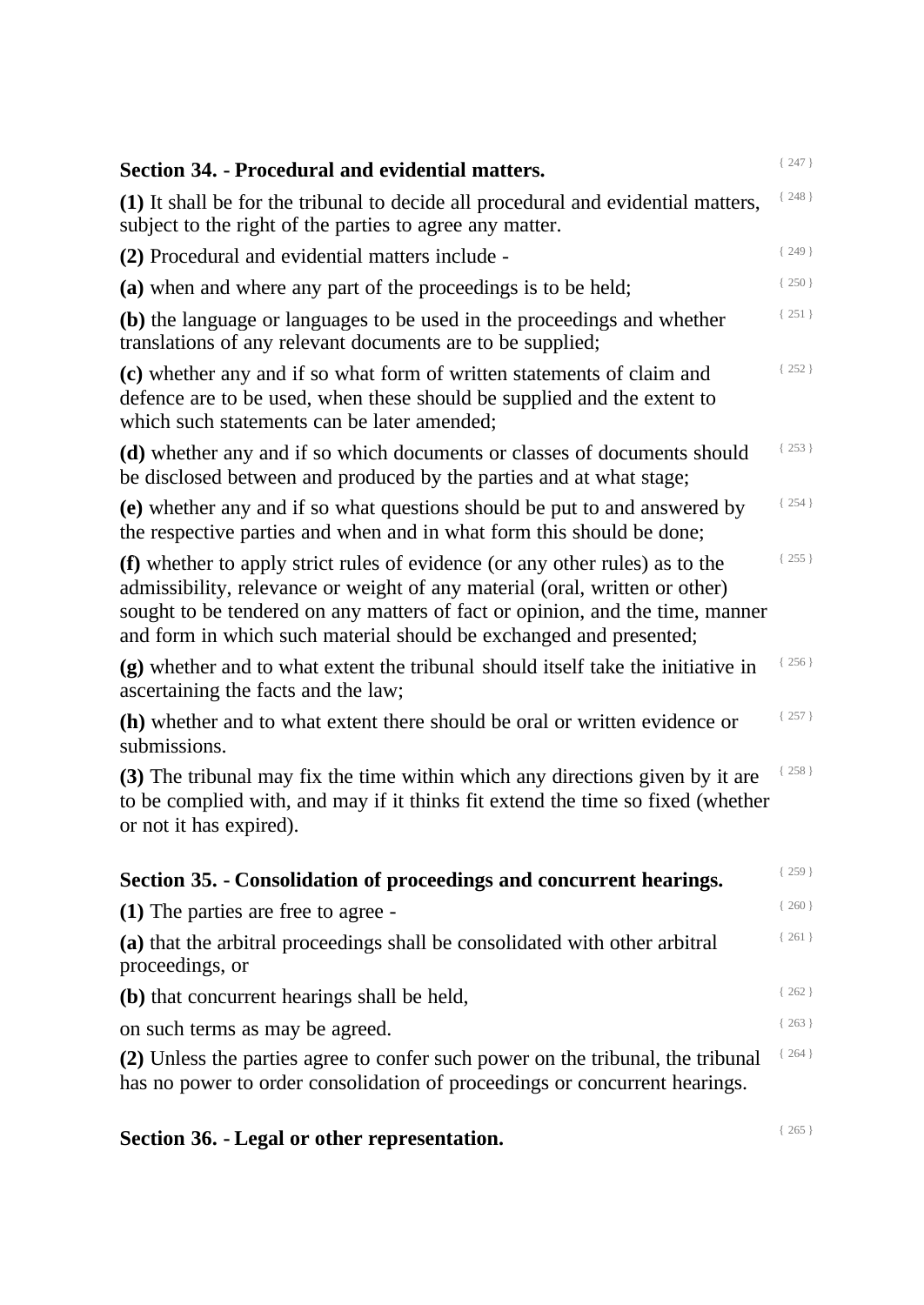Unless otherwise agreed by the parties, a party to arbitral proceedings may be represented in the proceedings by a lawyer or other person chosen by him. { 266 }

| Section 37. - Power to appoint experts, legal advisers or assessors.                                                                                                                                                                                   | ${267}$ |
|--------------------------------------------------------------------------------------------------------------------------------------------------------------------------------------------------------------------------------------------------------|---------|
| (1) Unless otherwise agreed by the parties -                                                                                                                                                                                                           | ${268}$ |
| (a) the tribunal may -                                                                                                                                                                                                                                 | ${269}$ |
| (i) appoint experts or legal advisers to report to it and the parties, or                                                                                                                                                                              | ${270}$ |
| (ii) appoint assessors to assist it on technical matters,                                                                                                                                                                                              | ${271}$ |
| and may allow any such expert, legal adviser or assessor to attend the<br>proceedings; and                                                                                                                                                             | ${272}$ |
| (b) the parties shall be given a reasonable opportunity to comment on any<br>information, opinion or advice offered by any such person.                                                                                                                | ${273}$ |
| (2) The fees and expenses of an expert, legal adviser or assessor appointed by<br>the tribunal for which the arbitrators are liable are expenses of the arbitrators<br>for the purposes of this Part.                                                  | ${274}$ |
| Section 38. - General powers exercisable by the tribunal.                                                                                                                                                                                              | ${275}$ |
| (1) The parties are free to agree on the powers exercisable by the arbitral<br>tribunal for the purposes of and in relation to the proceedings.                                                                                                        | ${276}$ |
| (2) Unless otherwise agreed by the parties the tribunal has the following<br>powers.                                                                                                                                                                   | ${277}$ |
| (3) The tribunal may order a claimant to provide security for the costs of the<br>arbitration. This power shall not be exercised on the ground that the claimant<br>$is -$                                                                             | ${278}$ |
| (a) an individual ordinarily resident outside the United Kingdom, or                                                                                                                                                                                   | ${279}$ |
| (b) a corporation or association incorporated or formed under the law of a<br>country outside the United Kingdom, or whose central management and<br>control is exercised outside the United Kingdom.                                                  | ${280}$ |
| (4) The tribunal may give directions in relation to any property which is the<br>subject of the proceedings or as to which any question arises in the<br>proceedings, and which is owned by or is in the possession of a party to the<br>proceedings - | ${281}$ |
| (a) for the inspection, photographing, preservation, custody or detention of<br>the property by the tribunal, an expert or a party, or                                                                                                                 | ${282}$ |
| (b) ordering that samples be taken from, or any observation be made of or<br>experiment conducted upon, the property.                                                                                                                                  | ${283}$ |
| (5) The tribunal may direct that a party or witness shall be examined on oath                                                                                                                                                                          | ${284}$ |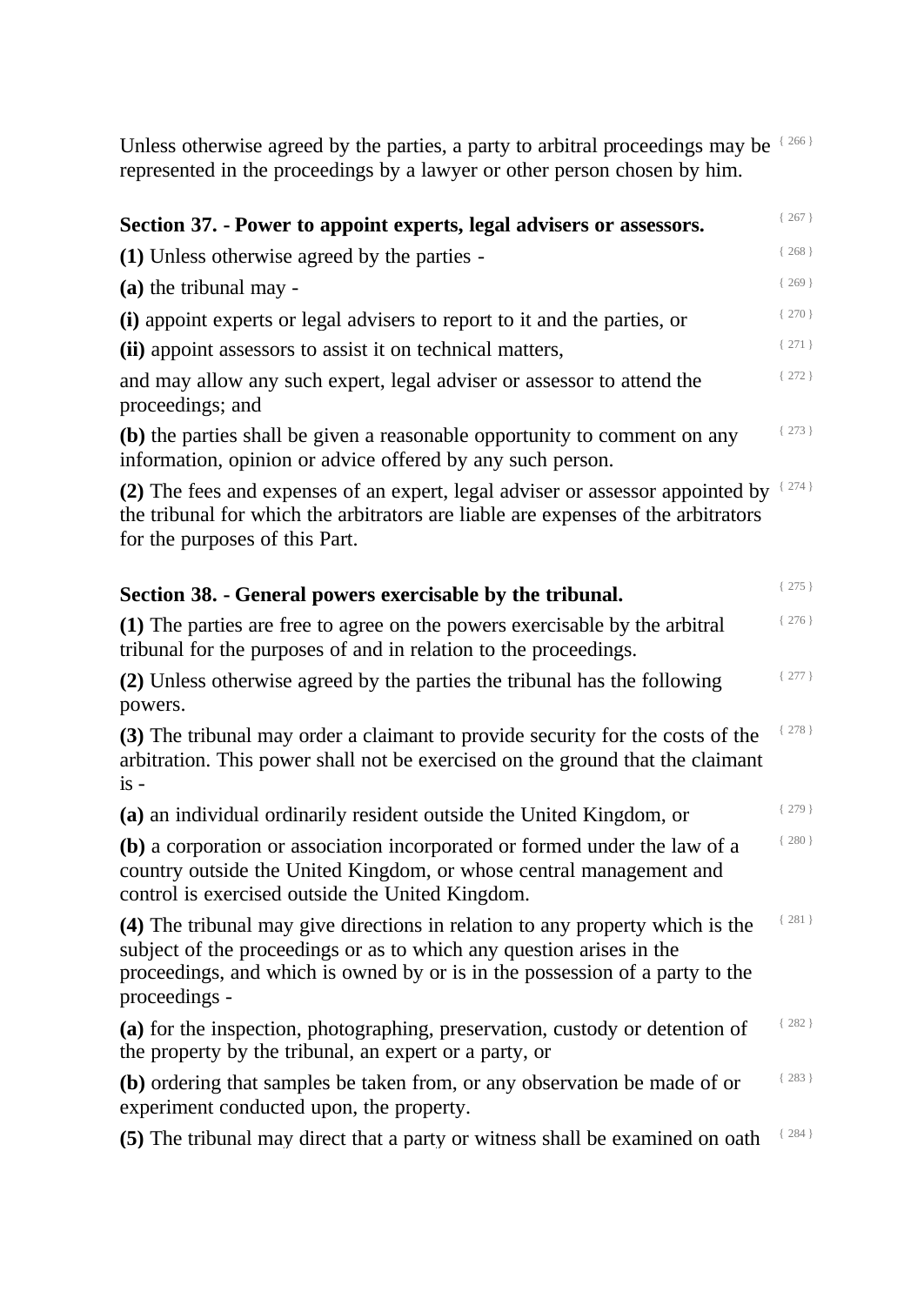| or affirmation, and may for that purpose administer any necessary oath or<br>take any necessary affirmation.                                                                                 |           |
|----------------------------------------------------------------------------------------------------------------------------------------------------------------------------------------------|-----------|
| (6) The tribunal may give directions to a party for the preservation for the<br>purposes of the proceedings of any evidence in his custody or control.                                       | ${285}$   |
| Section 39. - Power to make provisional awards.                                                                                                                                              | ${286}$   |
| (1) The parties are free to agree that the tribunal shall have power to order on<br>a provisional basis any relief which it would have power to grant in a final<br>award.                   | ${287}$   |
| (2) This includes, for instance, making -                                                                                                                                                    | ${288}$   |
| (a) a provisional order for the payment of money or the disposition of<br>property as between the parties, or                                                                                | ${289}$   |
| (b) an order to make an interim payment on account of the costs of the<br>arbitration.                                                                                                       | ${290}$   |
| (3) Any such order shall be subject to the tribunal's final adjudication; and<br>the tribunal's final award, on the merits or as to costs, shall take account of<br>any such order.          | ${291}$   |
| (4) Unless the parties agree to confer such power on the tribunal, the tribunal<br>has no such power. This does not affect its powers under section 47 (awards<br>on different issues, &c.). | ${292}$   |
| Section 40. - General duty of parties.                                                                                                                                                       | ${293}$   |
| (1) The parties shall do all things necessary for the proper and expeditious<br>conduct of the arbitral proceedings.                                                                         | ${294}$   |
| $(2)$ This includes -                                                                                                                                                                        | ${295}$   |
| (a) complying without delay with any determination of the tribunal as to<br>procedural or evidential matters, or with any order or directions of the<br>tribunal, and                        | $\{296\}$ |
| (b) where appropriate, taking without delay any necessary steps to obtain a<br>decision of the court on a preliminary question of jurisdiction or law (see<br>sections 32 and 45).           | ${297}$   |
| Section 41. - Powers of tribunal in case of party's default.                                                                                                                                 | ${298}$   |
| (1) The parties are free to agree on the powers of the tribunal in case of a<br>party's failure to do something necessary for the proper and expeditious<br>conduct of the arbitration.      | ${299}$   |
| (2) Unless otherwise agreed by the parties, the following provisions apply.                                                                                                                  | ${300}$   |
| (3) If the tribunal is satisfied that there has been inordinate and inexcusable                                                                                                              | ${301}$   |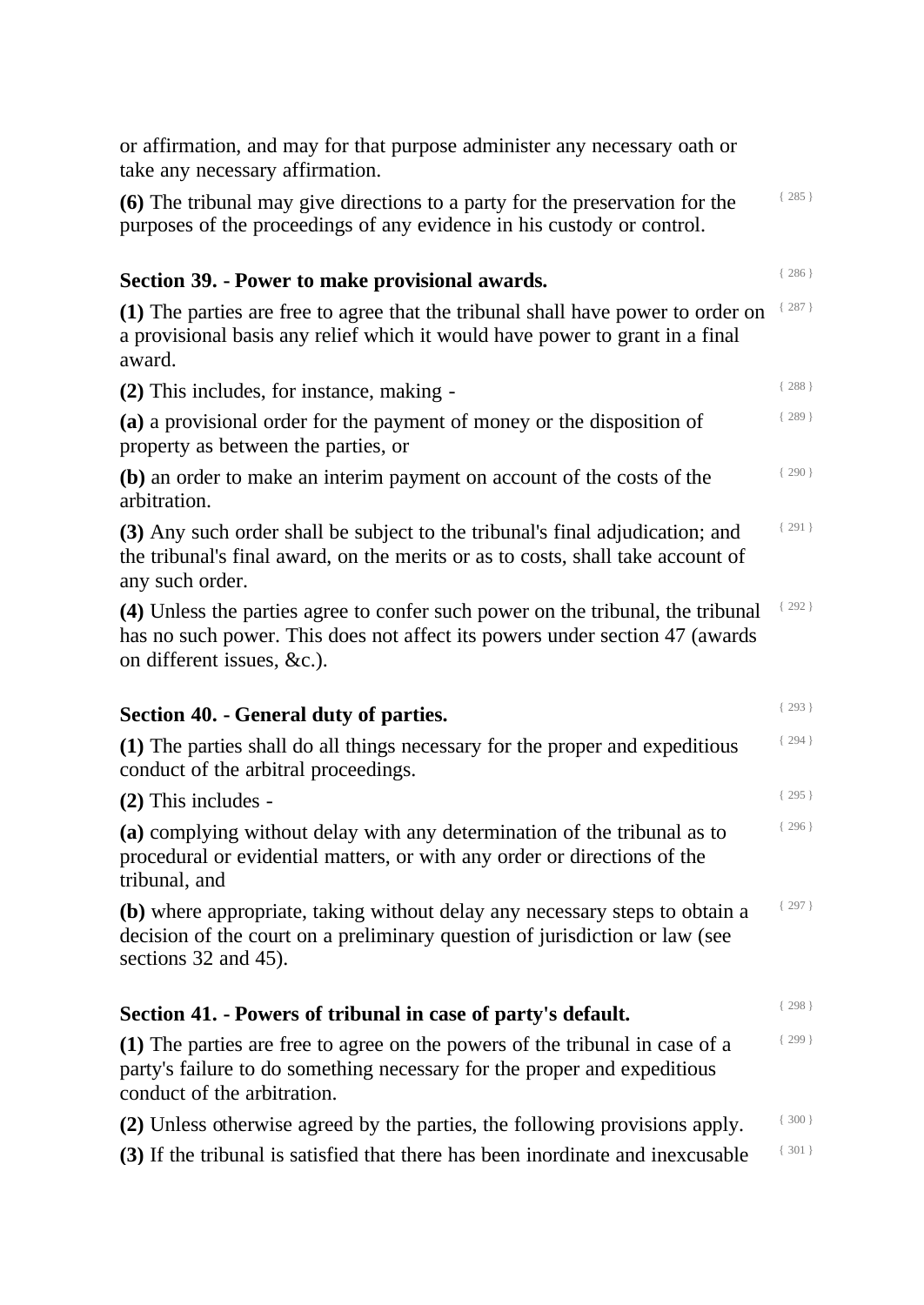| delay on the part of the claimant in pursuing his claim and that the delay -                                                                                                                                                                                            |           |
|-------------------------------------------------------------------------------------------------------------------------------------------------------------------------------------------------------------------------------------------------------------------------|-----------|
| (a) gives rise, or is likely to give rise, to a substantial risk that it is not<br>possible to have a fair resolution of the issues in that claim, or                                                                                                                   | ${302}$   |
| (b) has caused, or is likely to cause, serious prejudice to the respondent,                                                                                                                                                                                             | ${303}$   |
| the tribunal may make an award dismissing the claim.                                                                                                                                                                                                                    | ${304}$   |
| (4) If without showing sufficient cause a party -                                                                                                                                                                                                                       | ${305}$   |
| (a) fails to attend or be represented at an oral hearing of which due notice<br>was given, or                                                                                                                                                                           | ${306}$   |
| (b) where matters are to be dealt with in writing, fails after due notice to<br>submit written evidence or make written submissions,                                                                                                                                    | ${307}$   |
| the tribunal may continue the proceedings in the absence of that party or, as<br>the case may be, without any written evidence or submissions on his behalf,<br>and may make an award on the basis of the evidence before it.                                           | ${308}$   |
| (5) If without showing sufficient cause a party fails to comply with any order<br>or directions of the tribunal, the tribunal may make a peremptory order to the<br>same effect, prescribing such time for compliance with it as the tribunal<br>considers appropriate. | ${309}$   |
| (6) If a claimant fails to comply with a peremptory order of the tribunal to<br>provide security for costs, the tribunal may make an award dismissing his<br>claim.                                                                                                     | ${310}$   |
| (7) If a party fails to comply with any other kind of peremptory order, then,<br>without prejudice to section 42 (enforcement by court of tribunal's<br>peremptory orders), the tribunal may do any of the following -                                                  | ${311}$   |
| (a) direct that the party in default shall not be entitled to rely upon any<br>allegation or material which was the subject matter of the order;                                                                                                                        | ${312}$   |
| (b) draw such adverse inferences from the act of non-compliance as the<br>circumstances justify;                                                                                                                                                                        | $\{313\}$ |
| (c) proceed to an award on the basis of such materials as have been properly<br>provided to it;                                                                                                                                                                         | ${314}$   |
| (d) make such order as it thinks fit as to the payment of costs of the<br>arbitration incurred in consequence of the non-compliance.                                                                                                                                    | ${315}$   |
| Powers of court in relation to arbitral proceedings                                                                                                                                                                                                                     | ${316}$   |
| Section 42. - Enforcement of peremptory orders of tribunal.                                                                                                                                                                                                             | ${317}$   |
| (1) Unless otherwise agreed by the parties, the court may make an order<br>requiring a party to comply with a peremptory order made by the tribunal.                                                                                                                    | ${318}$   |
| (2) An application for an order under this section may be made -                                                                                                                                                                                                        | ${319}$   |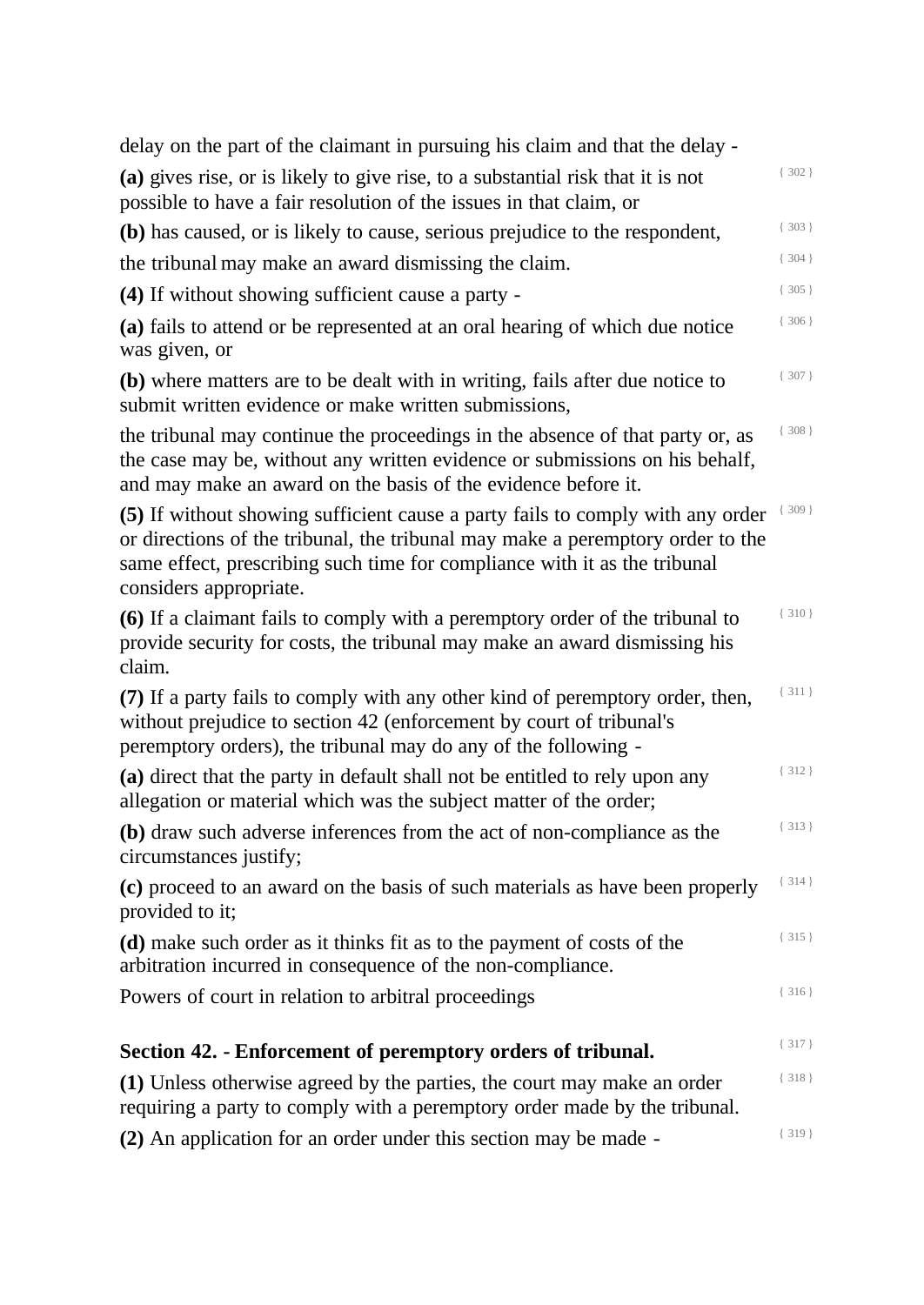| (a) by the tribunal (upon notice to the parties),                                                                                                                                                                                                                              | ${320}$ |
|--------------------------------------------------------------------------------------------------------------------------------------------------------------------------------------------------------------------------------------------------------------------------------|---------|
| (b) by a party to the arbitral proceedings with the permission of the tribunal<br>(and upon notice to the other parties), or                                                                                                                                                   | ${321}$ |
| (c) where the parties have agreed that the powers of the court under this<br>section shall be available.                                                                                                                                                                       | ${322}$ |
| (3) The court shall not act unless it is satisfied that the applicant has<br>exhausted any available arbitral process in respect of failure to comply with<br>the tribunal's order.                                                                                            | ${323}$ |
| (4) No order shall be made under this section unless the court is satisfied that<br>the person to whom the tribunal's order was directed has failed to comply<br>with it within the time prescribed in the order or, if no time was prescribed,<br>within a reasonable time.   | ${324}$ |
| (5) The leave of the court is required for any appeal from a decision of the<br>court under this section.                                                                                                                                                                      | ${325}$ |
| Section 43. - Securing the attendance of witnesses.                                                                                                                                                                                                                            | ${326}$ |
| (1) A party to arbitral proceedings may use the same court procedures as are<br>available in relation to legal proceedings to secure the attendance before the<br>tribunal of a witness in order to give oral testimony or to produce documents<br>or other material evidence. | ${327}$ |
| (2) This may only be done with the permission of the tribunal or the<br>agreement of the other parties.                                                                                                                                                                        | ${328}$ |
| (3) The court procedures may only be used if -                                                                                                                                                                                                                                 | ${329}$ |
| (a) the witness is in the United Kingdom, and                                                                                                                                                                                                                                  | ${330}$ |
| (b) the arbitral proceedings are being conducted in England and Wales or, as<br>the case may be, Northern Ireland.                                                                                                                                                             | ${331}$ |
| (4) A person shall not be compelled by virtue of this section to produce any<br>document or other material evidence which he could not be compelled to<br>produce in legal proceedings.                                                                                        | ${332}$ |
| Section 44. - Court powers exercisable in support of arbitral<br>proceedings.                                                                                                                                                                                                  | ${333}$ |
| (1) Unless otherwise agreed by the parties, the court has for the purposes of<br>and in relation to arbitral proceedings the same power of making orders about<br>the matters listed below as it has for the purposes of and in relation to legal<br>proceedings.              | ${334}$ |
| (2) Those matters are -                                                                                                                                                                                                                                                        | ${335}$ |
| (a) the taking of the evidence of witnesses;                                                                                                                                                                                                                                   | ${336}$ |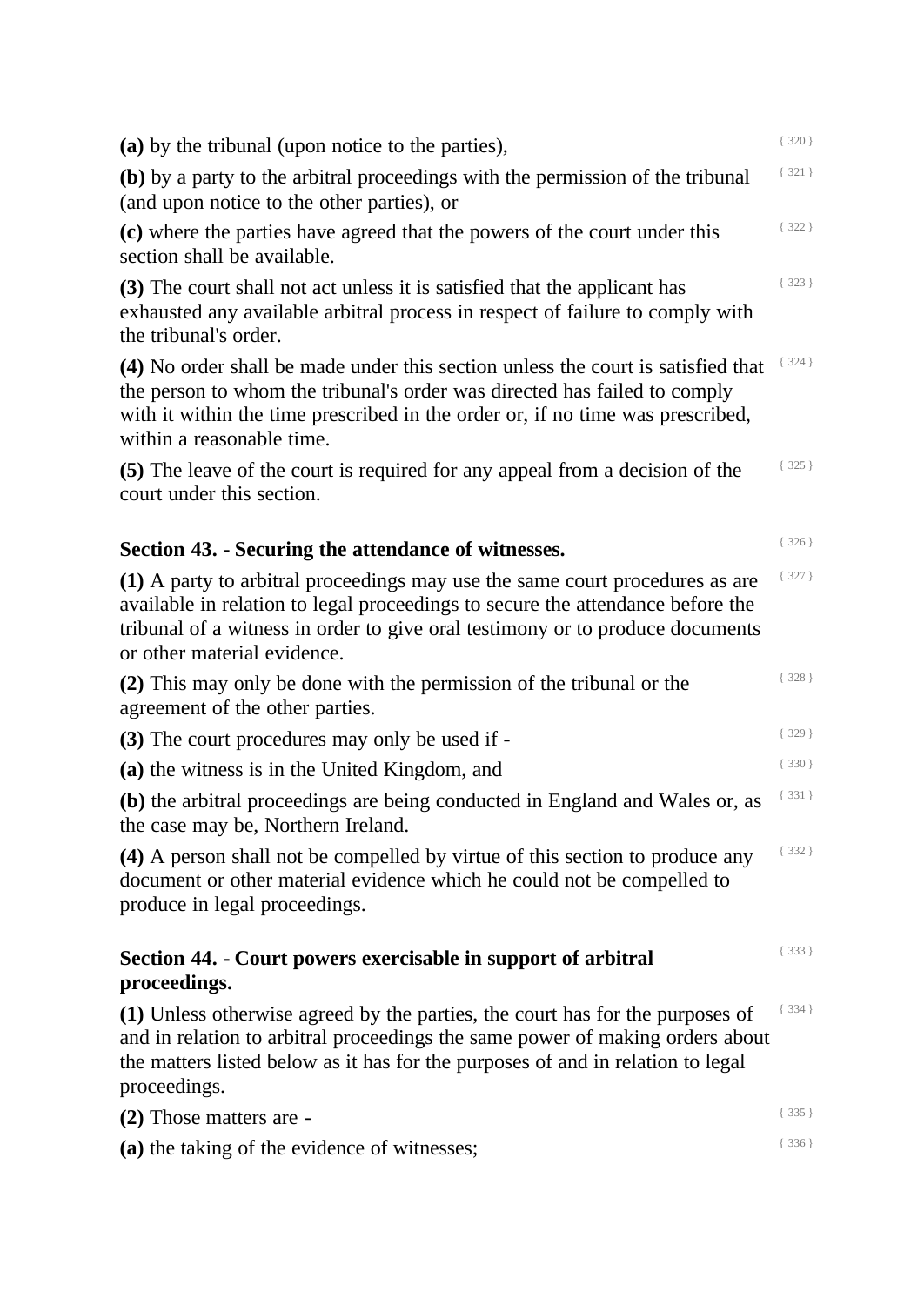| (b) the preservation of evidence;                                                                                                                                                                                                                                                                                                                                                                                                                                                             | ${337}$ |
|-----------------------------------------------------------------------------------------------------------------------------------------------------------------------------------------------------------------------------------------------------------------------------------------------------------------------------------------------------------------------------------------------------------------------------------------------------------------------------------------------|---------|
| (c) making orders relating to property which is the subject of the proceedings<br>or as to which any question arises in the proceedings -                                                                                                                                                                                                                                                                                                                                                     | ${338}$ |
| (i) for the inspection, photographing, preservation, custody or detention of<br>the property, or                                                                                                                                                                                                                                                                                                                                                                                              | ${339}$ |
| (ii) ordering that samples be taken from, or any observation be made of or<br>experiment conducted upon, the property;                                                                                                                                                                                                                                                                                                                                                                        | ${340}$ |
| and for that purpose authorising any person to enter any premises in the<br>possession or control of a party to the arbitration;                                                                                                                                                                                                                                                                                                                                                              | ${341}$ |
| (d) the sale of any goods the subject of the proceedings;                                                                                                                                                                                                                                                                                                                                                                                                                                     | ${342}$ |
| (e) the granting of an interim injunction or the appointment of a receiver.                                                                                                                                                                                                                                                                                                                                                                                                                   | ${343}$ |
| (3) If the case is one of urgency, the court may, on the application of a party<br>or proposed party to the arbitral proceedings, make such orders as it thinks<br>necessary for the purpose of preserving evidence or assets.                                                                                                                                                                                                                                                                | ${344}$ |
| (4) If the case is not one of urgency, the court shall act only on the<br>application of a party to the arbitral proceedings (upon notice to the other<br>parties and to the tribunal) made with the permission of the tribunal or the<br>agreement in writing of the other parties.                                                                                                                                                                                                          | ${345}$ |
| (5) In any case the court shall act only if or to the extent that the arbitral<br>tribunal, and any arbitral or other institution or person vested by the parties<br>with power in that regard, has no power or is unable for the time being to act<br>effectively.                                                                                                                                                                                                                           | ${346}$ |
| (6) If the court so orders, an order made by it under this section shall cease to<br>have effect in whole or in part on the order of the tribunal or of any such<br>arbitral or other institution or person having power to act in relation to the<br>subject-matter of the order.                                                                                                                                                                                                            | ${347}$ |
| (7) The leave of the court is required for any appeal from a decision of the<br>court under this section.                                                                                                                                                                                                                                                                                                                                                                                     | ${348}$ |
| Section 45. - Determination of preliminary point of law.                                                                                                                                                                                                                                                                                                                                                                                                                                      | ${349}$ |
| (1) Unless otherwise agreed by the parties, the court may on the application<br>of a party to arbitral proceedings (upon notice to the other parties) determine<br>any question of law arising in the course of the proceedings which the court<br>is satisfied substantially affects the rights of one or more of the parties. An<br>agreement to dispense with reasons for the tribunal's award shall be<br>considered an agreement to exclude the court's jurisdiction under this section. | ${350}$ |
| (2) An application under this section shall not be considered unless -                                                                                                                                                                                                                                                                                                                                                                                                                        | ${351}$ |
| (a) it is made with the agreement of all the other parties to the proceedings,                                                                                                                                                                                                                                                                                                                                                                                                                | ${352}$ |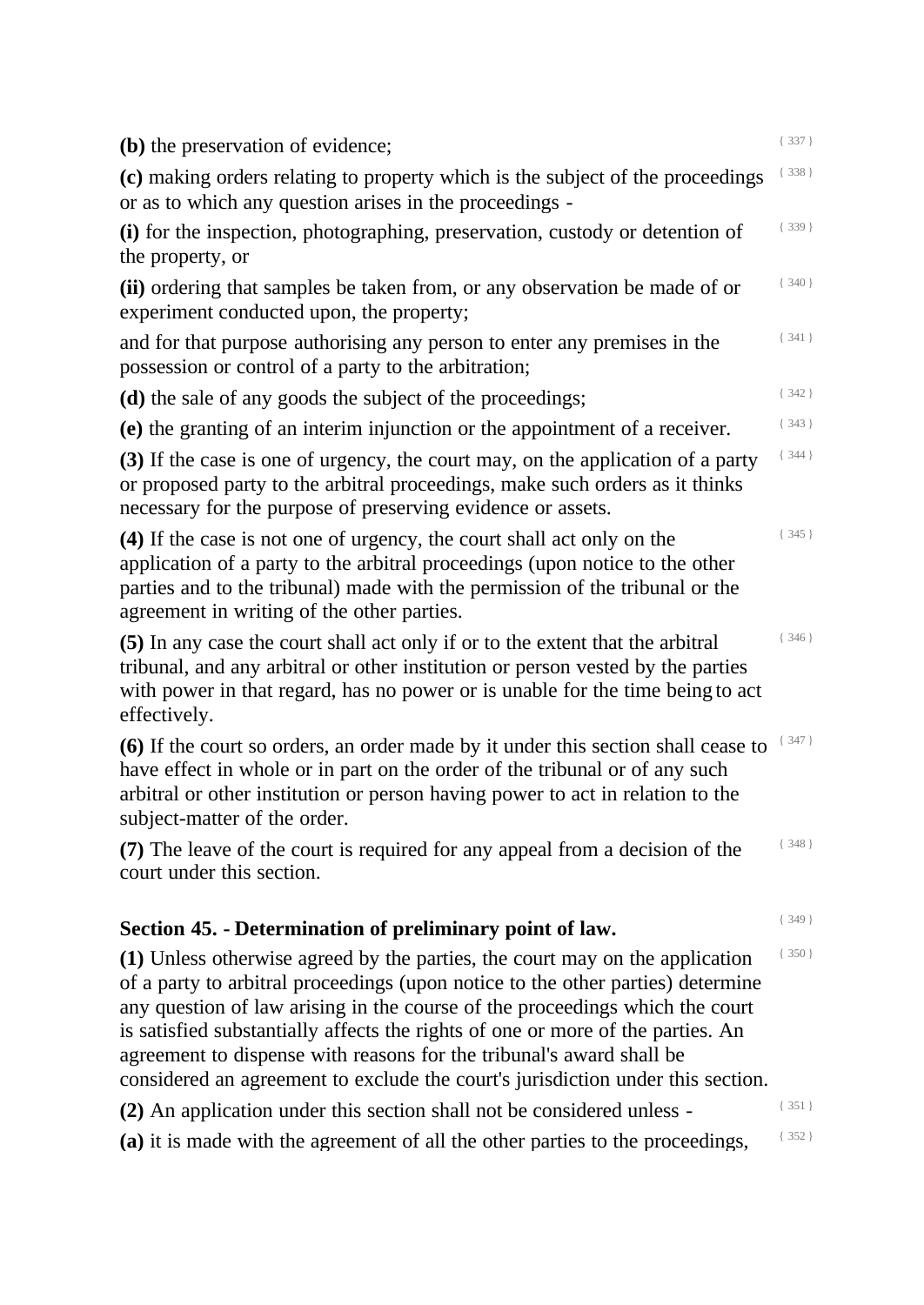or **(b)** it is made with the permission of the tribunal and the court is satisfied - { 353 } **(i)** that the determination of the question is likely to produce substantial savings in costs, and { 354 } **(ii)** that the application was made without delay. **(3)** The application shall identify the question of law to be determined and, unless made with the agreement of all the other parties to the proceedings, shall state the grounds on which it is said that the question should be decided by the court. { 356 } **(4)** Unless otherwise agreed by the parties, the arbitral tribunal may continue the arbitral proceedings and make an award while an application to the court under this section is pending. { 357 } **(5)** Unless the court gives leave, no appeal lies from a decision of the court whether the conditions specified in subsection (2) are met. { 358 } **(6)** The decision of the court on the question of law shall be treated as a judgment of the court for the purposes of an appeal. But no appeal lies without the leave of the court which shall not be given unless the court considers that the question is one of general importance, or is one which for some other special reason should be considered by the Court of Appeal. { 359 } The award  $\{360\}$ **Section 46. - Rules applicable to substance of dispute.**  ${^{361}}$ **(1)** The arbitral tribunal shall decide the dispute - { 362 } **(a)** in accordance with the law chosen by the parties as applicable to the substance of the dispute, or { 363 } (b) if the parties so agree, in accordance with such other considerations as are  $\{364\}$ agreed by them or determined by the tribunal. (2) For this purpose the choice of the laws of a country shall be understood to  $\{365\}$ refer to the substantive laws of that country and not its conflict of laws rules. **(3)** If or to the extent that there is no such choice or agreement, the tribunal shall apply the law determined by the conflict of laws rules which it considers applicable. { 366 } **Section 47. - Awards on different issues, &c.**  $\frac{1367}{ }$ **(1)** Unless otherwise agreed by the parties, the tribunal may make more than one award at different times on different aspects of the matters to be determined. { 368 } **(2)** The tribunal may, in particular, make an award relating - { 369 }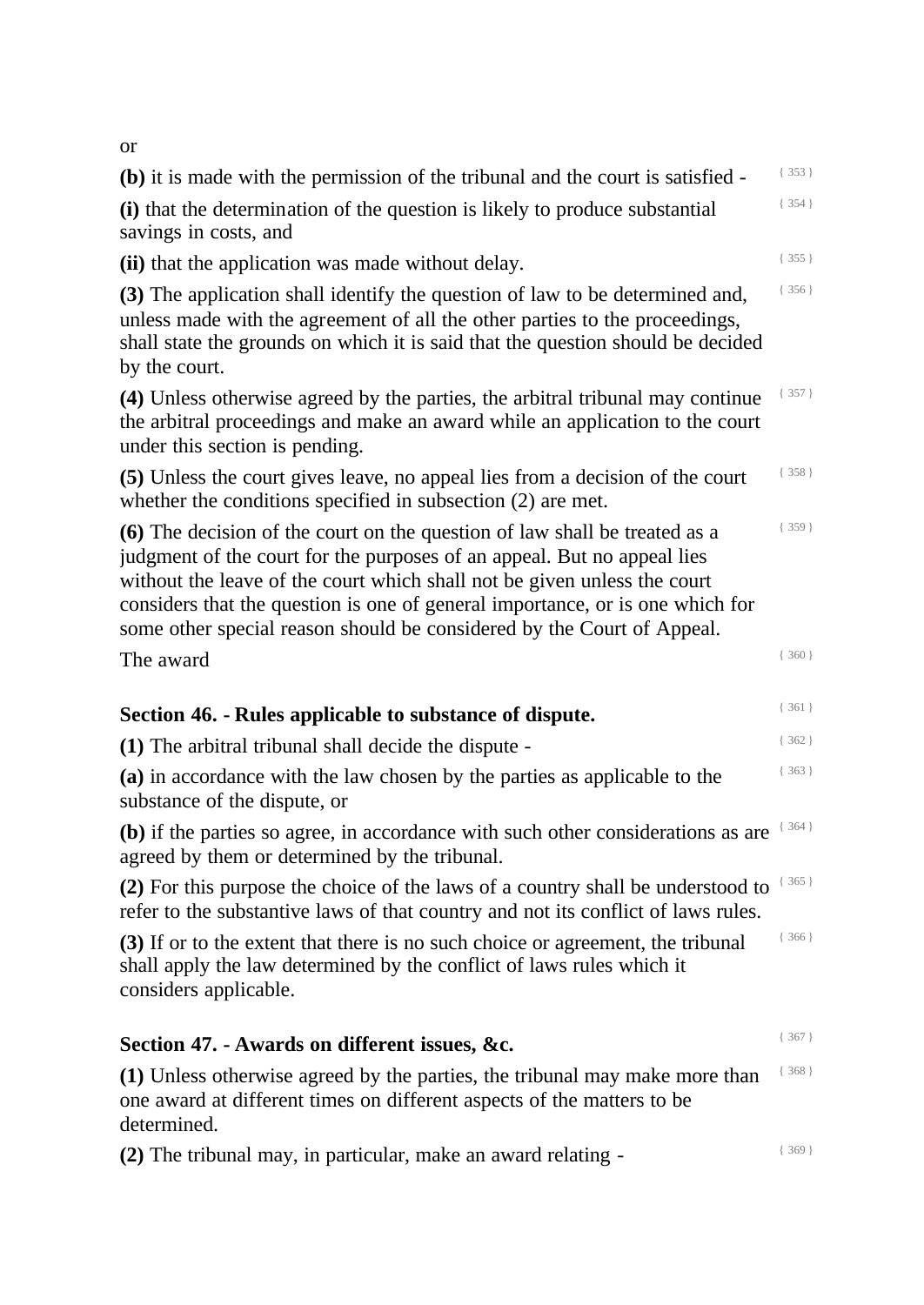| (a) to an issue affecting the whole claim, or                                                                                                                                                                                                                                                                                              | ${370}$ |
|--------------------------------------------------------------------------------------------------------------------------------------------------------------------------------------------------------------------------------------------------------------------------------------------------------------------------------------------|---------|
| (b) to a part only of the claims or cross-claims submitted to it for decision.                                                                                                                                                                                                                                                             | ${371}$ |
| (3) If the tribunal does so, it shall specify in its award the issue, or the claim<br>or part of a claim, which is the subject matter of the award.                                                                                                                                                                                        | ${372}$ |
| <b>Section 48. - Remedies.</b>                                                                                                                                                                                                                                                                                                             | ${373}$ |
| (1) The parties are free to agree on the powers exercisable by the arbitral<br>tribunal as regards remedies.                                                                                                                                                                                                                               | ${374}$ |
| (2) Unless otherwise agreed by the parties, the tribunal has the following<br>powers.                                                                                                                                                                                                                                                      | ${375}$ |
| (3) The tribunal may make a declaration as to any matter to be determined in<br>the proceedings.                                                                                                                                                                                                                                           | ${376}$ |
| (4) The tribunal may order the payment of a sum of money, in any currency.                                                                                                                                                                                                                                                                 | ${377}$ |
| (5) The tribunal has the same powers as the court -                                                                                                                                                                                                                                                                                        | ${378}$ |
| (a) to order a party to do or refrain from doing anything;                                                                                                                                                                                                                                                                                 | ${379}$ |
| (b) to order specific performance of a contract (other than a contract relating<br>to land);                                                                                                                                                                                                                                               | ${380}$ |
| (c) to order the rectification, setting aside or cancellation of a deed or other<br>document.                                                                                                                                                                                                                                              | ${381}$ |
| <b>Section 49. - Interest.</b>                                                                                                                                                                                                                                                                                                             | ${382}$ |
| (1) The parties are free to agree on the powers of the tribunal as regards the<br>award of interest.                                                                                                                                                                                                                                       | ${383}$ |
| (2) Unless otherwise agreed by the parties the following provisions apply.                                                                                                                                                                                                                                                                 | ${384}$ |
| (3) The tribunal may award simple or compound interest from such dates, at<br>such rates and with such rests as it considers meets the justice of the case -                                                                                                                                                                               | ${385}$ |
| (a) on the whole or part of any amount awarded by the tribunal, in respect of<br>any period up to the date of the award;                                                                                                                                                                                                                   | ${386}$ |
| (b) on the whole or part of any amount claimed in the arbitration and<br>outstanding at the commencement of the arbitral proceedings but paid before<br>the award was made, in respect of any period up to the date of payment.                                                                                                            | ${387}$ |
| (4) The tribunal may award simple or compound interest from the date of the<br>award (or any later date) until payment, at such rates and with such rests as it<br>considers meets the justice of the case, on the outstanding amount of any<br>award (including any award of interest under subsection (3) and any award as<br>to costs). | ${388}$ |
| (5) References in this section to an amount awarded by the tribunal include                                                                                                                                                                                                                                                                | ${389}$ |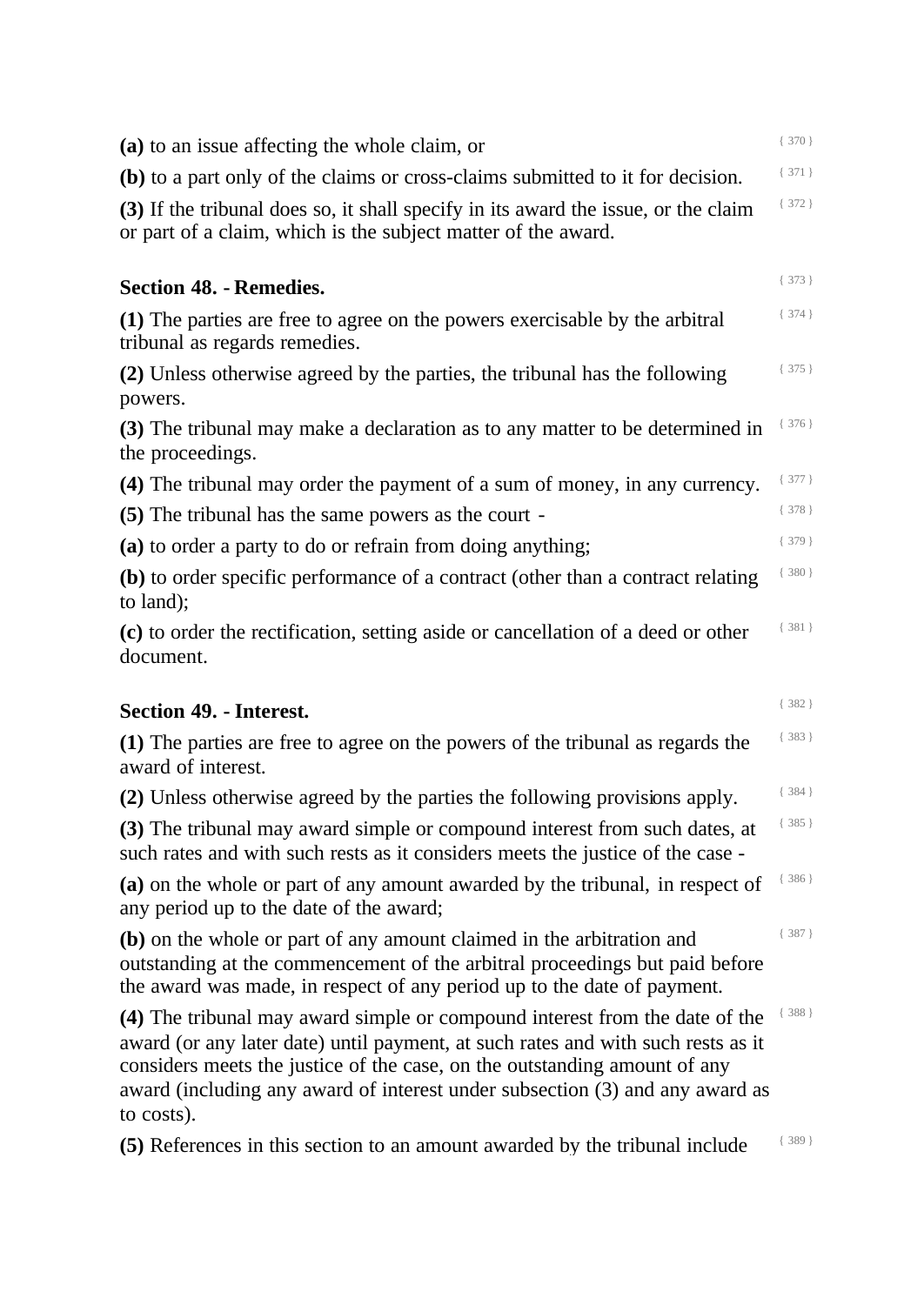| an amount payable in consequence of a declaratory award by the tribunal.                                                                                                                                                                    |         |
|---------------------------------------------------------------------------------------------------------------------------------------------------------------------------------------------------------------------------------------------|---------|
| (6) The above provisions do not affect any other power of the tribunal to<br>award interest.                                                                                                                                                | ${390}$ |
| Section 50. - Extension of time for making award.                                                                                                                                                                                           | ${391}$ |
| (1) Where the time for making an award is limited by or in pursuance of the<br>arbitration agreement, then, unless otherwise agreed by the parties, the court<br>may in accordance with the following provisions by order extend that time. | ${392}$ |
| (2) An application for an order under this section may be made -                                                                                                                                                                            | ${393}$ |
| (a) by the tribunal (upon notice to the parties), or                                                                                                                                                                                        | ${394}$ |
| (b) by any party to the proceedings (upon notice to the tribunal and the other<br>parties),                                                                                                                                                 | ${395}$ |
| but only after exhausting any available arbitral process for obtaining an<br>extension of time.                                                                                                                                             | ${396}$ |
| (3) The court shall only make an order if satisfied that a substantial injustice<br>would otherwise be done.                                                                                                                                | ${397}$ |
| (4) The court may extend the time for such period and on such terms as it<br>thinks fit, and may do so whether or not the time previously fixed (by or<br>under the agreement or by a previous order) has expired.                          | ${398}$ |
| (5) The leave of the court is required for any appeal from a decision of the<br>court under this section.                                                                                                                                   | ${399}$ |
| <b>Section 51. - Settlement.</b>                                                                                                                                                                                                            | ${400}$ |
| (1) If during arbitral proceedings the parties settle the dispute, the following<br>provisions apply unless otherwise agreed by the parties.                                                                                                | ${401}$ |
| (2) The tribunal shall terminate the substantive proceedings and, if so<br>requested by the parties and not objected to by the tribunal, shall record the<br>settlement in the form of an agreed award.                                     | ${402}$ |
| (3) An agreed award shall state that it is an award of the tribunal and shall<br>have the same status and effect as any other award on the merits of the case.                                                                              | ${403}$ |
| (4) The following provisions of this Part relating to awards (sections 52 to<br>58) apply to an agreed award.                                                                                                                               | ${404}$ |
| (5) Unless the parties have also settled the matter of the payment of the costs<br>of the arbitration, the provisions of this Part relating to costs (sections 59 to<br>65) continue to apply.                                              | ${405}$ |

# **Section 52. - Form of award.**  $\left(406\right)$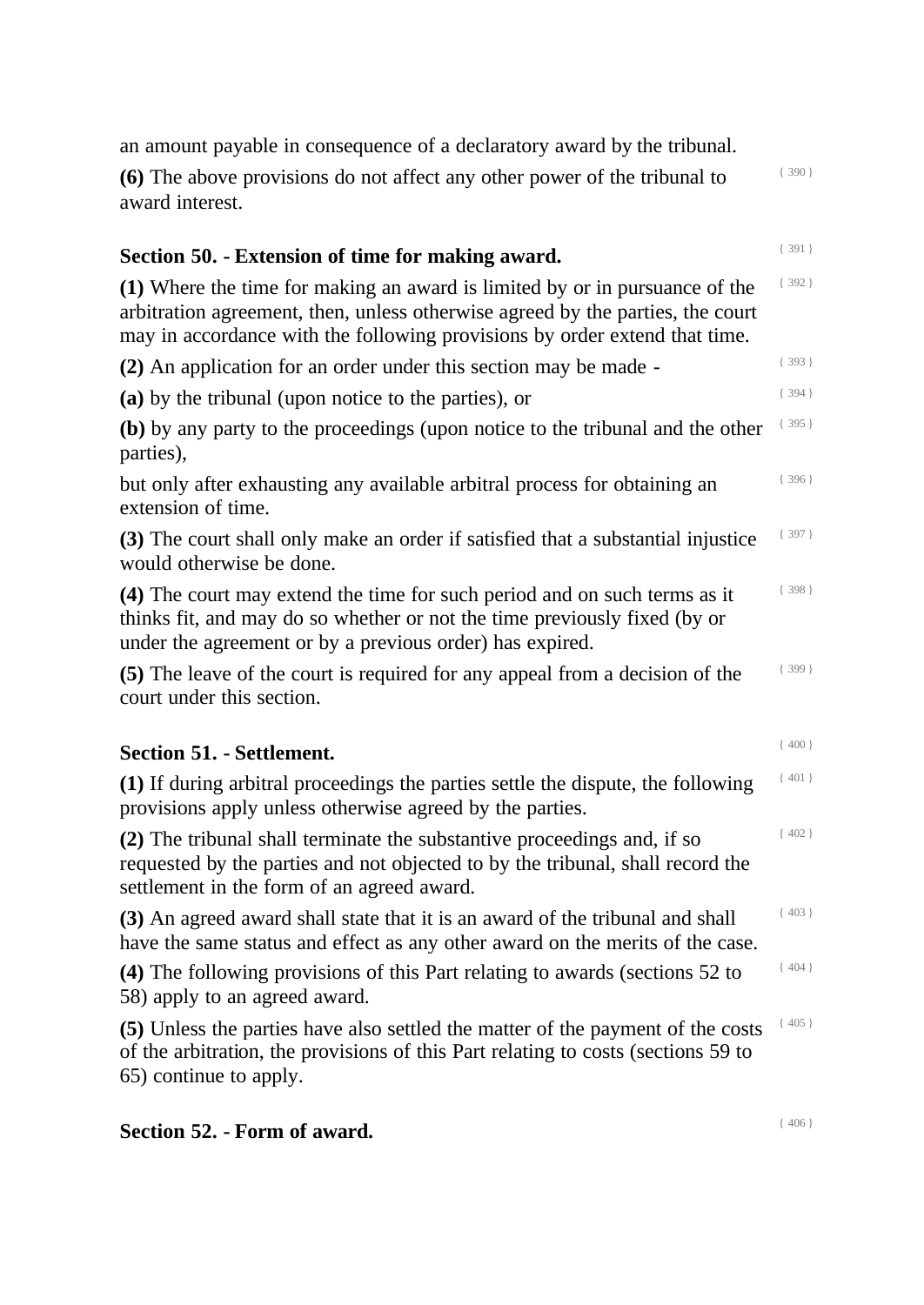| (1) The parties are free to agree on the form of an award.                                                                                                                                                                                                                     | ${407}$   |
|--------------------------------------------------------------------------------------------------------------------------------------------------------------------------------------------------------------------------------------------------------------------------------|-----------|
| (2) If or to the extent that there is no such agreement, the following<br>provisions apply.                                                                                                                                                                                    | ${408}$   |
| (3) The award shall be in writing signed by all the arbitrators or all those<br>assenting to the award.                                                                                                                                                                        | ${409}$   |
| (4) The award shall contain the reasons for the award unless it is an agreed<br>award or the parties have agreed to dispense with reasons.                                                                                                                                     | ${410}$   |
| (5) The award shall state the seat of the arbitration and the date when the<br>award is made.                                                                                                                                                                                  | ${411}$   |
| Section 53. - Place where award treated as made.                                                                                                                                                                                                                               | ${412}$   |
| Unless otherwise agreed by the parties, where the seat of the arbitration is in<br>England and Wales or Northern Ireland, any award in the proceedings shall<br>be treated as made there, regardless of where it was signed, despatched or<br>delivered to any of the parties. | ${413}$   |
| Section 54. - Date of award.                                                                                                                                                                                                                                                   | $\{414\}$ |
| (1) Unless otherwise agreed by the parties, the tribunal may decide what is to<br>be taken to be the date on which the award was made.                                                                                                                                         | ${415}$   |
| (2) In the absence of any such decision, the date of the award shall be taken<br>to be the date on which it is signed by the arbitrator or, where more than one<br>arbitrator signs the award, by the last of them.                                                            | ${416}$   |
| <b>Section 55. - Notification of award.</b>                                                                                                                                                                                                                                    | ${417}$   |
| (1) The parties are free to agree on the requirements as to notification of the<br>award to the parties.                                                                                                                                                                       | ${418}$   |
| (2) If there is no such agreement, the award shall be notified to the parties by<br>service on them of copies of the award, which shall be done without delay<br>after the award is made.                                                                                      | ${419}$   |
| (3) Nothing in this section affects section 56 (power to withhold award in<br>case of non-payment).                                                                                                                                                                            | ${420}$   |
| Section 56. - Power to withhold award in case of non-payment.                                                                                                                                                                                                                  | ${421}$   |
| (1) The tribunal may refuse to deliver an award to the parties except upon full<br>payment of the fees and expenses of the arbitrators.                                                                                                                                        | ${422}$   |
| (2) If the tribunal refuses on that ground to deliver an award, a party to the<br>arbitral proceedings may (upon notice to the other parties and the tribunal)<br>apply to the court, which may order that -                                                                   | ${423}$   |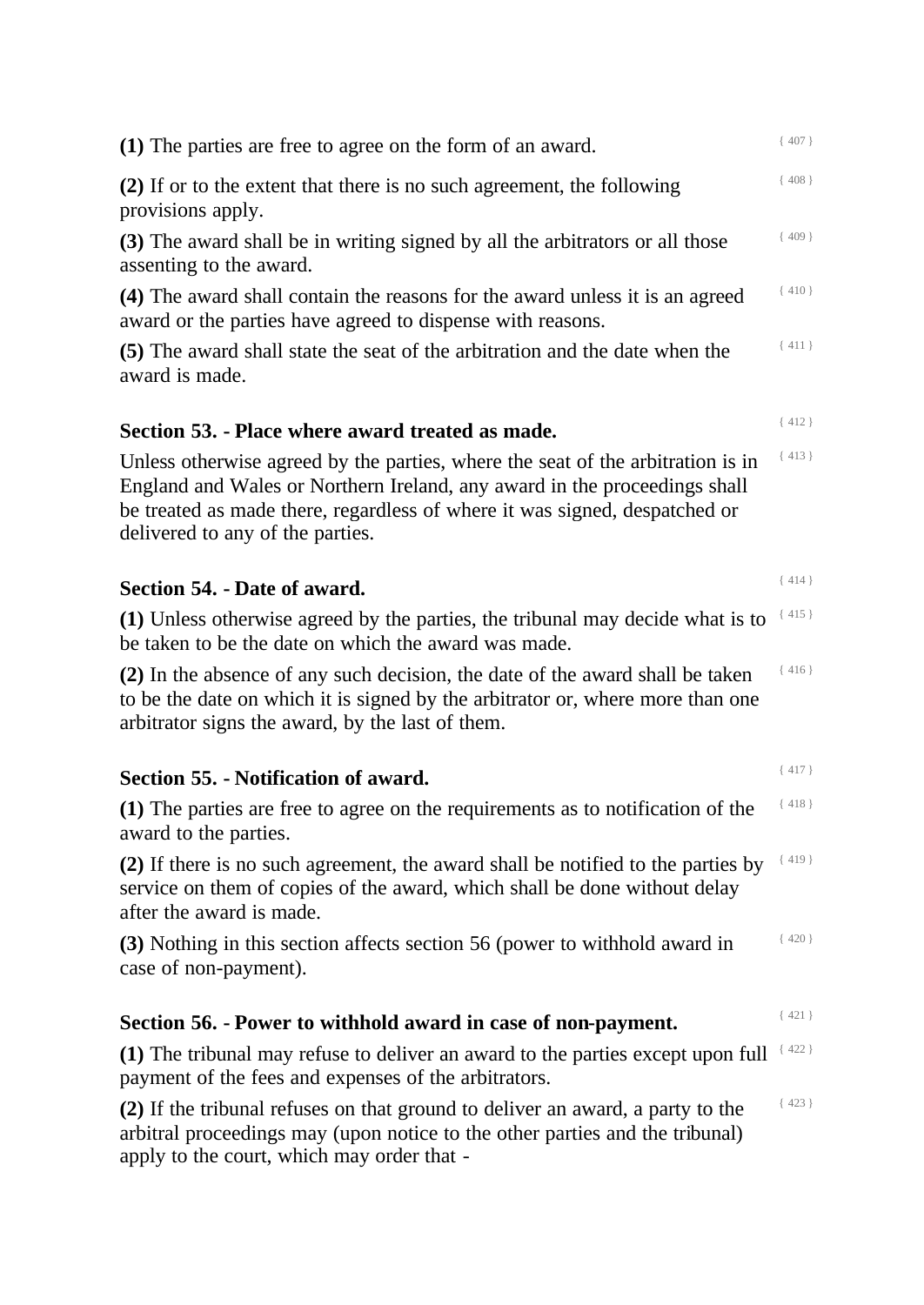| (a) the tribunal shall deliver the award on the payment into court by the<br>applicant of the fees and expenses demanded, or such lesser amount as the<br>court may specify,                                                                                                                                                                                                        | ${424}$         |
|-------------------------------------------------------------------------------------------------------------------------------------------------------------------------------------------------------------------------------------------------------------------------------------------------------------------------------------------------------------------------------------|-----------------|
| (b) the amount of the fees and expenses properly payable shall be determined<br>by such means and upon such terms as the court may direct, and                                                                                                                                                                                                                                      | $425$ }<br>$\{$ |
| (c) out of the money paid into court there shall be paid out such fees and<br>expenses as may be found to be properly payable and the balance of the<br>money (if any) shall be paid out to the applicant.                                                                                                                                                                          | ${426}$         |
| (3) For this purpose the amount of fees and expenses properly payable is the<br>amount the applicant is liable to pay under section 28 or any agreement<br>relating to the payment of the arbitrators.                                                                                                                                                                              | ${427}$         |
| (4) No application to the court may be made where there is any available<br>arbitral process for appeal or review of the amount of the fees or expenses<br>demanded.                                                                                                                                                                                                                | ${428}$         |
| (5) References in this section to arbitrators include an arbitrator who has<br>ceased to act and an umpire who has not replaced the other arbitrators.                                                                                                                                                                                                                              | ${429}$         |
| (6) The above provisions of this section also apply in relation to any arbitral<br>or other institution or person vested by the parties with powers in relation to<br>the delivery of the tribunal's award. As they so apply, the references to the<br>fees and expenses of the arbitrators shall be construed as including the fees<br>and expenses of that institution or person. | ${430}$         |
| (7) The leave of the court is required for any appeal from a decision of the<br>court under this section.                                                                                                                                                                                                                                                                           | ${431}$         |
| (8) Nothing in this section shall be construed as excluding an application<br>under section 28 where payment has been made to the arbitrators in order to<br>obtain the award.                                                                                                                                                                                                      | ${432}$         |
| Section 57. - Correction of award or additional award.                                                                                                                                                                                                                                                                                                                              | ${433}$         |
| (1) The parties are free to agree on the powers of the tribunal to correct an<br>award or make an additional award.                                                                                                                                                                                                                                                                 | ${434}$         |
| (2) If or to the extent there is no such agreement, the following provisions<br>apply.                                                                                                                                                                                                                                                                                              | ${435}$         |
| (3) The tribunal may on its own initiative or on the application of a party -                                                                                                                                                                                                                                                                                                       | ${436}$         |
| (a) correct an award so as to remove any clerical mistake or error arising<br>from an accidental slip or omission or clarify or remove any ambiguity in the<br>award, or                                                                                                                                                                                                            | ${437}$         |
| (b) make an additional award in respect of any claim (including a claim for<br>interest or costs) which was presented to the tribunal but was not dealt with                                                                                                                                                                                                                        | ${438}$         |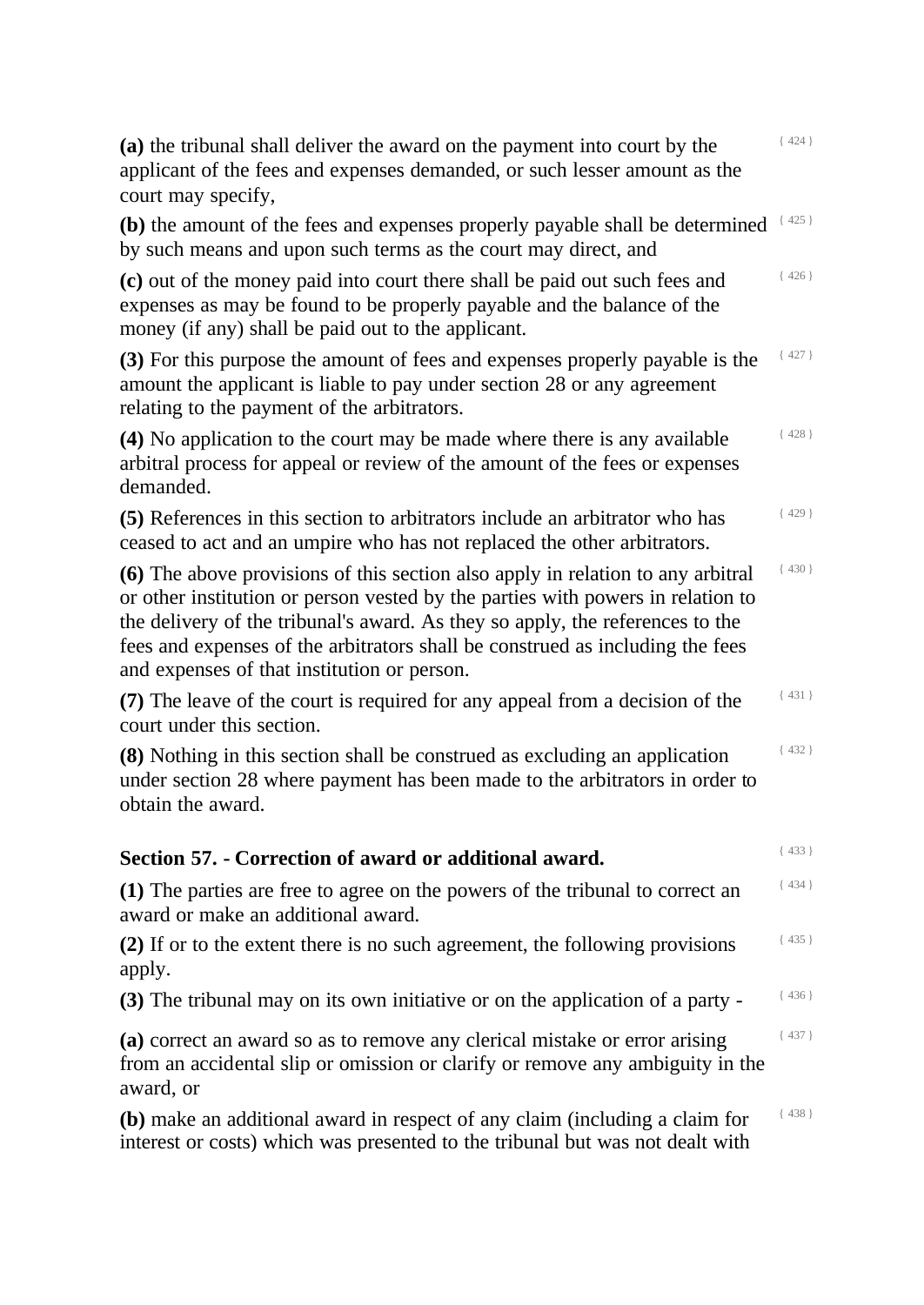| in the award. These powers shall not be exercised without first affording the<br>other parties a reasonable opportunity to make representations to the tribunal.                                                                                                                                               |         |
|----------------------------------------------------------------------------------------------------------------------------------------------------------------------------------------------------------------------------------------------------------------------------------------------------------------|---------|
| (4) Any application for the exercise of those powers must be made within 28<br>days of the date of the award or such longer period as the parties may agree.                                                                                                                                                   | ${439}$ |
| (5) Any correction of an award shall be made within 28 days of the date the<br>application was received by the tribunal or, where the correction is made by<br>the tribunal on its own initiative, within 28 days of the date of the award or,<br>in either case, such longer period as the parties may agree. | ${440}$ |
| (6) Any additional award shall be made within 56 days of the date of the<br>original award or such longer period as the parties may agree.                                                                                                                                                                     | ${441}$ |
| (7) Any correction of an award shall form part of the award.                                                                                                                                                                                                                                                   | ${442}$ |
| Section 58. - Effect of award.                                                                                                                                                                                                                                                                                 | ${443}$ |
| (1) Unless otherwise agreed by the parties, an award made by the tribunal<br>pursuant to an arbitration agreement is final and binding both on the parties<br>and on any persons claiming through or under them.                                                                                               | ${444}$ |
| (2) This does not affect the right of a person to challenge the award by any<br>available arbitral process of appeal or review or in accordance with the<br>provisions of this Part.                                                                                                                           | ${445}$ |
| Costs of the arbitration                                                                                                                                                                                                                                                                                       | ${446}$ |
| Section 59. - Costs of the arbitration.                                                                                                                                                                                                                                                                        | ${447}$ |
| (1) References in this Part to the costs of the arbitration are to -                                                                                                                                                                                                                                           | ${448}$ |
| (a) the arbitrators' fees and expenses,                                                                                                                                                                                                                                                                        | ${449}$ |
| (b) the fees and expenses of any arbitral institution concerned, and                                                                                                                                                                                                                                           | ${450}$ |
| (c) the legal or other costs of the parties.                                                                                                                                                                                                                                                                   | ${451}$ |
| (2) Any such reference includes the costs of or incidental to any proceedings<br>to determine the amount of the recoverable costs of the arbitration (see<br>section 63).                                                                                                                                      | ${452}$ |
| Section 60. - Agreement to pay costs in any event.                                                                                                                                                                                                                                                             | ${453}$ |
| An agreement which has the effect that a party is to pay the whole or part of<br>the costs of the arbitration in any event is only valid if made after the dispute                                                                                                                                             | ${454}$ |

in question has arisen.

**Section 61. - Award of costs.** { <sup>455</sup> }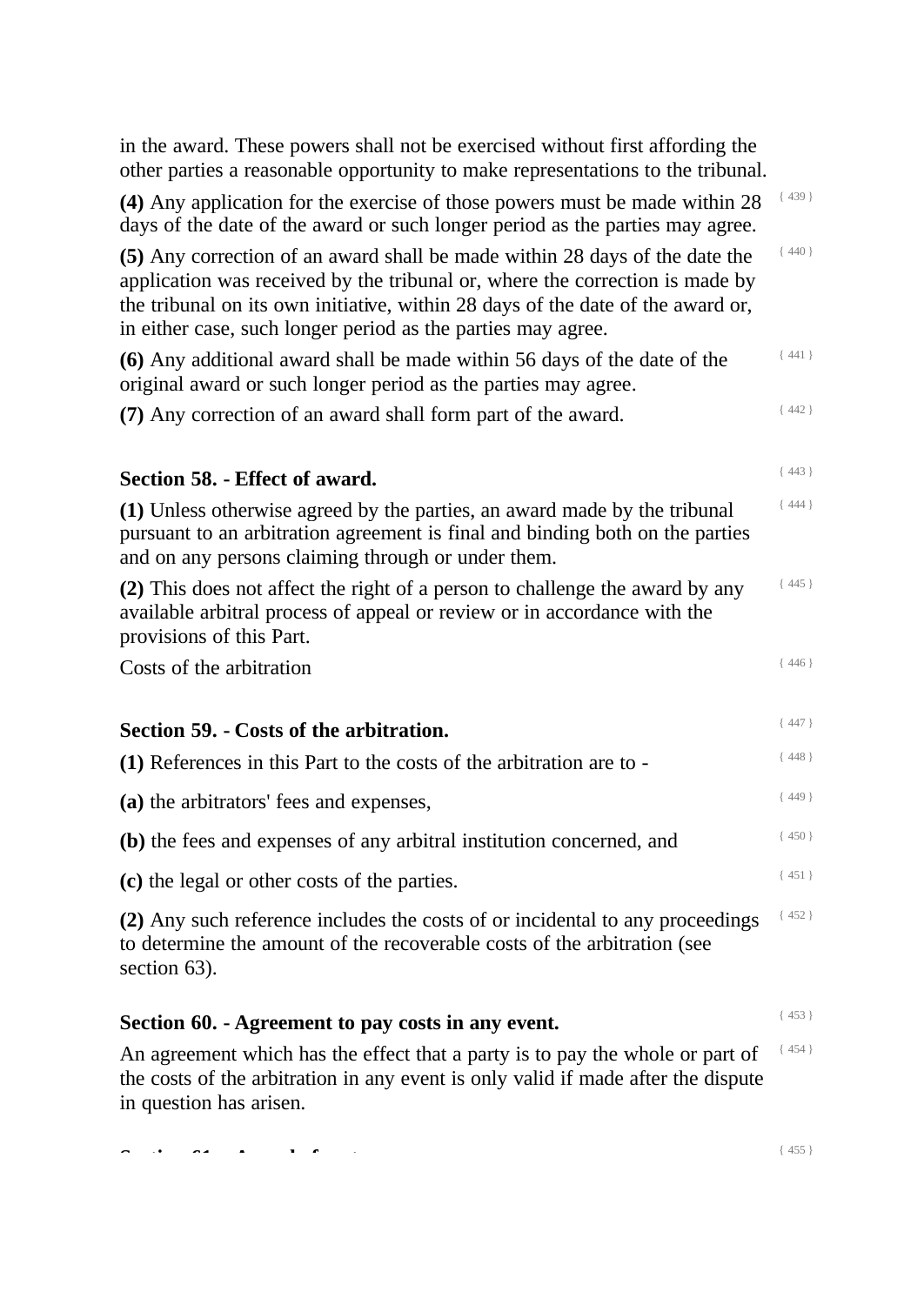## **Section 61. - Award of costs.**

and expenses of arbitrators).

| (1) The tribunal may make an award allocating the costs of the arbitration as<br>between the parties, subject to any agreement of the parties.                                                                                                                                       | ${456}$   |
|--------------------------------------------------------------------------------------------------------------------------------------------------------------------------------------------------------------------------------------------------------------------------------------|-----------|
| (2) Unless the parties otherwise agree, the tribunal shall award costs on the<br>general principle that costs should follow the event except where it appears to<br>the tribunal that in the circumstances this is not appropriate in relation to the<br>whole or part of the costs. | ${457}$   |
| Section 62. - Effect of agreement or award about costs.                                                                                                                                                                                                                              | ${458}$   |
| Unless the parties otherwise agree, any obligation under an agreement<br>between them as to how the costs of the arbitration are to be borne, or under<br>an award allocating the costs of the arbitration, extends only to such costs as<br>are recoverable.                        | ${459}$   |
| Section 63. - The recoverable costs of the arbitration.                                                                                                                                                                                                                              | $\{460\}$ |
| (1) The parties are free to agree what costs of the arbitration are recoverable.                                                                                                                                                                                                     | ${461}$   |
| (2) If or to the extent there is no such agreement, the following provisions<br>apply.                                                                                                                                                                                               | ${462}$   |
| (3) The tribunal may determine by award the recoverable costs of the<br>arbitration on such basis as it thinks fit. If it does so, it shall specify -                                                                                                                                | ${463}$   |
| (a) the basis on which it has acted, and                                                                                                                                                                                                                                             | ${464}$   |
| (b) the items of recoverable costs and the amount referable to each.                                                                                                                                                                                                                 | ${465}$   |
| (4) If the tribunal does not determine the recoverable costs of the arbitration,<br>any party to the arbitral proceedings may apply to the court (upon notice to<br>the other parties) which may -                                                                                   | ${466}$   |
| (a) determine the recoverable costs of the arbitration on such basis as it<br>thinks fit, or                                                                                                                                                                                         | ${467}$   |
| (b) order that they shall be determined by such means and upon such terms as<br>it may specify.                                                                                                                                                                                      | ${468}$   |
| (5) Unless the tribunal or the court determines otherwise -                                                                                                                                                                                                                          | ${469}$   |
| (a) the recoverable costs of the arbitration shall be determined on the basis<br>that there shall be allowed a reasonable amount in respect of all costs<br>reasonably incurred, and                                                                                                 | ${470}$   |
| (b) any doubt as to whether costs were reasonably incurred or were<br>reasonable in amount shall be resolved in favour of the paying party.                                                                                                                                          | ${471}$   |
| (6) The above provisions have effect subject to section 64 (recoverable fees                                                                                                                                                                                                         | ${472}$   |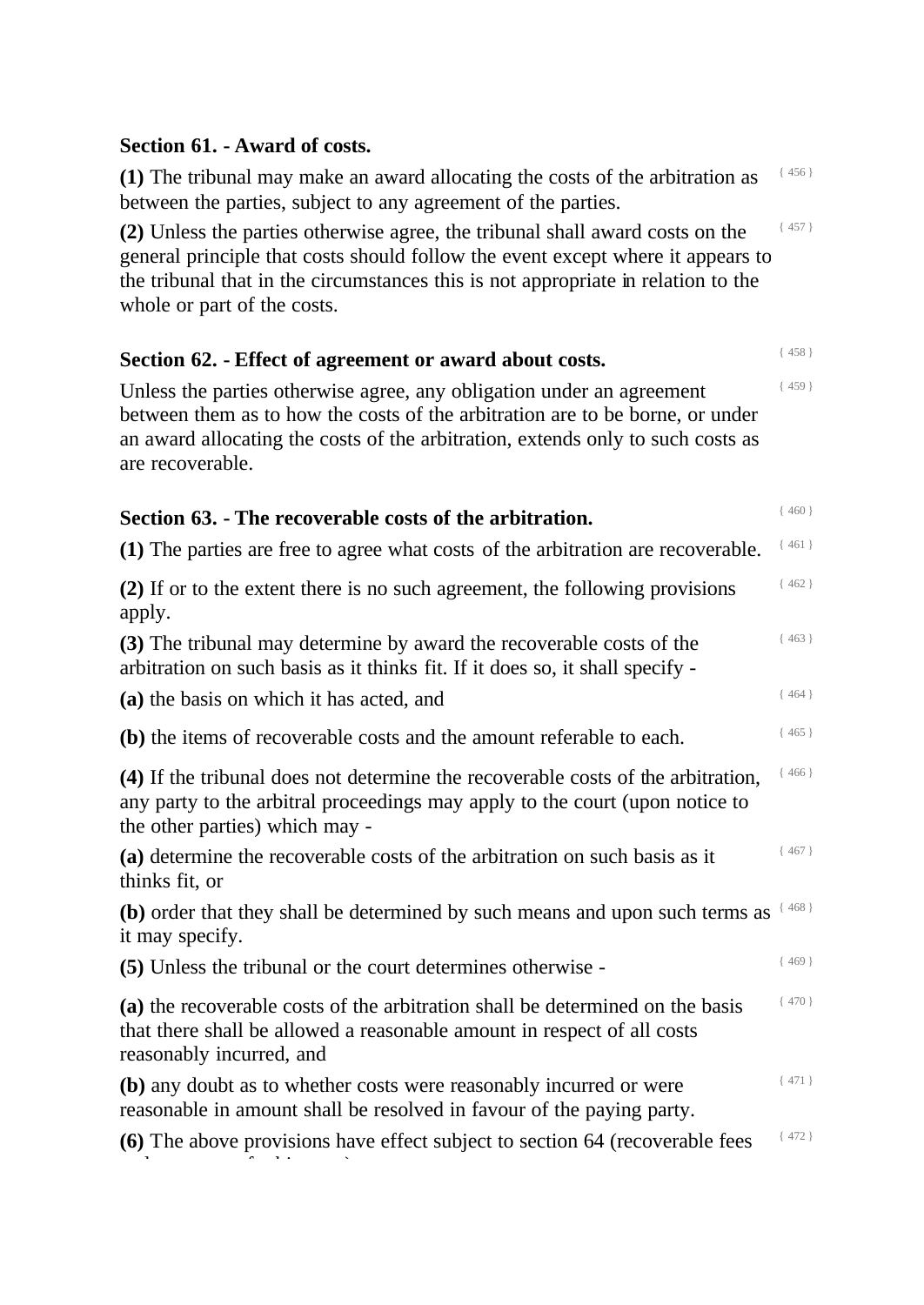and expenses of arbitrators).

**(7)** Nothing in this section affects any right of the arbitrators, any expert, legal adviser or assessor appointed by the tribunal, or any arbitral institution, to payment of their fees and expenses. { 473 }

## **Section 64. - Recoverable fees and expenses of arbitrators.**  $\left\{474\right\}$

**(1)** Unless otherwise agreed by the parties, the recoverable costs of the arbitration shall include in respect of the fees and expenses of the arbitrators only such reasonable fees and expenses as are appropriate in the circumstances. { 475 }

**(2)** If there is any question as to what reasonable fees and expenses are appropriate in the circumstances, and the matter is not already before the court on an application under section 63(4), the court may on the application of any party (upon notice to the other parties) - { 476 }

**(a)** determine the matter, or

**(b)** order that it be determined by such means and upon such terms as the court may specify. { 478 }

**(3)** Subsection (1) has effect subject to any order of the court under section 24(4) or 25(3)(b) (order as to entitlement to fees or expenses in case of removal or resignation of arbitrator). { 479 }

**(4)** Nothing in this section affects any right of the arbitrator to payment of his fees and expenses. { 480 }

## **Section 65. - Power to limit recoverable costs.**

**(1)** Unless otherwise agreed by the parties, the tribunal may direct that the recoverable costs of the arbitration, or of any part of the arbitral proceedings, shall be limited to a specified amount. { 482 }

**(2)** Any direction may be made or varied at any stage, but this must be done sufficiently in advance of the incurring of costs to which it relates, or the taking of any steps in the proceedings which may be affected by it, for the limit to be taken into account. { 483 }

Powers of the court in relation to award  $\left\{ \frac{484}{ } \right\}$ 

# **Section 66. - Enforcement of the award. Section 66. - Enforcement of the award.**

**(1)** An award made by the tribunal pursuant to an arbitration agreement may, by leave of the court, be enforced in the same manner as a judgment or order of the court to the same effect. { 486 }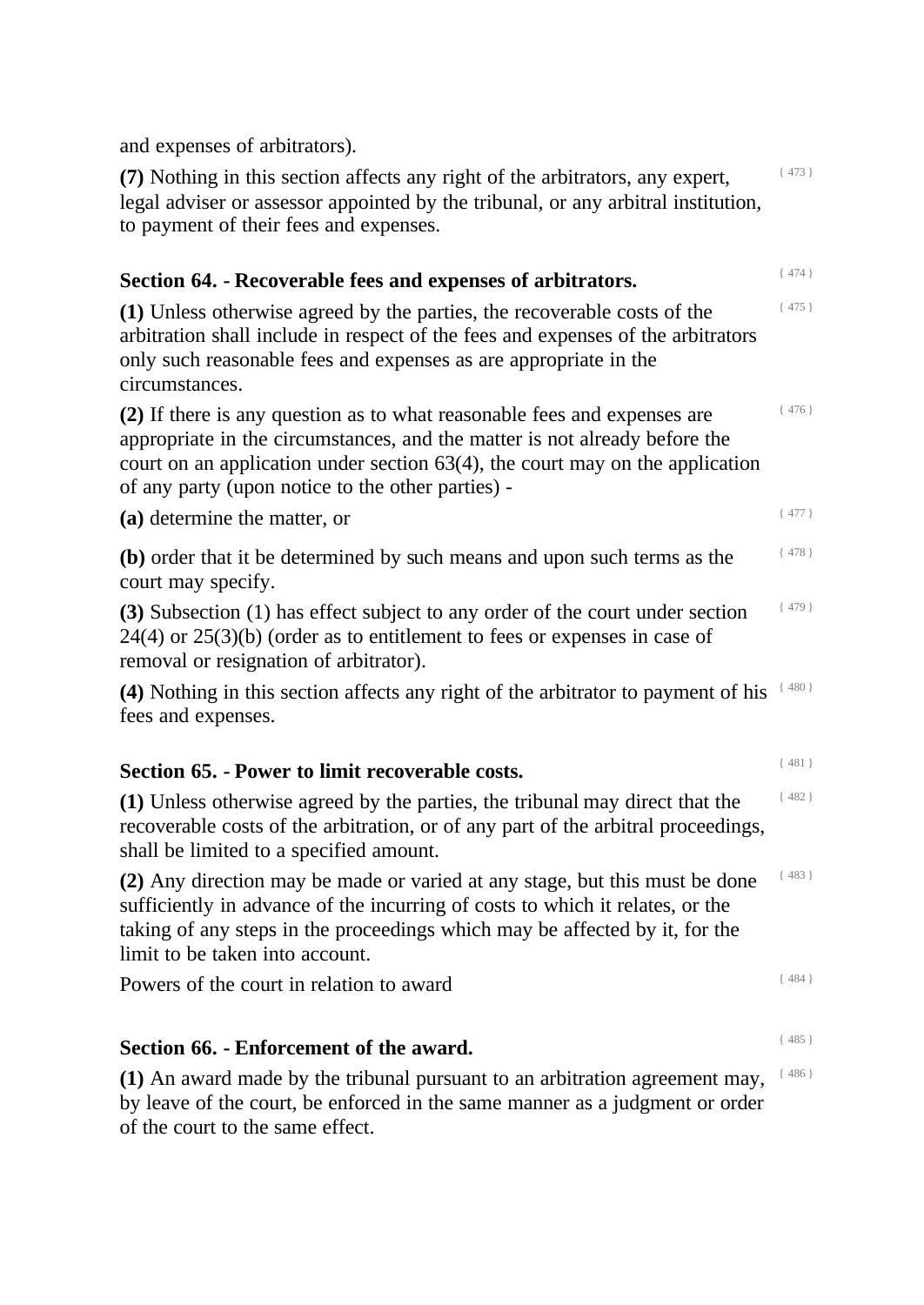| (2) Where leave is so given, judgment may be entered in terms of the award.                                                                                                                                                                                                                                                                                                                                 | ${487}$   |
|-------------------------------------------------------------------------------------------------------------------------------------------------------------------------------------------------------------------------------------------------------------------------------------------------------------------------------------------------------------------------------------------------------------|-----------|
| (3) Leave to enforce an award shall not be given where, or to the extent that,<br>the person against whom it is sought to be enforced shows that the tribunal<br>lacked substantive jurisdiction to make the award. The right to raise such an<br>objection may have been lost (see section 73).                                                                                                            | ${488}$   |
| 1950 c. 27.                                                                                                                                                                                                                                                                                                                                                                                                 | ${489}$   |
| (4) Nothing in this section affects the recognition or enforcement of an award<br>under any other enactment or rule of law, in particular under Part II of the<br>Arbitration Act 1950 (enforcement of awards under Geneva Convention) or<br>the provisions of Part III of this Act relating to the recognition and<br>enforcement of awards under the New York Convention or by an action on<br>the award. | ${490}$   |
| Section 67. - Challenging the award: substantive jurisdiction.                                                                                                                                                                                                                                                                                                                                              | ${491}$   |
| (1) A party to arbitral proceedings may (upon notice to the other parties and<br>to the tribunal) apply to the court -                                                                                                                                                                                                                                                                                      | ${492}$   |
| (a) challenging any award of the arbitral tribunal as to its substantive<br>jurisdiction; or                                                                                                                                                                                                                                                                                                                | ${493}$   |
| (b) for an order declaring an award made by the tribunal on the merits to be<br>of no effect, in whole or in part, because the tribunal did not have substantive<br>jurisdiction. A party may lose the right to object (see section 73) and the right<br>to apply is subject to the restrictions in section $70(2)$ and (3).                                                                                | ${494}$   |
| (2) The arbitral tribunal may continue the arbitral proceedings and make a<br>further award while an application to the court under this section is pending<br>in relation to an award as to jurisdiction.                                                                                                                                                                                                  | ${495}$   |
| (3) On an application under this section challenging an award of the arbitral<br>tribunal as to its substantive jurisdiction, the court may by order -                                                                                                                                                                                                                                                      | $\{496\}$ |
| (a) confirm the award,                                                                                                                                                                                                                                                                                                                                                                                      | ${497}$   |
| (b) vary the award, or                                                                                                                                                                                                                                                                                                                                                                                      | ${498}$   |
| (c) set aside the award in whole or in part.                                                                                                                                                                                                                                                                                                                                                                | ${499}$   |
| (4) The leave of the court is required for any appeal from a decision of the<br>court under this section.                                                                                                                                                                                                                                                                                                   | ${500}$   |
| Section 68. - Challenging the award: serious irregularity.                                                                                                                                                                                                                                                                                                                                                  | ${501}$   |
| (1) A party to arbitral proceedings may (upon notice to the other parties and                                                                                                                                                                                                                                                                                                                               | ${502}$   |

to the tribunal) apply to the court challenging an award in the proceedings on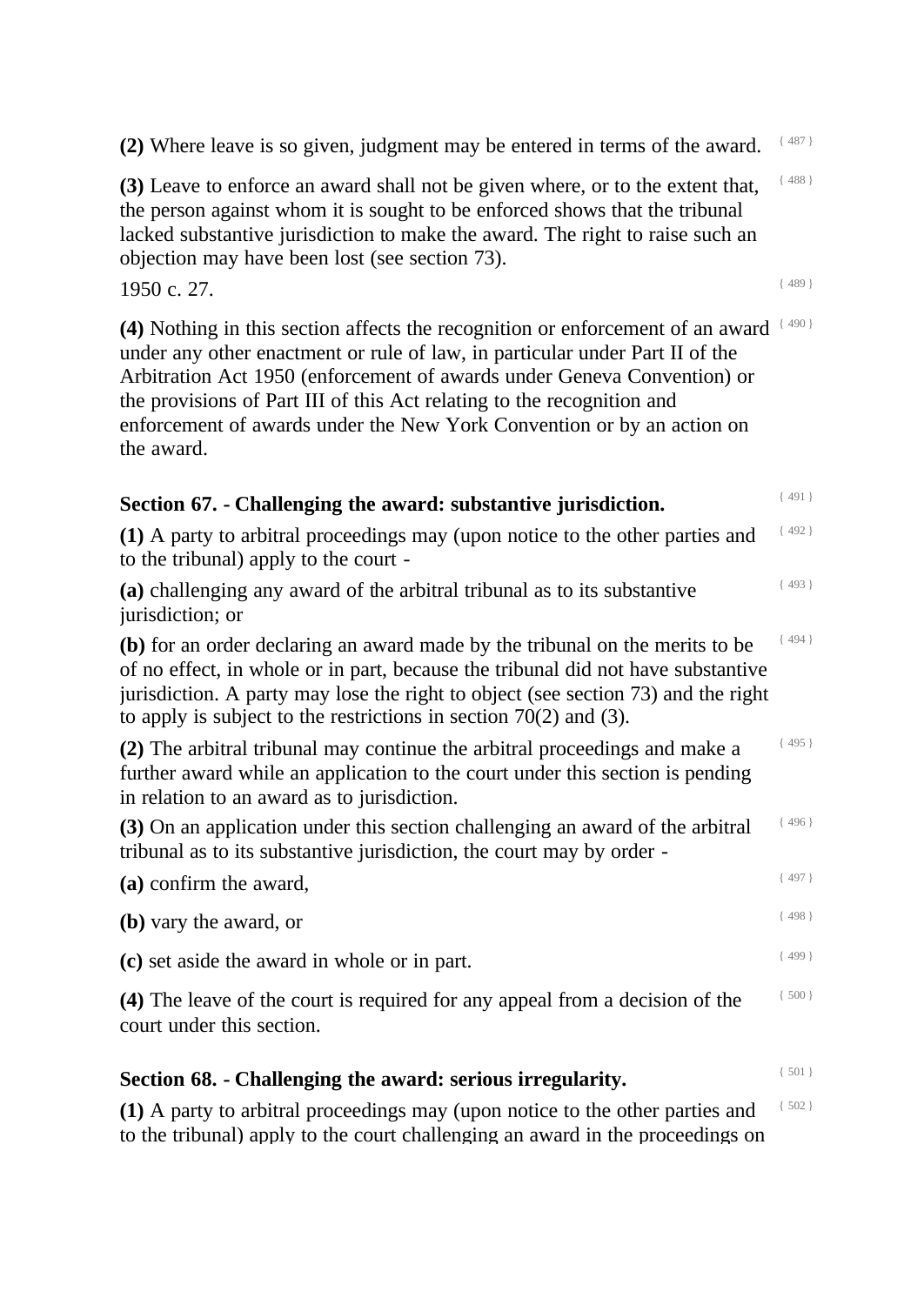| the ground of serious irregularity affecting the tribunal, the proceedings or<br>the award. A party may lose the right to object (see section 73) and the right<br>to apply is subject to the restrictions in section $70(2)$ and (3).                                                                                  |         |
|-------------------------------------------------------------------------------------------------------------------------------------------------------------------------------------------------------------------------------------------------------------------------------------------------------------------------|---------|
| (2) Serious irregularity means an irregularity of one or more of the following<br>kinds which the court considers has caused or will cause substantial injustice<br>to the applicant -                                                                                                                                  | ${503}$ |
| (a) failure by the tribunal to comply with section 33 (general duty of<br>tribunal);                                                                                                                                                                                                                                    | ${504}$ |
| (b) the tribunal exceeding its powers (otherwise than by exceeding its<br>substantive jurisdiction: see section 67);                                                                                                                                                                                                    | ${505}$ |
| (c) failure by the tribunal to conduct the proceedings in accordance with the<br>procedure agreed by the parties;                                                                                                                                                                                                       | ${506}$ |
| (d) failure by the tribunal to deal with all the issues that were put to it;                                                                                                                                                                                                                                            | ${507}$ |
| (e) any arbitral or other institution or person vested by the parties with<br>powers in relation to the proceedings or the award exceeding its powers;                                                                                                                                                                  | ${508}$ |
| (f) uncertainty or ambiguity as to the effect of the award;                                                                                                                                                                                                                                                             | ${509}$ |
| (g) the award being obtained by fraud or the award or the way in which it<br>was procured being contrary to public policy;                                                                                                                                                                                              | ${510}$ |
| (h) failure to comply with the requirements as to the form of the award; or                                                                                                                                                                                                                                             | ${511}$ |
| (i) any irregularity in the conduct of the proceedings or in the award which is<br>admitted by the tribunal or by any arbitral or other institution or person<br>vested by the parties with powers in relation to the proceedings or the award.                                                                         | ${512}$ |
| (3) If there is shown to be serious irregularity affecting the tribunal, the<br>proceedings or the award, the court may -                                                                                                                                                                                               | ${513}$ |
| (a) remit the award to the tribunal, in whole or in part, for reconsideration,                                                                                                                                                                                                                                          | ${514}$ |
| (b) set the award aside in whole or in part, or                                                                                                                                                                                                                                                                         | ${515}$ |
| (c) declare the award to be of no effect, in whole or in part. The court shall<br>not exercise its power to set aside or to declare an award to be of no effect, in<br>whole or in part, unless it is satisfied that it would be inappropriate to remit<br>the matters in question to the tribunal for reconsideration. | ${516}$ |
| (4) The leave of the court is required for any appeal from a decision of the<br>court under this section.                                                                                                                                                                                                               | ${517}$ |
| Section 69. - Appeal on point of law.                                                                                                                                                                                                                                                                                   | ${518}$ |
| (1) Unless otherwise agreed by the parties, a party to arbitral proceedings<br>may (upon notice to the other parties and to the tribunal) appeal to the court                                                                                                                                                           | ${519}$ |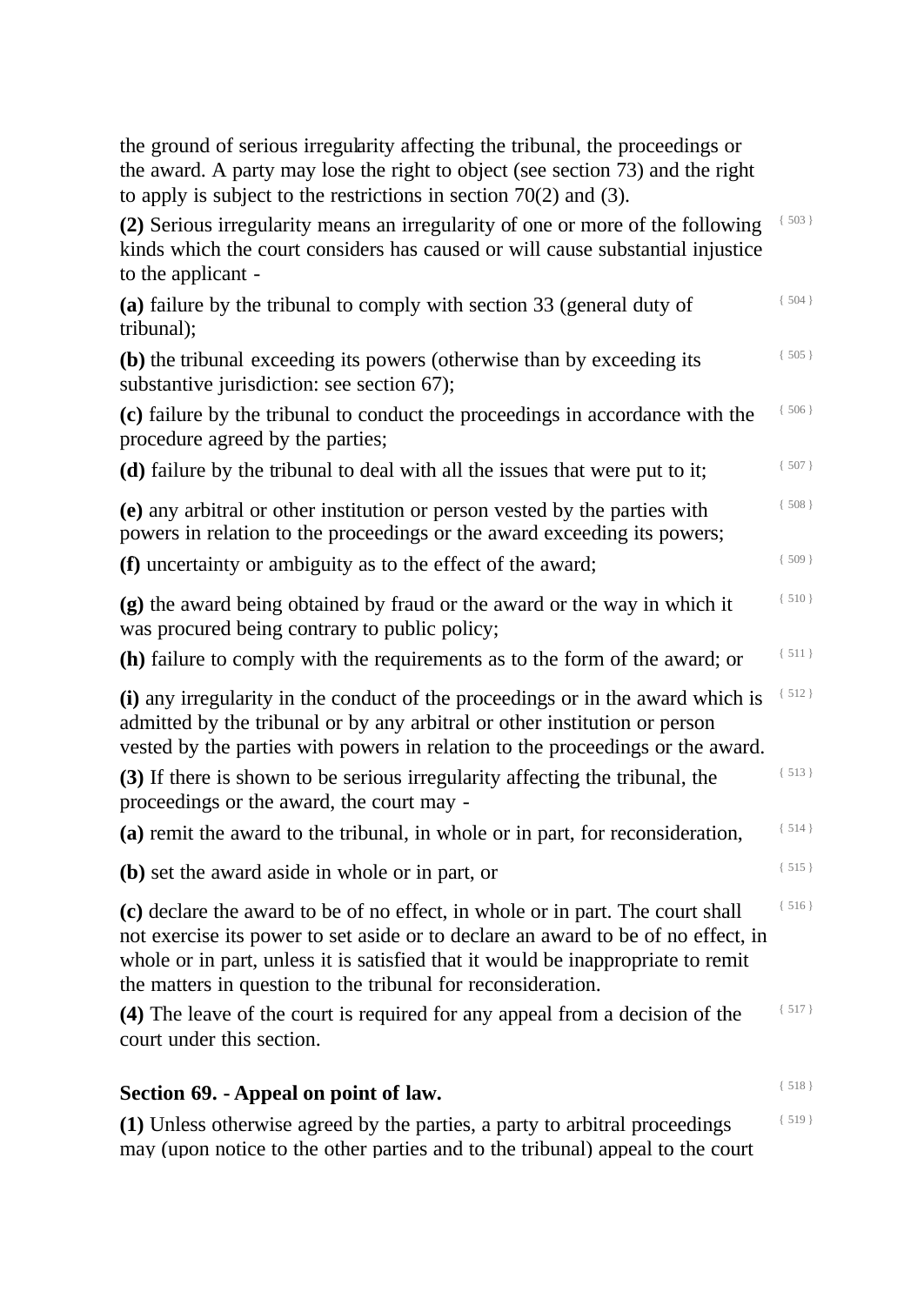| on a question of law arising out of an award made in the proceedings. An<br>agreement to dispense with reasons for the tribunal's award shall be<br>considered an agreement to exclude the court's jurisdiction under this section.              |         |
|--------------------------------------------------------------------------------------------------------------------------------------------------------------------------------------------------------------------------------------------------|---------|
| (2) An appeal shall not be brought under this section except -                                                                                                                                                                                   | ${520}$ |
| (a) with the agreement of all the other parties to the proceedings, or                                                                                                                                                                           | ${521}$ |
| (b) with the leave of the court. The right to appeal is also subject to the<br>restrictions in section $70(2)$ and (3).                                                                                                                          | ${522}$ |
| (3) Leave to appeal shall be given only if the court is satisfied -                                                                                                                                                                              | ${523}$ |
| (a) that the determination of the question will substantially affect the rights of<br>one or more of the parties,                                                                                                                                | ${524}$ |
| (b) that the question is one which the tribunal was asked to determine,                                                                                                                                                                          | ${525}$ |
| (c) that, on the basis of the findings of fact in the award -                                                                                                                                                                                    | ${526}$ |
| (i) the decision of the tribunal on the question is obviously wrong, or                                                                                                                                                                          | ${527}$ |
| (ii) the question is one of general public importance and the decision of the<br>tribunal is at least open to serious doubt, and                                                                                                                 | ${528}$ |
| (d) that, despite the agreement of the parties to resolve the matter by<br>arbitration, it is just and proper in all the circumstances for the court to<br>determine the question.                                                               | ${529}$ |
| (4) An application for leave to appeal under this section shall identify the<br>question of law to be determined and state the grounds on which it is alleged<br>that leave to appeal should be granted.                                         | ${530}$ |
| (5) The court shall determine an application for leave to appeal under this<br>section without a hearing unless it appears to the court that a hearing is<br>required.                                                                           | ${531}$ |
| (6) The leave of the court is required for any appeal from a decision of the<br>court under this section to grant or refuse leave to appeal.                                                                                                     | ${532}$ |
| (7) On an appeal under this section the court may by order -                                                                                                                                                                                     | ${533}$ |
| (a) confirm the award,                                                                                                                                                                                                                           | ${534}$ |
| (b) vary the award,                                                                                                                                                                                                                              | ${535}$ |
| (c) remit the award to the tribunal, in whole or in part, for reconsideration in<br>the light of the court's determination, or                                                                                                                   | ${536}$ |
| (d) set aside the award in whole or in part. The court shall not exercise its<br>power to set aside an award, in whole or in part, unless it is satisfied that it<br>would be inappropriate to remit the matters in question to the tribunal for | ${537}$ |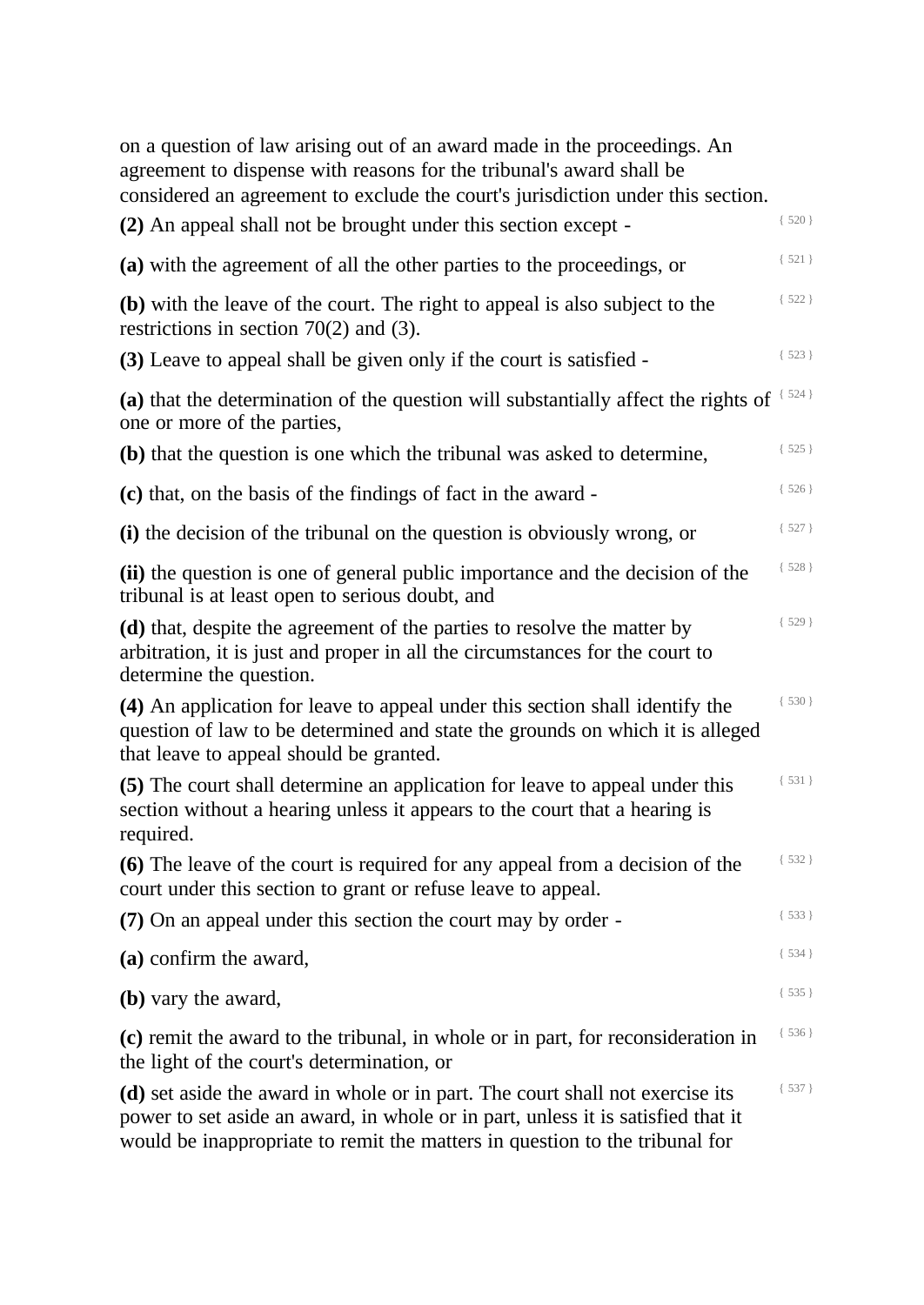reconsideration.

**(8)** The decision of the court on an appeal under this section shall be treated as a judgment of the court for the purposes of a further appeal. But no such appeal lies without the leave of the court which shall not be given unless the court considers that the question is one of general importance or is one which for some other special reason should be considered by the Court of Appeal. { 538 }

| Section 70. - Challenge or appeal: supplementary provisions.                                                                                                                                                                                                                                                                                 | ${539}$   |
|----------------------------------------------------------------------------------------------------------------------------------------------------------------------------------------------------------------------------------------------------------------------------------------------------------------------------------------------|-----------|
| (1) The following provisions apply to an application or appeal under section<br>67, 68 or 69.                                                                                                                                                                                                                                                | ${540}$   |
| (2) An application or appeal may not be brought if the applicant or appellant<br>has not first exhausted -                                                                                                                                                                                                                                   | ${541}$   |
| (a) any available arbitral process of appeal or review, and                                                                                                                                                                                                                                                                                  | ${542}$   |
| (b) any available recourse under section 57 (correction of award or additional<br>award).                                                                                                                                                                                                                                                    | ${543}$   |
| (3) Any application or appeal must be brought within 28 days of the date of<br>the award or, if there has been any arbitral process of appeal or review, of the<br>date when the applicant or appellant was notified of the result of that process.                                                                                          | ${544}$   |
| (4) If on an application or appeal it appears to the court that the award -                                                                                                                                                                                                                                                                  | $\{545\}$ |
| (a) does not contain the tribunal's reasons, or                                                                                                                                                                                                                                                                                              | ${546}$   |
| (b) does not set out the tribunal's reasons in sufficient detail to enable the<br>court properly to consider the application or appeal,                                                                                                                                                                                                      | ${547}$   |
| the court may order the tribunal to state the reasons for its award in sufficient<br>detail for that purpose.                                                                                                                                                                                                                                | ${548}$   |
| (5) Where the court makes an order under subsection (4), it may make such<br>further order as it thinks fit with respect to any additional costs of the<br>arbitration resulting from its order.                                                                                                                                             | ${549}$   |
| (6) The court may order the applicant or appellant to provide security for the<br>costs of the application or appeal, and may direct that the application or<br>appeal be dismissed if the order is not complied with. The power to order<br>security for costs shall not be exercised on the ground that the applicant or<br>appellant is - | ${550}$   |
| (a) an individual ordinarily resident outside the United Kingdom, or                                                                                                                                                                                                                                                                         | ${551}$   |
| (b) a corporation or association incorporated or formed under the law of a<br>country outside the United Kingdom, or whose central management and<br>control is exercised outside the United Kingdom.                                                                                                                                        | ${552}$   |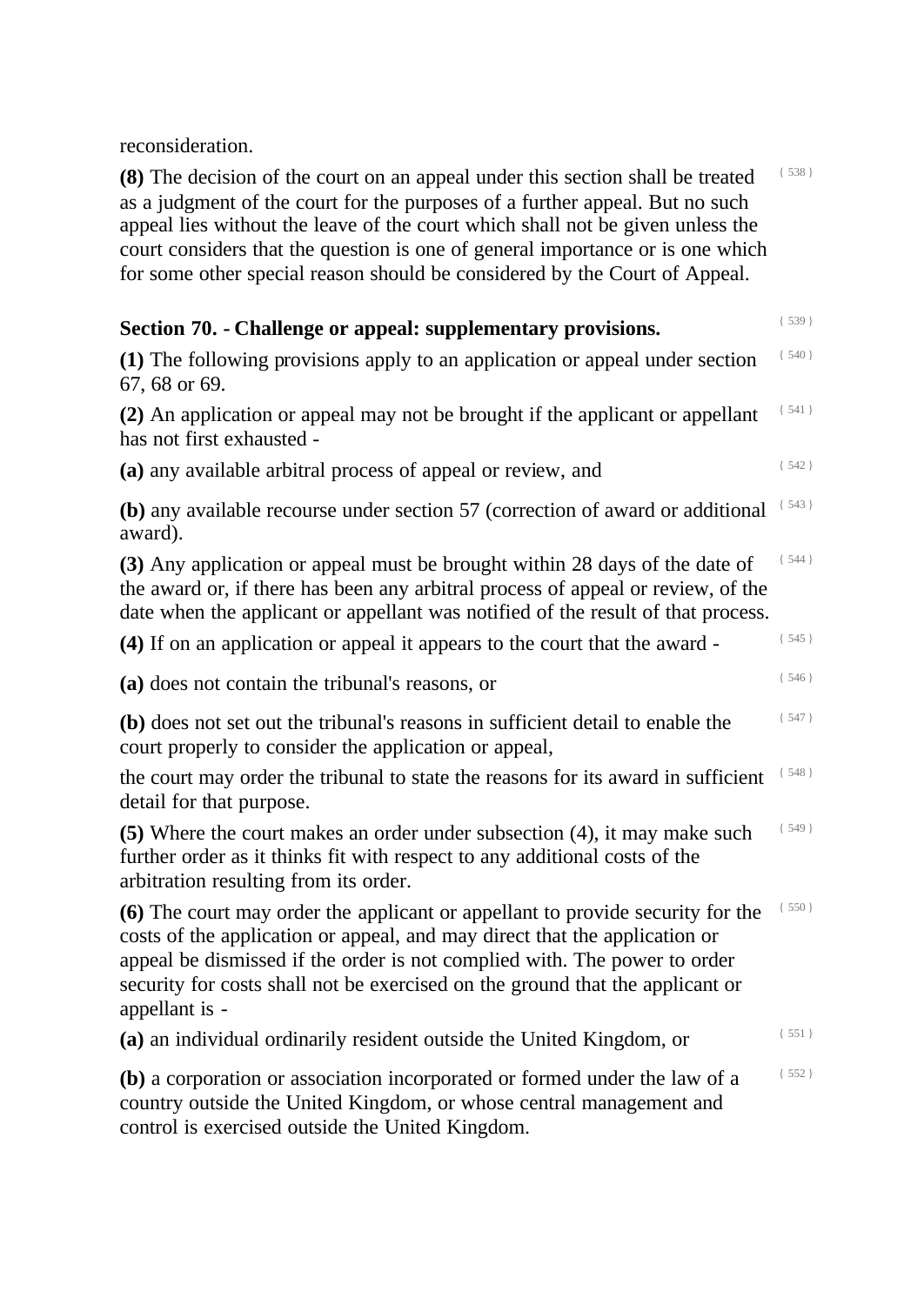| (7) The court may order that any money payable under the award shall be<br>brought into court or otherwise secured pending the determination of the<br>application or appeal, and may direct that the application or appeal be<br>dismissed if the order is not complied with.                                                                                                                                  | ${553}$   |
|-----------------------------------------------------------------------------------------------------------------------------------------------------------------------------------------------------------------------------------------------------------------------------------------------------------------------------------------------------------------------------------------------------------------|-----------|
| (8) The court may grant leave to appeal subject to conditions to the same or<br>similar effect as an order under subsection $(6)$ or $(7)$ . This does not affect the<br>general discretion of the court to grant leave subject to conditions.                                                                                                                                                                  | ${554}$   |
| Section 71. - Challenge or appeal: effect of order of court.                                                                                                                                                                                                                                                                                                                                                    | ${555}$   |
| (1) The following provisions have effect where the court makes an order<br>under section 67, 68 or 69 with respect to an award.                                                                                                                                                                                                                                                                                 | ${556}$   |
| (2) Where the award is varied, the variation has effect as part of the tribunal's<br>award.                                                                                                                                                                                                                                                                                                                     | ${557}$   |
| (3) Where the award is remitted to the tribunal, in whole or in part, for<br>reconsideration, the tribunal shall make a fresh award in respect of the<br>matters remitted within three months of the date of the order for remission or<br>such longer or shorter period as the court may direct.                                                                                                               | ${558}$   |
| (4) Where the award is set aside or declared to be of no effect, in whole or in<br>part, the court may also order that any provision that an award is a condition<br>precedent to the bringing of legal proceedings in respect of a matter to which<br>the arbitration agreement applies, is of no effect as regards the subject matter<br>of the award or, as the case may be, the relevant part of the award. | ${559}$   |
| Miscellaneous                                                                                                                                                                                                                                                                                                                                                                                                   | ${560}$   |
| Section 72. - Saving for rights of person who takes no part in<br>proceedings.                                                                                                                                                                                                                                                                                                                                  | ${561}$   |
| (1) A person alleged to be a party to arbitral proceedings but who takes no<br>part in the proceedings may question -                                                                                                                                                                                                                                                                                           | ${562}$   |
| (a) whether there is a valid arbitration agreement,                                                                                                                                                                                                                                                                                                                                                             | $\{563\}$ |
| (b) whether the tribunal is properly constituted, or                                                                                                                                                                                                                                                                                                                                                            | ${564}$   |
| (c) what matters have been submitted to arbitration in accordance with the<br>arbitration agreement,                                                                                                                                                                                                                                                                                                            | ${565}$   |
| by proceedings in the court for a declaration or injunction or other<br>appropriate relief.                                                                                                                                                                                                                                                                                                                     | ${566}$   |
| (2) He also has the same right as a party to the arbitral proceedings to<br>challenge an award -                                                                                                                                                                                                                                                                                                                | ${567}$   |
| (a) by an application under section 67 on the ground of lack of substantive                                                                                                                                                                                                                                                                                                                                     | ${568}$   |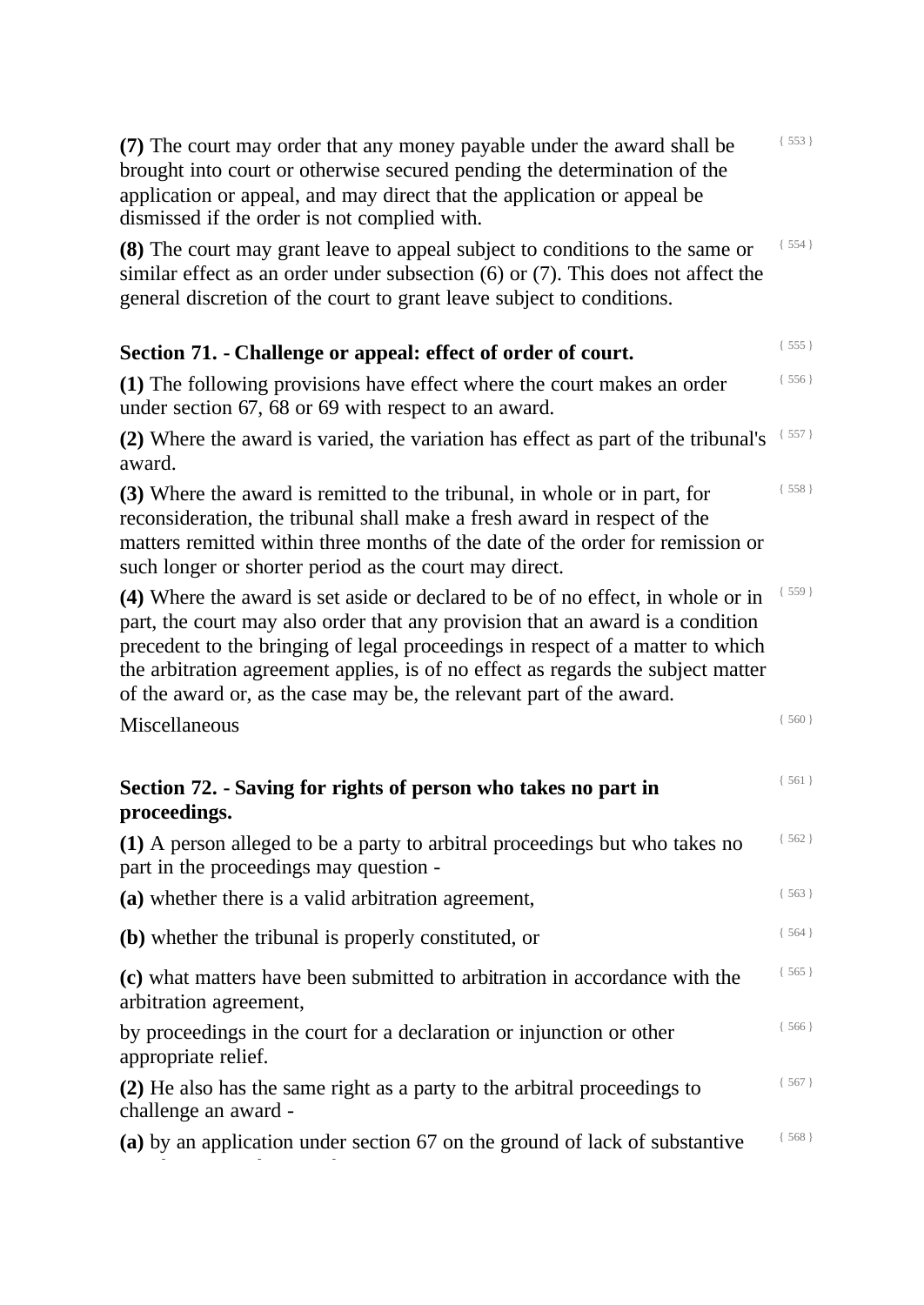jurisdiction in relation to him, or

| (b) by an application under section 68 on the ground of serious irregularity<br>(within the meaning of that section) affecting him;                                                                                                                                                                    | ${569}$ |
|--------------------------------------------------------------------------------------------------------------------------------------------------------------------------------------------------------------------------------------------------------------------------------------------------------|---------|
| and section $70(2)$ (duty to exhaust arbitral procedures) does not apply in his<br>case.                                                                                                                                                                                                               | ${570}$ |
| Section 73. - Loss of right to object.                                                                                                                                                                                                                                                                 | ${571}$ |
| (1) If a party to arbitral proceedings takes part, or continues to take part, in<br>the proceedings without making, either forthwith or within such time as is<br>allowed by the arbitration agreement or the tribunal or by any provision of<br>this Part, any objection -                            | ${572}$ |
| (a) that the tribunal lacks substantive jurisdiction,                                                                                                                                                                                                                                                  | ${573}$ |
| (b) that the proceedings have been improperly conducted,                                                                                                                                                                                                                                               | ${574}$ |
| (c) that there has been a failure to comply with the arbitration agreement or<br>with any provision of this Part, or                                                                                                                                                                                   | ${575}$ |
| (d) that there has been any other irregularity affecting the tribunal or the<br>proceedings,                                                                                                                                                                                                           | ${576}$ |
| he may not raise that objection later, before the tribunal or the court, unless<br>he shows that, at the time he took part or continued to take part in the<br>proceedings, he did not know and could not with reasonable diligence have<br>discovered the grounds for the objection.                  | ${577}$ |
| (2) Where the arbitral tribunal rules that it has substantive jurisdiction and a<br>party to arbitral proceedings who could have questioned that ruling -                                                                                                                                              | ${578}$ |
| (a) by any available arbitral process of appeal or review, or                                                                                                                                                                                                                                          | ${579}$ |
| (b) by challenging the award,                                                                                                                                                                                                                                                                          | ${580}$ |
| does not do so, or does not do so within the time allowed by the arbitration<br>agreement or any provision of this Part, he may not object later to the<br>tribunal's substantive jurisdiction on any ground which was the subject of<br>that ruling.                                                  | ${581}$ |
| Section 74. - Immunity of arbitral institutions, &c.                                                                                                                                                                                                                                                   | ${582}$ |
| (1) An arbitral or other institution or person designated or requested by the<br>parties to appoint or nominate an arbitrator is not liable for anything done or<br>omitted in the discharge or purported discharge of that function unless the act<br>or omission is shown to have been in bad faith. | ${583}$ |

| (2) An arbitral or other institution or person by whom an arbitrator is | ${584}$ |
|-------------------------------------------------------------------------|---------|
|-------------------------------------------------------------------------|---------|

appointed or nominated is not liable, by reason of having appointed or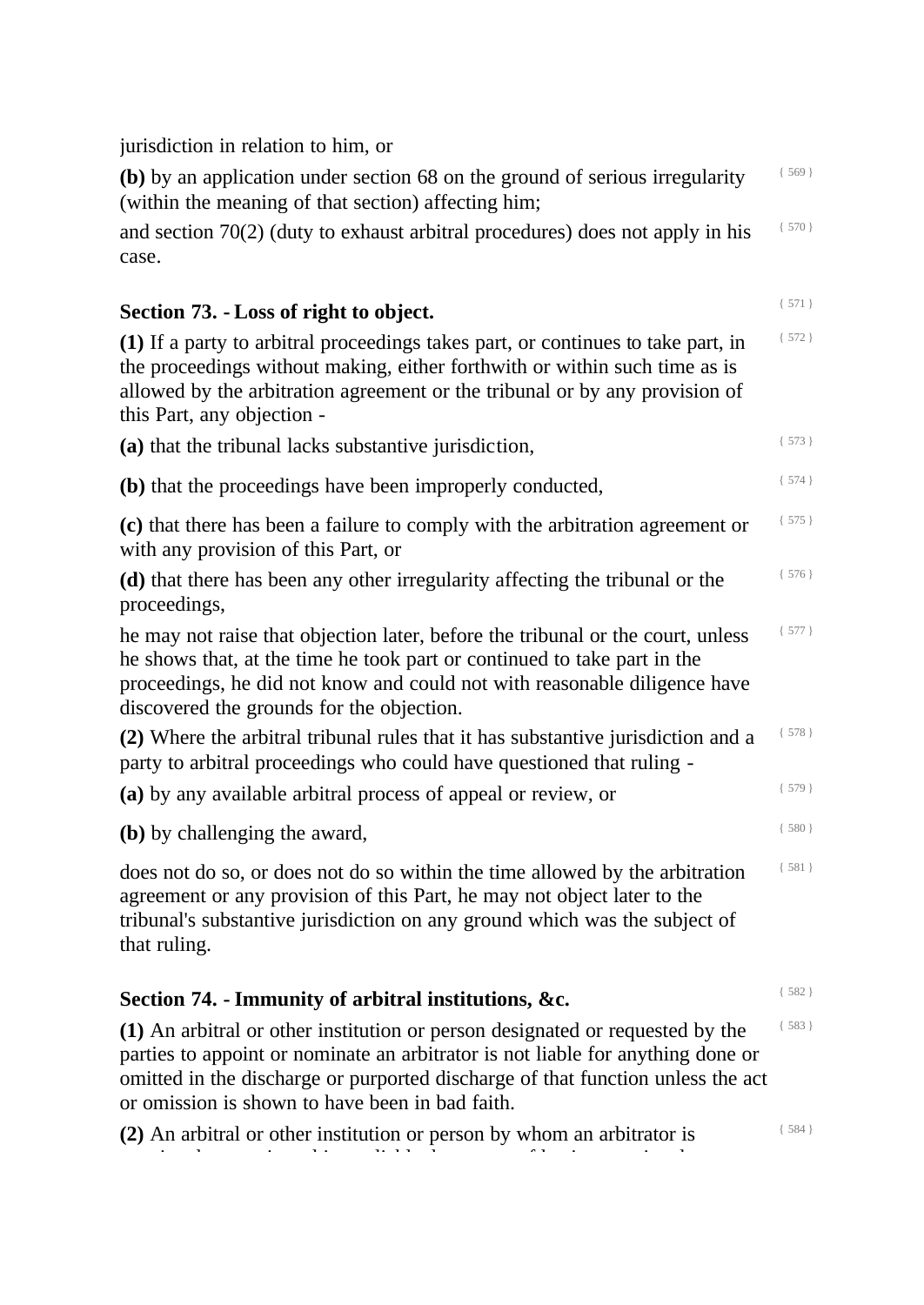| appointed or nominated is not liable, by reason of having appointed or<br>nominated him, for anything done or omitted by the arbitrator (or his<br>employees or agents) in the discharge or purported discharge of his functions<br>as arbitrator.                                                                                                                                       |         |
|------------------------------------------------------------------------------------------------------------------------------------------------------------------------------------------------------------------------------------------------------------------------------------------------------------------------------------------------------------------------------------------|---------|
| (3) The above provisions apply to an employee or agent of an arbitral or<br>other institution or person as they apply to the institution or person himself.                                                                                                                                                                                                                              | ${585}$ |
| Section 75. - Charge to secure payment of solicitors' costs.                                                                                                                                                                                                                                                                                                                             | ${586}$ |
| The powers of the court to make declarations and orders under section 73 of<br>the Solicitors Act 1974 or Article 71H of the Solicitors (Northern Ireland)<br>Order 1976 (power to charge property recovered in the proceedings with the<br>payment of solicitors' costs) may be exercised in relation to arbitral<br>proceedings as if those proceedings were proceedings in the court. | ${587}$ |
| 1974 c. 47.                                                                                                                                                                                                                                                                                                                                                                              | ${588}$ |
| S.I. 1976/582 (N.I. 12).                                                                                                                                                                                                                                                                                                                                                                 | ${589}$ |
| Supplementary                                                                                                                                                                                                                                                                                                                                                                            | ${590}$ |
| Section 76. - Service of notices, &c.                                                                                                                                                                                                                                                                                                                                                    | ${591}$ |
| (1) The parties are free to agree on the manner of service of any notice or<br>other document required or authorised to be given or served in pursuance of<br>the arbitration agreement or for the purposes of the arbitral proceedings.                                                                                                                                                 | ${592}$ |
| (2) If or to the extent that there is no such agreement the following provisions<br>apply.                                                                                                                                                                                                                                                                                               | ${593}$ |
| (3) A notice or other document may be served on a person by any effective<br>means.                                                                                                                                                                                                                                                                                                      | ${594}$ |
| (4) If a notice or other document is addressed, pre-paid and delivered by post                                                                                                                                                                                                                                                                                                           | ${595}$ |
| (a) to the addressee's last known principal residence or, if he is or has been<br>carrying on a trade, profession or business, his last known principal business<br>address, or                                                                                                                                                                                                          | ${596}$ |
| (b) where the addressee is a body corporate, to the body's registered or<br>principal office,                                                                                                                                                                                                                                                                                            | ${597}$ |
| it shall be treated as effectively served.                                                                                                                                                                                                                                                                                                                                               | ${598}$ |
| (5) This section does not apply to the service of documents for the purposes<br>of legal proceedings, for which provision is made by rules of court.                                                                                                                                                                                                                                     | ${599}$ |
| (6) References in this Part to a notice or other document include any form of                                                                                                                                                                                                                                                                                                            | ${600}$ |

communication in writing and references to giving or serving a notice or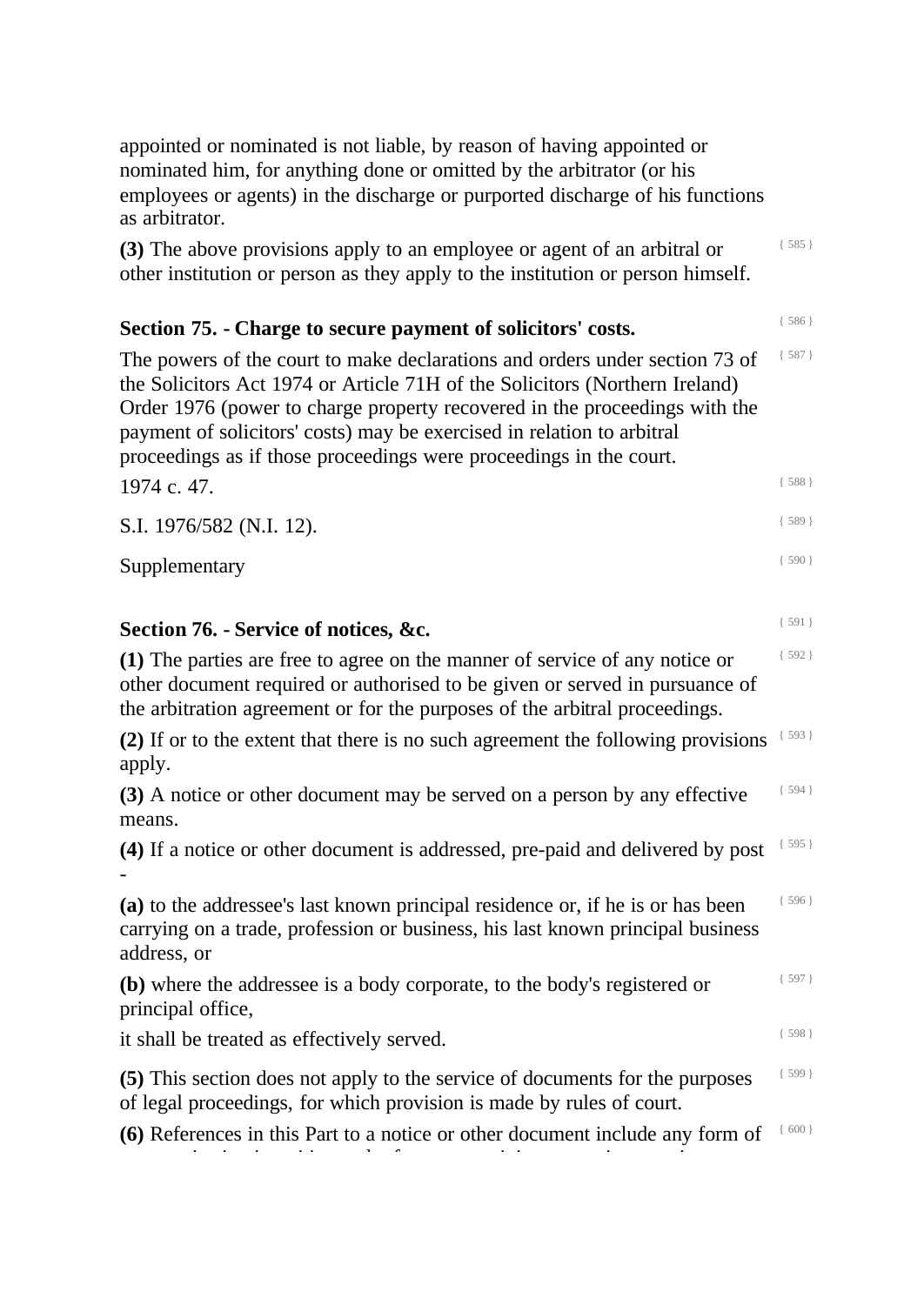communication in writing and references to giving or serving a notice or other document shall be construed accordingly.

| Section 77. - Powers of court in relation to service of documents.                                                                                                                                                                                                                                                                                                                                                                              | ${601}$ |
|-------------------------------------------------------------------------------------------------------------------------------------------------------------------------------------------------------------------------------------------------------------------------------------------------------------------------------------------------------------------------------------------------------------------------------------------------|---------|
| (1) This section applies where service of a document on a person in the<br>manner agreed by the parties, or in accordance with provisions of section 76<br>having effect in default of agreement, is not reasonably practicable.                                                                                                                                                                                                                | ${602}$ |
| (2) Unless otherwise agreed by the parties, the court may make such order as<br>it thinks fit -                                                                                                                                                                                                                                                                                                                                                 | ${603}$ |
| (a) for service in such manner as the court may direct, or                                                                                                                                                                                                                                                                                                                                                                                      | ${604}$ |
| (b) dispensing with service of the document.                                                                                                                                                                                                                                                                                                                                                                                                    | ${605}$ |
| (3) Any party to the arbitration agreement may apply for an order, but only<br>after exhausting any available arbitral process for resolving the matter.                                                                                                                                                                                                                                                                                        | ${606}$ |
| (4) The leave of the court is required for any appeal from a decision of the<br>court under this section.                                                                                                                                                                                                                                                                                                                                       | ${607}$ |
| Section 78. - Reckoning periods of time.                                                                                                                                                                                                                                                                                                                                                                                                        | ${608}$ |
| (1) The parties are free to agree on the method of reckoning periods of time<br>for the purposes of any provision agreed by them or any provision of this Part<br>having effect in default of such agreement.                                                                                                                                                                                                                                   | ${609}$ |
| (2) If or to the extent there is no such agreement, periods of time shall be<br>reckoned in accordance with the following provisions.                                                                                                                                                                                                                                                                                                           | ${610}$ |
| (3) Where the act is required to be done within a specified period after or<br>from a specified date, the period begins immediately after that date.                                                                                                                                                                                                                                                                                            | ${611}$ |
| (4) Where the act is required to be done a specified number of clear days<br>after a specified date, at least that number of days must intervene between the<br>day on which the act is done and that date.                                                                                                                                                                                                                                     | ${612}$ |
| 1971 c. 80.                                                                                                                                                                                                                                                                                                                                                                                                                                     | ${613}$ |
| (5) Where the period is a period of seven days or less which would include a<br>Saturday, Sunday or a public holiday in the place where anything which has<br>to be done within the period falls to be done, that day shall be excluded. In<br>relation to England and Wales or Northern Ireland, a "public holiday" means<br>Christmas Day, Good Friday or a day which under the Banking and Financial<br>Dealings Act 1971 is a bank holiday. | ${614}$ |

**Section 79. - Power of court to extend time limits relating to arbitral proceedings.**  { 615 }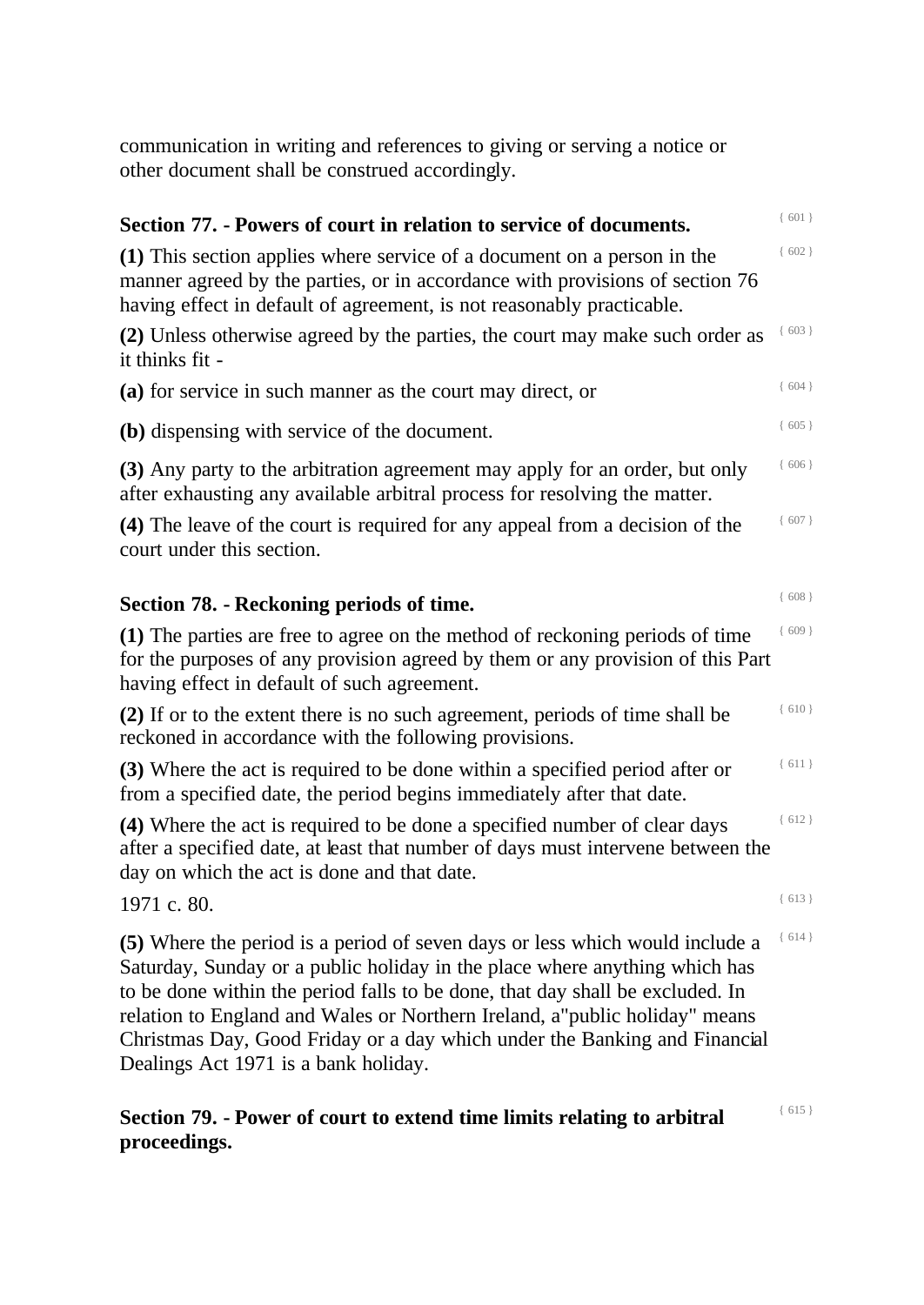| (1) Unless the parties otherwise agree, the court may by order extend any<br>time limit agreed by them in relation to any matter relating to the arbitral<br>proceedings or specified in any provision of this Part having effect in default<br>of such agreement. This section does not apply to a time limit to which<br>section 12 applies (power of court to extend time for beginning arbitral<br>proceedings, &c.). | ${616}$ |
|---------------------------------------------------------------------------------------------------------------------------------------------------------------------------------------------------------------------------------------------------------------------------------------------------------------------------------------------------------------------------------------------------------------------------|---------|
| (2) An application for an order may be made -                                                                                                                                                                                                                                                                                                                                                                             | ${617}$ |
| (a) by any party to the arbitral proceedings (upon notice to the other parties<br>and to the tribunal), or                                                                                                                                                                                                                                                                                                                | ${618}$ |
| <b>(b)</b> by the arbitral tribunal (upon notice to the parties).                                                                                                                                                                                                                                                                                                                                                         | ${619}$ |
| (3) The court shall not exercise its power to extend a time limit unless it is<br>satisfied -                                                                                                                                                                                                                                                                                                                             | ${620}$ |
| (a) that any available recourse to the tribunal, or to any arbitral or other<br>institution or person vested by the parties with power in that regard, has first<br>been exhausted, and                                                                                                                                                                                                                                   | ${621}$ |
| (b) that a substantial injustice would otherwise be done.                                                                                                                                                                                                                                                                                                                                                                 | ${622}$ |
| (4) The court's power under this section may be exercised whether or not the<br>time has already expired.                                                                                                                                                                                                                                                                                                                 | ${623}$ |
| (5) An order under this section may be made on such terms as the court<br>thinks fit.                                                                                                                                                                                                                                                                                                                                     | ${624}$ |
| (6) The leave of the court is required for any appeal from a decision of the<br>court under this section.                                                                                                                                                                                                                                                                                                                 | ${625}$ |
| Section 80. - Notice and other requirements in connection with legal<br>proceedings.                                                                                                                                                                                                                                                                                                                                      | ${626}$ |
| (1) References in this Part to an application, appeal or other step in relation to<br>legal proceedings being taken "upon notice" to the other parties to the arbitral<br>proceedings, or to the tribunal, are to such notice of the originating process as<br>is required by rules of court and do not impose any separate requirement.                                                                                  | ${627}$ |
| (2) Rules of court shall be made -                                                                                                                                                                                                                                                                                                                                                                                        | ${628}$ |
| (a) requiring such notice to be given as indicated by any provision of this<br>Part, and                                                                                                                                                                                                                                                                                                                                  | ${629}$ |
| (b) as to the manner, form and content of any such notice.                                                                                                                                                                                                                                                                                                                                                                | ${630}$ |
| (3) Subject to any provision made by rules of court, a requirement to give<br>notice to the tribunal of legal proceedings shall be construed -                                                                                                                                                                                                                                                                            | ${631}$ |
| (a) if there is more than one arbitrator, as a requirement to give notice to each                                                                                                                                                                                                                                                                                                                                         | ${632}$ |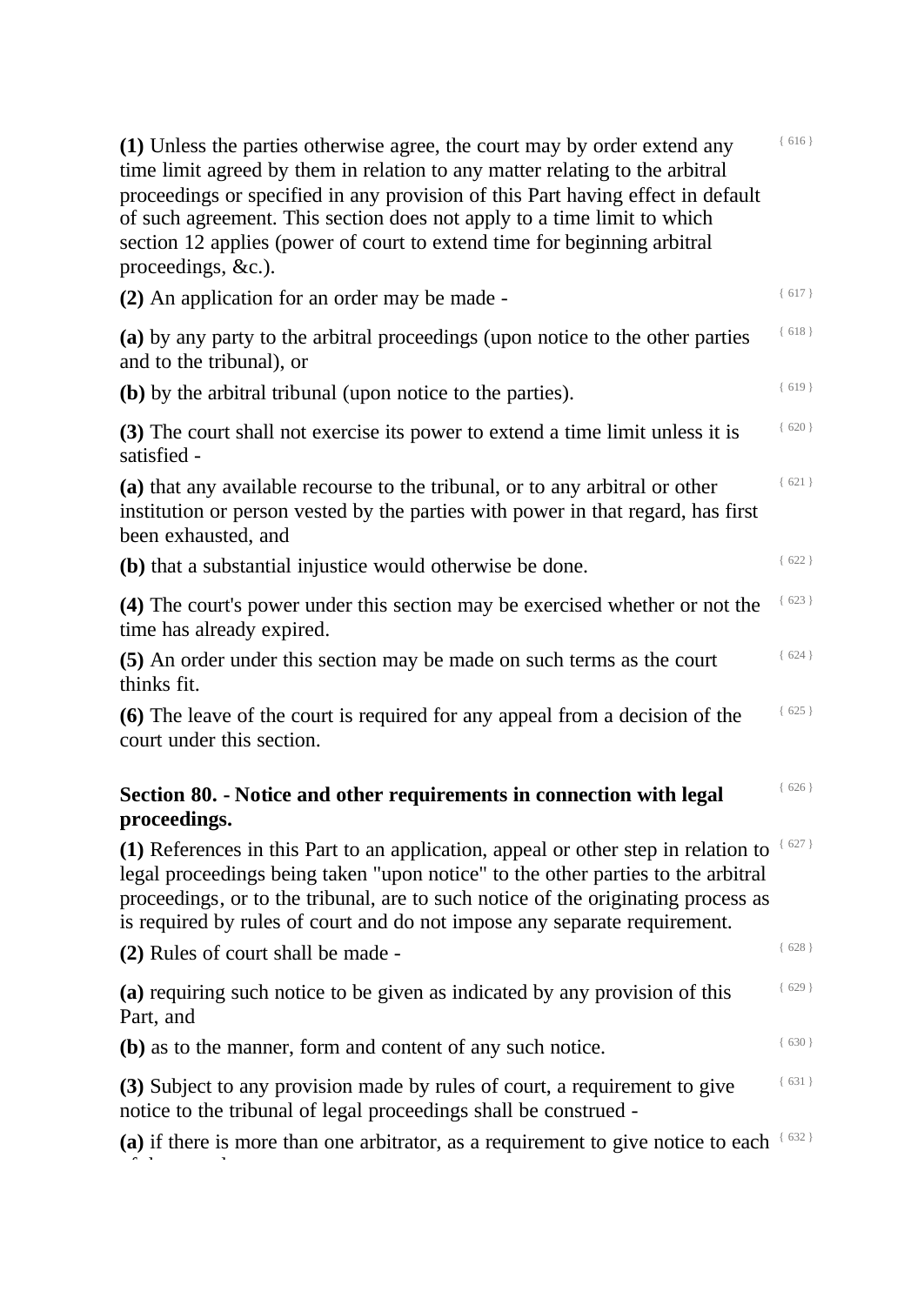| of them; and                                                                                                                                                                                                                                                                                                                                                    |         |
|-----------------------------------------------------------------------------------------------------------------------------------------------------------------------------------------------------------------------------------------------------------------------------------------------------------------------------------------------------------------|---------|
| (b) if the tribunal is not fully constituted, as a requirement to give notice to<br>any arbitrator who has been appointed.                                                                                                                                                                                                                                      | ${633}$ |
| (4) References in this Part to making an application or appeal to the court<br>within a specified period are to the issue within that period of the appropriate<br>originating process in accordance with rules of court.                                                                                                                                       | ${634}$ |
| (5) Where any provision of this Part requires an application or appeal to be<br>made to the court within a specified time, the rules of court relating to the<br>reckoning of periods, the extending or abridging of periods, and the<br>consequences of not taking a step within the period prescribed by the rules,<br>apply in relation to that requirement. | ${635}$ |
| (6) Provision may be made by rules of court amending the provisions of this<br>Part -                                                                                                                                                                                                                                                                           | ${636}$ |
| (a) with respect to the time within which any application or appeal to the<br>court must be made,                                                                                                                                                                                                                                                               | ${637}$ |
| (b) so as to keep any provision made by this Part in relation to arbitral<br>proceedings in step with the corresponding provision of rules of court<br>applyig in relation to proceedings in the court, or                                                                                                                                                      | ${638}$ |
| (c) so as to keep any provision made by this Part in relation to legal<br>proceedings in step with the corresponding provision of rules of court<br>applying generally in relation to proceedings in the court.                                                                                                                                                 | ${639}$ |
| (7) Nothing in this section affects the generality of the power to make rules<br>of court.                                                                                                                                                                                                                                                                      | ${640}$ |
| Section 81. - Saving for certain matters governed by common law.                                                                                                                                                                                                                                                                                                | ${641}$ |
| (1) Nothing in this Part shall be construed as excluding the operation of any<br>rule of law consistent with the provisions of this Part, in particular, any rule<br>of law as to -                                                                                                                                                                             | ${642}$ |
| (a) matters which are not capable of settlement by arbitration;                                                                                                                                                                                                                                                                                                 | ${643}$ |
| (b) the effect of an oral arbitration agreement; or                                                                                                                                                                                                                                                                                                             | ${644}$ |
| (c) the refusal of recognition or enforcement of an arbitral award on grounds<br>of public policy.                                                                                                                                                                                                                                                              | ${645}$ |
| (2) Nothing in this Act shall be construed as reviving any jurisdiction of the<br>court to set aside or remit an award on the ground of errors of fact or law on<br>the face of the award.                                                                                                                                                                      | ${646}$ |
|                                                                                                                                                                                                                                                                                                                                                                 |         |

Section 82. - Minor definitions.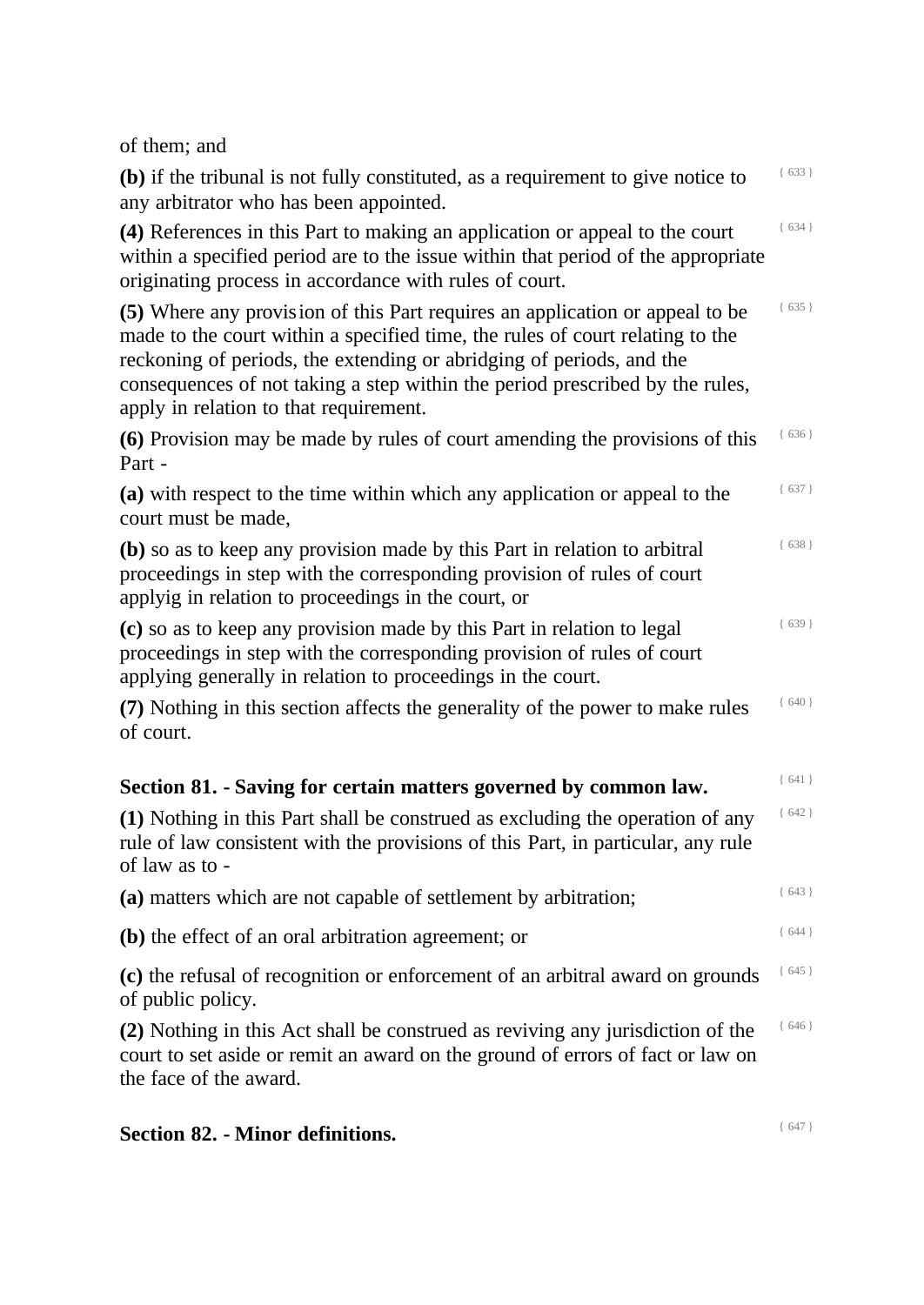| $(1)$ In this Part -                                                                                                                                                                                                                       |                                                                                                                                                                     | ${648}$ |
|--------------------------------------------------------------------------------------------------------------------------------------------------------------------------------------------------------------------------------------------|---------------------------------------------------------------------------------------------------------------------------------------------------------------------|---------|
| "arbitrator", unless the context otherwise requires, includes an umpire;                                                                                                                                                                   |                                                                                                                                                                     | ${649}$ |
| parties with powers in relation to that matter;                                                                                                                                                                                            | "available arbitral process", in relation to any matter, includes any process of<br>appeal to or review by an arbitral or other institution or person vested by the | ${650}$ |
| and related expressions shall be construed accordingly;                                                                                                                                                                                    | "claimant", unless the context otherwise requires, includes a counterclaimant,                                                                                      | ${651}$ |
| "dispute" includes any difference;                                                                                                                                                                                                         |                                                                                                                                                                     | ${652}$ |
|                                                                                                                                                                                                                                            | "enactment" includes an enactment contained in Northern Ireland legislation;                                                                                        | ${653}$ |
| "legal proceedings" means civil proceedings in the High Court or a county<br>court;                                                                                                                                                        |                                                                                                                                                                     | ${654}$ |
| "peremptory order" means an order made under section $41(5)$ or made in<br>exercise of any corresponding power conferred by the parties;                                                                                                   |                                                                                                                                                                     | ${655}$ |
| "premises" includes land, buildings, moveable structures, vehicles, vessels,<br>aircraft and hovercraft;                                                                                                                                   |                                                                                                                                                                     | ${656}$ |
| "question of law" means -                                                                                                                                                                                                                  |                                                                                                                                                                     | ${657}$ |
| (a) for a court in England and Wales, a question of the law of England and<br>Wales, and                                                                                                                                                   |                                                                                                                                                                     | ${658}$ |
|                                                                                                                                                                                                                                            | (b) for a court in Northern Ireland, a question of the law of Northern Ireland;                                                                                     | ${659}$ |
| "substantive jurisdiction", in relation to an arbitral tribunal, refers to the<br>matters specified in section $30(1)(a)$ to (c), and references to the tribunal<br>exceeding its substantive jurisdiction shall be construed accordingly. |                                                                                                                                                                     | ${660}$ |
| person claiming under or through a party to the agreement.                                                                                                                                                                                 | (2) References in this Part to a party to an arbitration agreement include any                                                                                      | ${661}$ |
| Section 83. - Index of defined expressions: Part I.                                                                                                                                                                                        |                                                                                                                                                                     | ${662}$ |
| In this Part the expressions listed below are defined or otherwise explained<br>by the provisions indicated -                                                                                                                              |                                                                                                                                                                     | ${663}$ |
| agreement, agree and agreed                                                                                                                                                                                                                | section $5(1)$                                                                                                                                                      |         |
| agreement in writing                                                                                                                                                                                                                       | section $5(2)$ to $(5)$                                                                                                                                             |         |
| arbitration agreement                                                                                                                                                                                                                      | sections 6 and $5(1)$                                                                                                                                               |         |
| arbitrator                                                                                                                                                                                                                                 | section $82(1)$                                                                                                                                                     |         |
| available arbitral process                                                                                                                                                                                                                 | section $82(1)$                                                                                                                                                     |         |

claimant section 82(1)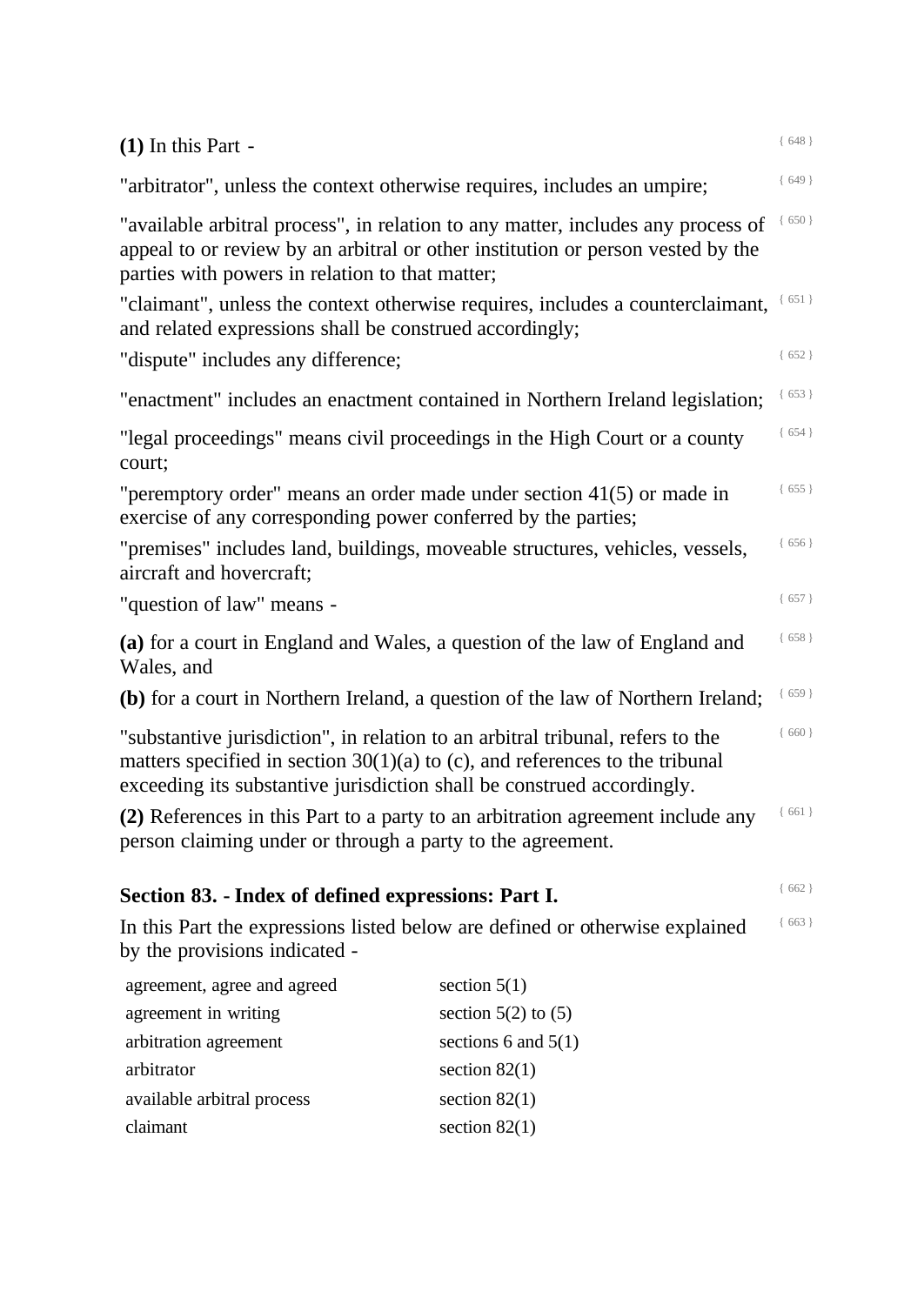| commencement (in relation to arbitral<br>proceedings)                                                                                                                                    | section 14                                                                   |         |
|------------------------------------------------------------------------------------------------------------------------------------------------------------------------------------------|------------------------------------------------------------------------------|---------|
| costs of the arbitration                                                                                                                                                                 | section 59                                                                   |         |
| the court                                                                                                                                                                                | section 105                                                                  |         |
| dispute                                                                                                                                                                                  | section $82(1)$                                                              |         |
| enactment                                                                                                                                                                                | section $82(1)$                                                              |         |
| legal proceedings                                                                                                                                                                        | section $82(1)$                                                              |         |
| <b>Limitation Acts</b>                                                                                                                                                                   | section $13(4)$                                                              |         |
| notice (or other document)                                                                                                                                                               | section $76(6)$                                                              |         |
| party -                                                                                                                                                                                  |                                                                              |         |
| - in relation to an arbitration agreement                                                                                                                                                | section $82(2)$                                                              |         |
| - where section $106(2)$ or (3) applies                                                                                                                                                  | section $106(4)$                                                             |         |
| peremptory order                                                                                                                                                                         | section $82(1)$ (and see section $41(5)$ )                                   |         |
| premises                                                                                                                                                                                 | section $82(1)$                                                              |         |
| question of law                                                                                                                                                                          | section $82(1)$                                                              |         |
| recoverable costs                                                                                                                                                                        | sections 63 and 64                                                           |         |
| seat of the arbitration                                                                                                                                                                  | section 3                                                                    |         |
| serve and service (of notice or other<br>document)                                                                                                                                       | section $76(6)$                                                              |         |
| substantive jurisdiction (in relation to an<br>arbitral tribunal)                                                                                                                        | section $82(1)$ (and see section $30(1)(a)$ to<br>(c)                        |         |
| upon notice (to the parties or the<br>tribunal)                                                                                                                                          | section 80                                                                   |         |
| written and in writing                                                                                                                                                                   | section $5(6)$                                                               |         |
| <b>Section 84. - Transitional provisions.</b>                                                                                                                                            |                                                                              | ${664}$ |
| (1) The provisions of this Part do not apply to arbitral proceedings<br>commenced before the date on which this Part comes into force.                                                   |                                                                              | ${665}$ |
| an arbitration agreement whenever made.                                                                                                                                                  | (2) They apply to arbitral proceedings commenced on or after that date under | ${666}$ |
| (3) The above provisions have effect subject to any transitional provision<br>made by an order under section 109(2) (power to include transitional<br>provisions in commencement order). |                                                                              | ${667}$ |
| PART II - OTHER PROVISIONS RELATING TO ARBITRATION                                                                                                                                       |                                                                              | ${668}$ |
| Domestic arbitration agreements                                                                                                                                                          |                                                                              | ${669}$ |
|                                                                                                                                                                                          |                                                                              |         |

| Section 85. - Modification of Part I in relation to domestic arbitration | $670$ } |
|--------------------------------------------------------------------------|---------|
|--------------------------------------------------------------------------|---------|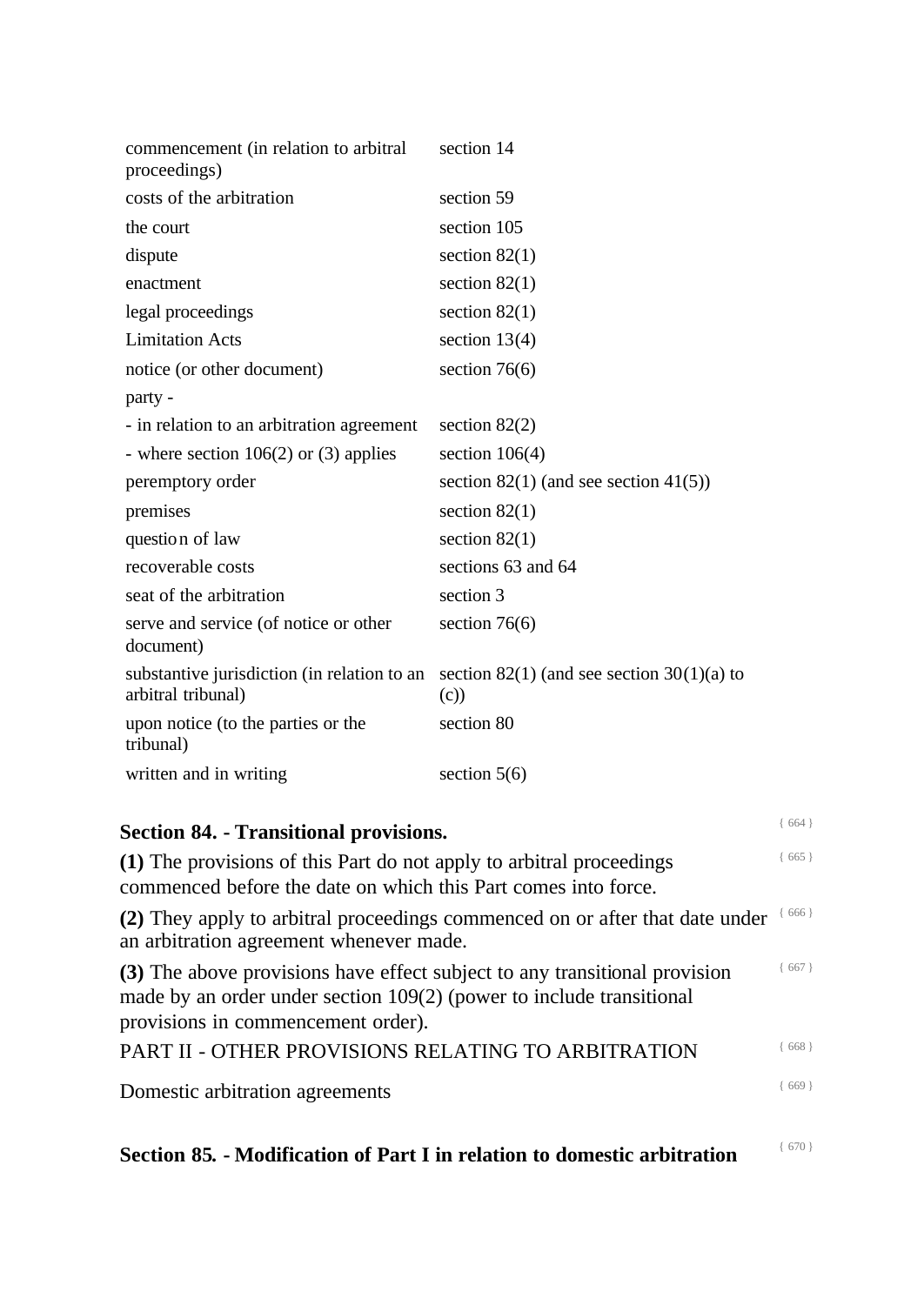## **agreement.**

| (1) In the case of a domestic arbitration agreement the provisions of Part I are<br>modified in accordance with the following sections.                                                                                                                                                                                                            | ${671}$ |
|----------------------------------------------------------------------------------------------------------------------------------------------------------------------------------------------------------------------------------------------------------------------------------------------------------------------------------------------------|---------|
| (2) For this purpose a domestic arbitration agreement" means an arbitration<br>agreement to which none of the parties is -                                                                                                                                                                                                                         | ${672}$ |
| (a) an individual who is a national of, or habitually resident in, a state other<br>than the United Kingdom, or                                                                                                                                                                                                                                    | ${673}$ |
| (b) a body corporate which is incorporated in, or whose central control and<br>management is exercised in, a state other than the United Kingdom,                                                                                                                                                                                                  | ${674}$ |
| and under which the seat of the arbitration (if the seat has been designated or<br>determined) is in the United Kingdom.                                                                                                                                                                                                                           | ${675}$ |
| (3) In subsection (2)" arbitration agreement" and "seat of the arbitration" have<br>the same meaning as in Part I (see sections 3, $5(1)$ and 6).                                                                                                                                                                                                  | ${676}$ |
| Section 86. - Staying of legal proceedings.                                                                                                                                                                                                                                                                                                        | ${677}$ |
| (1) In section 9 (stay of legal proceedings), subsection (4) (stay unless the<br>arbitration agreement is null and void, inoperative, or incapable of being<br>performed) does not apply to a domestic arbitration agreement.                                                                                                                      | ${678}$ |
| (2) On an application under that section in relation to a domestic arbitration<br>agreement the court shall grant a stay unless satisfied -                                                                                                                                                                                                        | ${679}$ |
| (a) that the arbitration agreement is null and void, inoperative, or incapable<br>of being performed, or                                                                                                                                                                                                                                           | ${680}$ |
| (b) that there are other sufficient grounds for not requiring the parties to<br>abide by the arbitration agreement.                                                                                                                                                                                                                                | ${681}$ |
| (3) The court may treat as a sufficient ground under subsection $(2)(b)$ the fact<br>that the applicant is or was at any material time not ready and willing to do<br>all things necessary for the proper conduct of the arbitration or of any other<br>dispute resolution procedures required to be exhausted before resorting to<br>arbitration. | ${682}$ |
| (4) For the purposes of this section the question whether an arbitration<br>agreement is a domestic arbitration agreement shall be determined by<br>reference to the facts at the time the legal proceedings are commenced.                                                                                                                        | ${683}$ |
| Section 87. - Effectiveness of agreement to exclude court's jurisdiction.                                                                                                                                                                                                                                                                          | ${684}$ |
| (1) In the case of a domestic arbitration agreement any agreement to exclude<br>the jurisdiction of the court under -                                                                                                                                                                                                                              | ${685}$ |
|                                                                                                                                                                                                                                                                                                                                                    |         |

**(a)** section 45 (determination of preliminary point of law), or { <sup>686</sup> }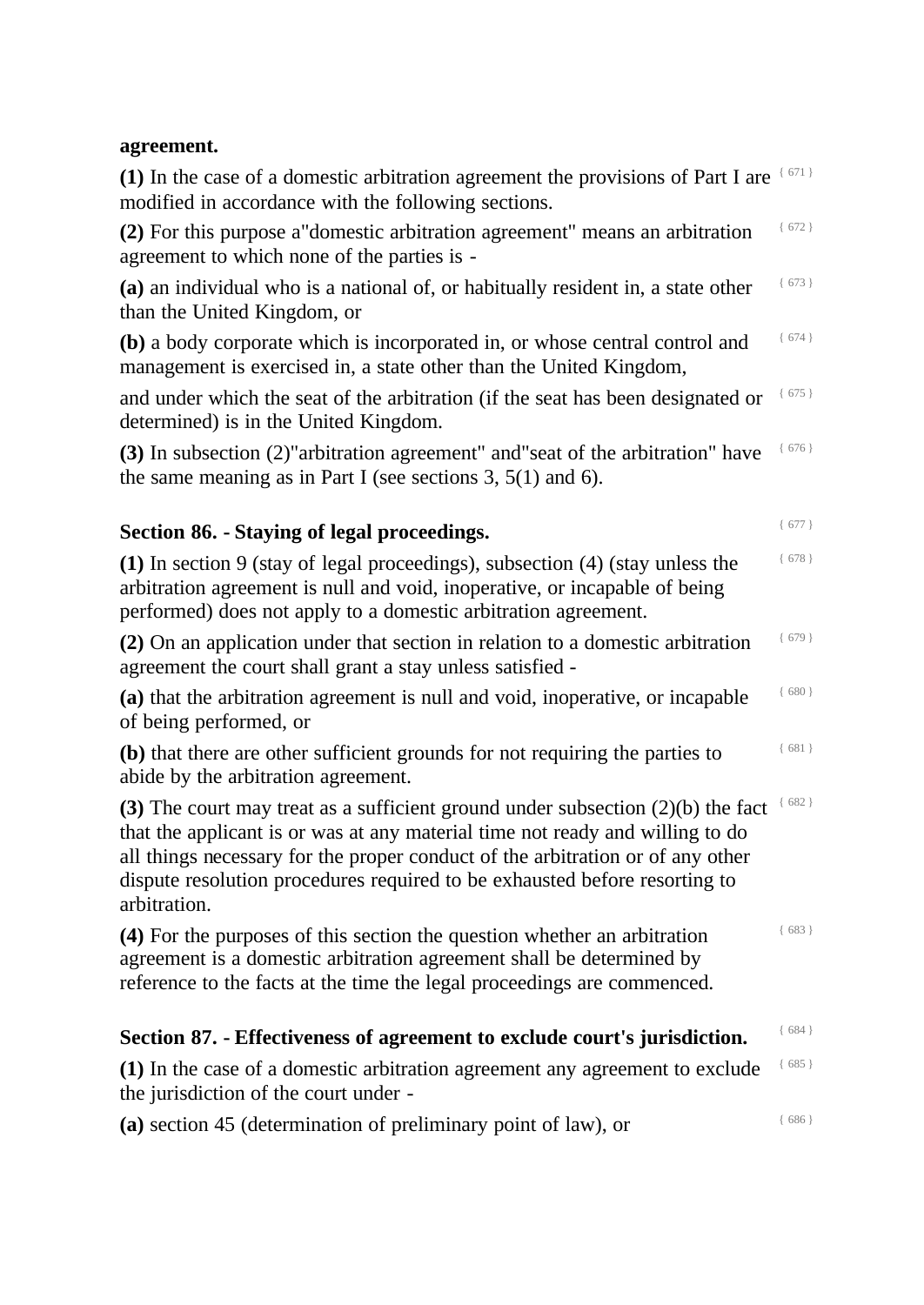| (b) section 69 (challenging the award: appeal on point of law),                                                                                                                                                                                                                                                                                        | ${687}$ |
|--------------------------------------------------------------------------------------------------------------------------------------------------------------------------------------------------------------------------------------------------------------------------------------------------------------------------------------------------------|---------|
| is not effective unless entered into after the commencement of the arbitral<br>proceedings in which the question arises or the award is made.                                                                                                                                                                                                          | ${688}$ |
| (2) For this purpose the commencement of the arbitral proceedings has the<br>same meaning as in Part I (see section 14).                                                                                                                                                                                                                               | ${689}$ |
| (3) For the purposes of this section the question whether an arbitration<br>agreement is a domestic arbitration agreement shall be determined by<br>reference to the facts at the time the agreement is entered into.                                                                                                                                  | ${690}$ |
| Section 88. - Power to repeal or amend sections 85 to 87.                                                                                                                                                                                                                                                                                              | ${691}$ |
| (1) The Secretary of State may by order repeal or amend the provisions of<br>sections 85 to 87.                                                                                                                                                                                                                                                        | ${692}$ |
| (2) An order under this section may contain such supplementary, incidental<br>and transitional provisions as appear to the Secretary of State to be<br>appropriate.                                                                                                                                                                                    | ${693}$ |
| (3) An order under this section shall be made by statutory instrument and no<br>such order shall be made unless a draft of it has been laid before and<br>approved by a resolution of each House of Parliament.                                                                                                                                        | ${694}$ |
| Consumer arbitration agreements                                                                                                                                                                                                                                                                                                                        | ${695}$ |
| Section 89. - Application of unfair terms regulations to consumer<br>arbitration agreements.                                                                                                                                                                                                                                                           | ${696}$ |
| (1) The following sections extend the application of the Unfair Terms in<br>Consumer Contracts Regulations 1994 in relation to a term which constitutes<br>an arbitration agreement. For this purpose"arbitration agreement" means an<br>agreement to submit to arbitration present or future disputes or differences<br>(whether or not contractual). | ${697}$ |
| S.I. 1994/3159                                                                                                                                                                                                                                                                                                                                         | ${698}$ |
| (2) In those sections "the Regulations" means those regulations and includes<br>any regulations amending or replacing those regulations.                                                                                                                                                                                                               | ${699}$ |
| (3) Those sections apply whatever the law applicable to the arbitration<br>agreement.                                                                                                                                                                                                                                                                  | ${700}$ |
| Section 90. - Regulations apply where consumer is a legal person.                                                                                                                                                                                                                                                                                      | ${701}$ |
| The Regulations apply where the consumer is a legal person as they apply<br>where the consumer is a natural person.                                                                                                                                                                                                                                    | ${702}$ |
|                                                                                                                                                                                                                                                                                                                                                        |         |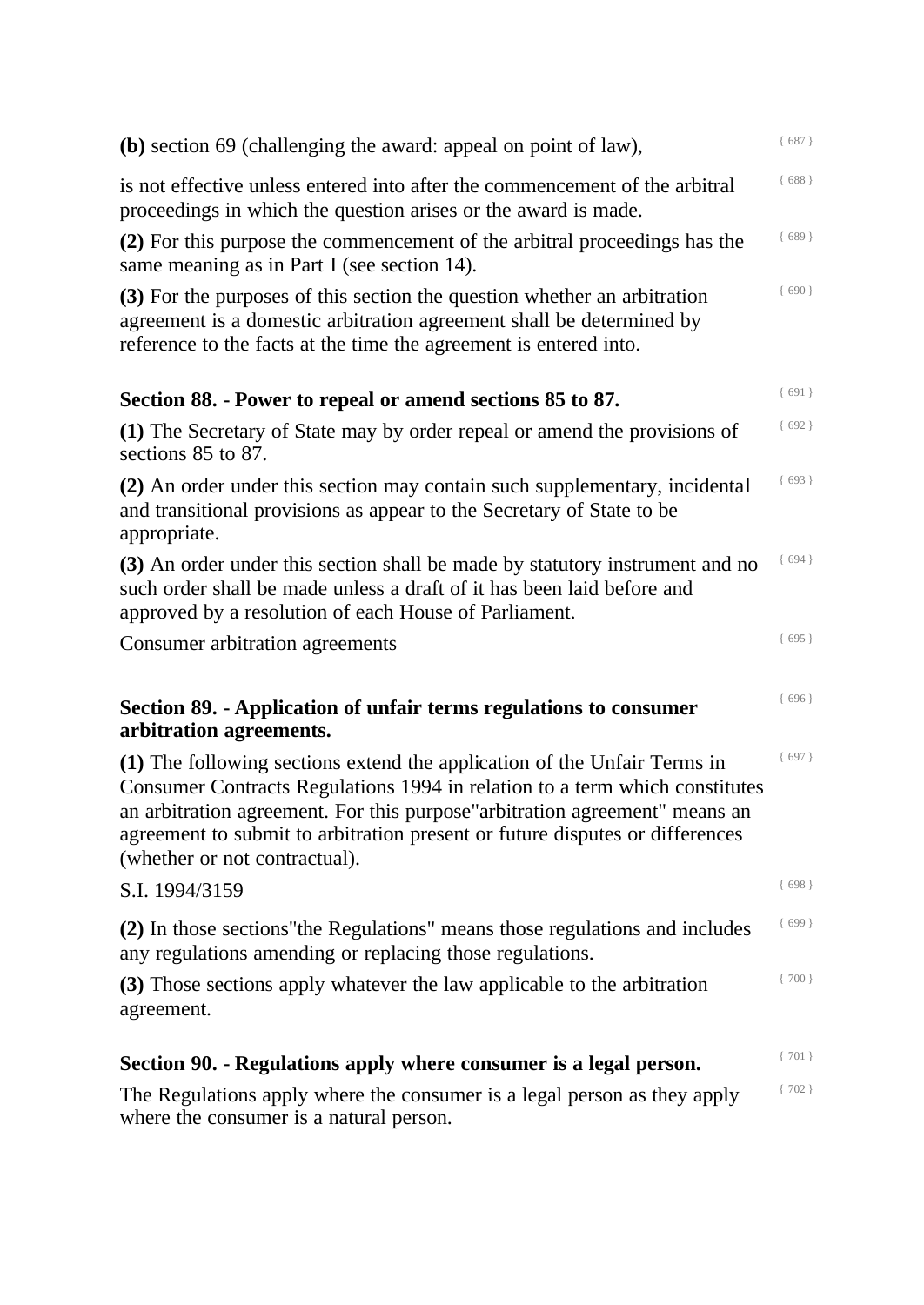| Section 91. - Arbitration agreement unfair where modest amount sought.                                                                                                                                                                                                                 | ${703}$ |
|----------------------------------------------------------------------------------------------------------------------------------------------------------------------------------------------------------------------------------------------------------------------------------------|---------|
| (1) A term which constitutes an arbitration agreement is unfair for the<br>purposes of the Regulations so far as it relates to a claim for a pecuniary<br>remedy which does not exceed the amount specified by order for the<br>purposes of this section.                              | ${704}$ |
| (2) Orders under this section may make different provision for different cases<br>and for different purposes.                                                                                                                                                                          | ${705}$ |
| (3) The power to make orders under this section is exercisable -                                                                                                                                                                                                                       | ${706}$ |
| (a) for England and Wales, by the Secretary of State with the concurrence of<br>the Lord Chancellor,                                                                                                                                                                                   | ${707}$ |
| (b) for Scotland, by the Secretary of State with the concurrence of the Lord<br>Advocate, and                                                                                                                                                                                          | ${708}$ |
| (c) for Northern Ireland, by the Department of Economic Development for<br>Northern Ireland with the concurrence of the Lord Chancellor.                                                                                                                                               | ${709}$ |
| (4) Any such order for England and Wales or Scotland shall be made by<br>statutory instrument which shall be subject to annulment in pursuance of a<br>resolution of either House of Parliament.                                                                                       | ${710}$ |
| S.I. 1979/1573 (N.I. 12).                                                                                                                                                                                                                                                              | ${711}$ |
| 1954 c. 33 (N.I.).                                                                                                                                                                                                                                                                     | ${712}$ |
| (5) Any such order for Northern Ireland shall be a statutory rule for the<br>purposes of the Statutory Rules (Northern Ireland) Order 1979 and shall be<br>subject to negative resolution, within the meaning of section $41(6)$ of the<br>Interpretation Act (Northern Ireland) 1954. | ${713}$ |
| Small claims arbitration in the county court                                                                                                                                                                                                                                           | ${714}$ |
| Section 92. - Exclusion of Part I in relation to small claims arbitration in<br>the county court.                                                                                                                                                                                      | ${715}$ |
| Nothing in Part I of this Act applies to arbitration under section 64 of the<br>County Courts Act 1984.                                                                                                                                                                                | ${716}$ |
| 1984 c. 28.                                                                                                                                                                                                                                                                            | ${717}$ |
| Section 93 - Appointment of judges as arbitrators Appointment of judges $^{\{718\}}$                                                                                                                                                                                                   |         |

## **Section 93. - Appointment of judges as arbitratorsAppointment of judges as arbitrators.**

**(1)** A judge of the Commercial Court or an official referee may, if in all the circumstances he thinks fit, accept appointment as a sole arbitrator or as { 719 }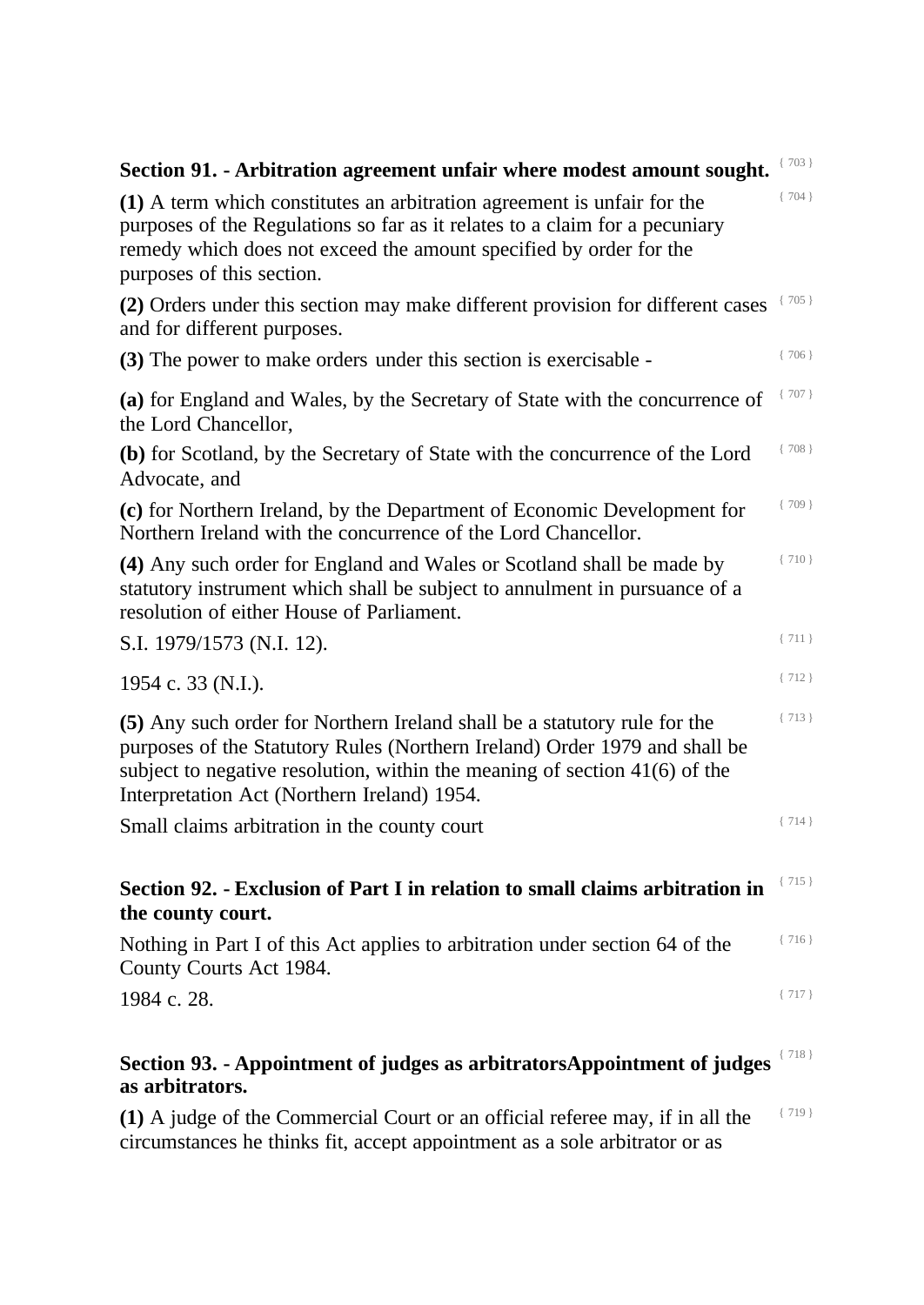umpire by or by virtue of an arbitration agreement.

| (2) A judge of the Commercial Court shall not do so unless the Lord Chief<br>Justice has informed him that, having regard to the state of business in the<br>High Court and the Crown Court, he can be made available.                                                            | ${720}$ |
|-----------------------------------------------------------------------------------------------------------------------------------------------------------------------------------------------------------------------------------------------------------------------------------|---------|
| (3) An official referee shall not do so unless the Lord Chief Justice has<br>informed him that, having regard to the state of official referees' business, he<br>can be made available.                                                                                           | ${721}$ |
| (4) The fees payable for the services of a judge of the Commercial Court or<br>official referee as arbitrator or umpire shall be taken in the High Court.                                                                                                                         | ${722}$ |
| $(5)$ In this section -                                                                                                                                                                                                                                                           | ${723}$ |
| "arbitration agreement" has the same meaning as in Part I; and                                                                                                                                                                                                                    | ${724}$ |
| 1981 c. 54.                                                                                                                                                                                                                                                                       | ${725}$ |
| "official referee" means a person nominated under section $68(1)(a)$ of the<br>Supreme Court Act 1981 to deal with official referees' business.                                                                                                                                   | ${726}$ |
| (6) The provisions of Part I of this Act apply to arbitration before a person<br>appointed under this section with the modifications specified in Schedule 2.                                                                                                                     | ${727}$ |
| <b>Statutory arbitrations</b>                                                                                                                                                                                                                                                     | ${728}$ |
| Section 94. - Application of Part I to statutory arbitrations.                                                                                                                                                                                                                    | ${729}$ |
| (1) The provisions of Part I apply to every arbitration under an enactment (a<br>"statutory arbitration"), whether the enactment was passed or made before or<br>after the commencement of this Act, subject to the adaptations and<br>exclusions specified in sections 95 to 98. | ${730}$ |
| (2) The provisions of Part I do not apply to a statutory arbitration if or to the<br>extent that their application -                                                                                                                                                              | ${731}$ |
| (a) is inconsistent with the provisions of the enactment concerned, with any<br>rules or procedure authorised or recognised by it, or                                                                                                                                             | ${732}$ |
| (b) is excluded by any other enactment.                                                                                                                                                                                                                                           | ${733}$ |
| (3) In this section and the following provisions of this Part"enactment" -                                                                                                                                                                                                        | ${734}$ |
| 1978 c. 30.                                                                                                                                                                                                                                                                       | ${735}$ |
| (a) in England and Wales, includes an enactment contained in subordinate<br>legislation within the meaning of the Interpretation Act 1978;                                                                                                                                        | ${736}$ |
| 1954 c. 33 (N.I.).                                                                                                                                                                                                                                                                | ${737}$ |
| (b) in Northern Ireland, means a statutory provision within the meaning of                                                                                                                                                                                                        | ${738}$ |

section 1(f) of the Interpretation Act (Northern Ireland) 1954.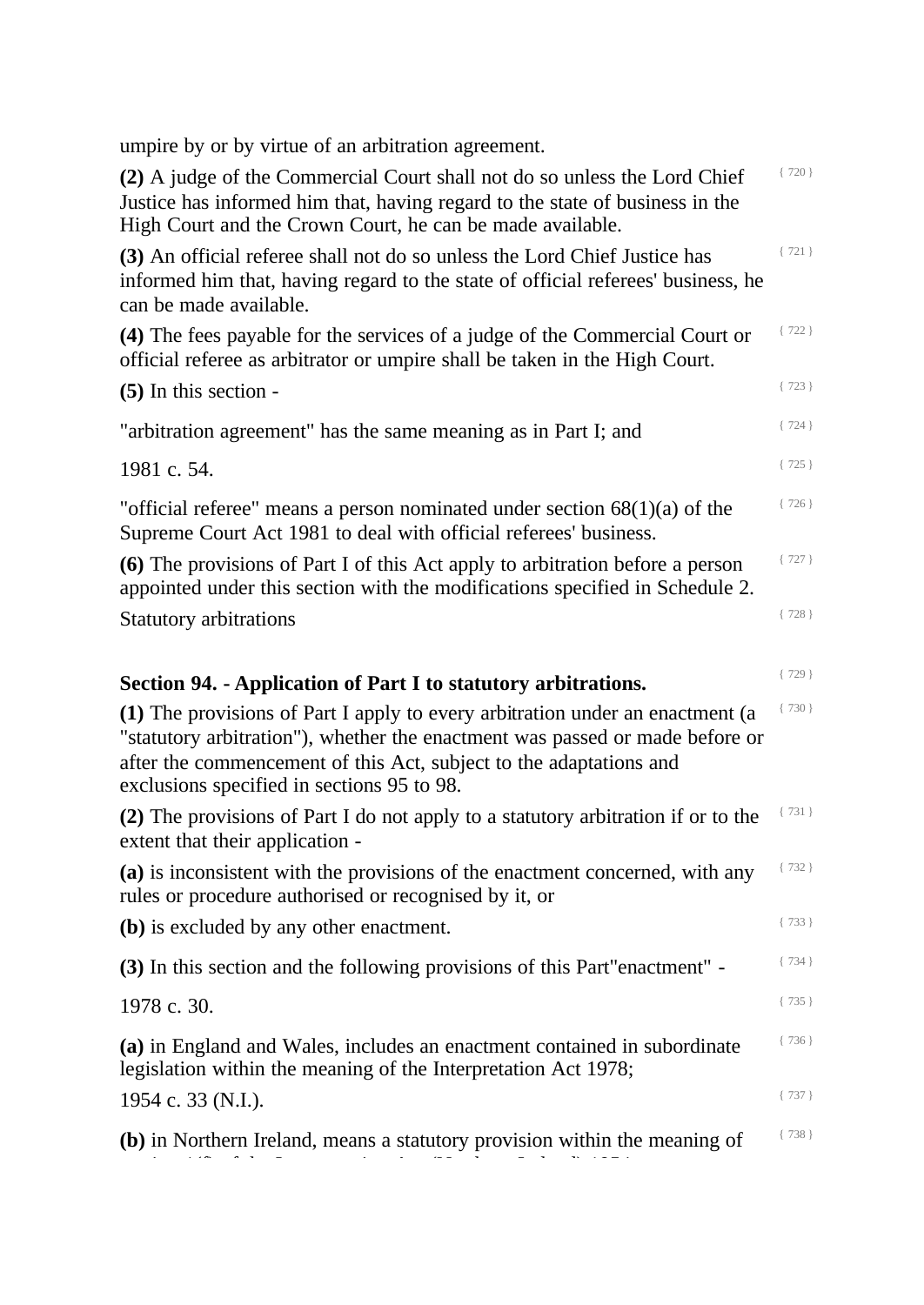section 1(f) of the Interpretation Act (Northern Ireland) 1954.

| Section 95. - General adaptation of provisions in relation to statutory<br>arbitrations.                                                                                                                                                                                                | ${739}$ |
|-----------------------------------------------------------------------------------------------------------------------------------------------------------------------------------------------------------------------------------------------------------------------------------------|---------|
| (1) The provisions of Part I apply to a statutory arbitration -                                                                                                                                                                                                                         | ${740}$ |
| (a) as if the arbitration were pursuant to an arbitration agreement and as if the<br>enactment were that agreement, and                                                                                                                                                                 | ${741}$ |
| (b) as if the persons by and against whom a claim subject to arbitration in<br>pursuance of the enactment may be or has been made were parties to that<br>agreement.                                                                                                                    | ${742}$ |
| (2) Every statutory arbitration shall be taken to have its seat in England and<br>Wales or, as the case may be, in Northern Ireland.                                                                                                                                                    | ${743}$ |
| Section 96. - Specific adaptations of provisions in relation to statutory<br>arbitrations.                                                                                                                                                                                              | ${744}$ |
| (1) The following provisions of Part I apply to a statutory arbitration with the<br>following adaptations.                                                                                                                                                                              | ${745}$ |
| $(2)$ In section 30(1) (competence of tribunal to rule on its own jurisdiction),<br>the reference in paragraph (a) to whether there is a valid arbitration<br>agreement shall be construed as a reference to whether the enactment applies<br>to the dispute or difference in question. | ${746}$ |
| (3) Section 35 (consolidation of proceedings and concurrent hearings) applies<br>only so as to authorise the consolidation of proceedings, or concurrent<br>hearings in proceedings, under the same enactment.                                                                          | ${747}$ |
| (4) Section 46 (rules applicable to substance of dispute) applies with the<br>omission of subsection $(1)(b)$ (determination in accordance with<br>considerations agreed by parties).                                                                                                   | ${748}$ |
| Section 97. - Provisions excluded from applying to statutory arbitrations.                                                                                                                                                                                                              | ${749}$ |
| The following provisions of Part I do not apply in relation to a statutory<br>arbitration -                                                                                                                                                                                             | ${750}$ |
| (a) section 8 (whether agreement discharged by death of a party);                                                                                                                                                                                                                       | ${751}$ |
| <b>(b)</b> section 12 (power of court to extend agreed time limits);                                                                                                                                                                                                                    | ${752}$ |
| (c) sections $9(5)$ , $10(2)$ and $71(4)$ (restrictions on effect of provision that<br>award condition precedent to right to bring legal proceedings).                                                                                                                                  | ${753}$ |

# **Section 98. - Power to make further provision by regulations.**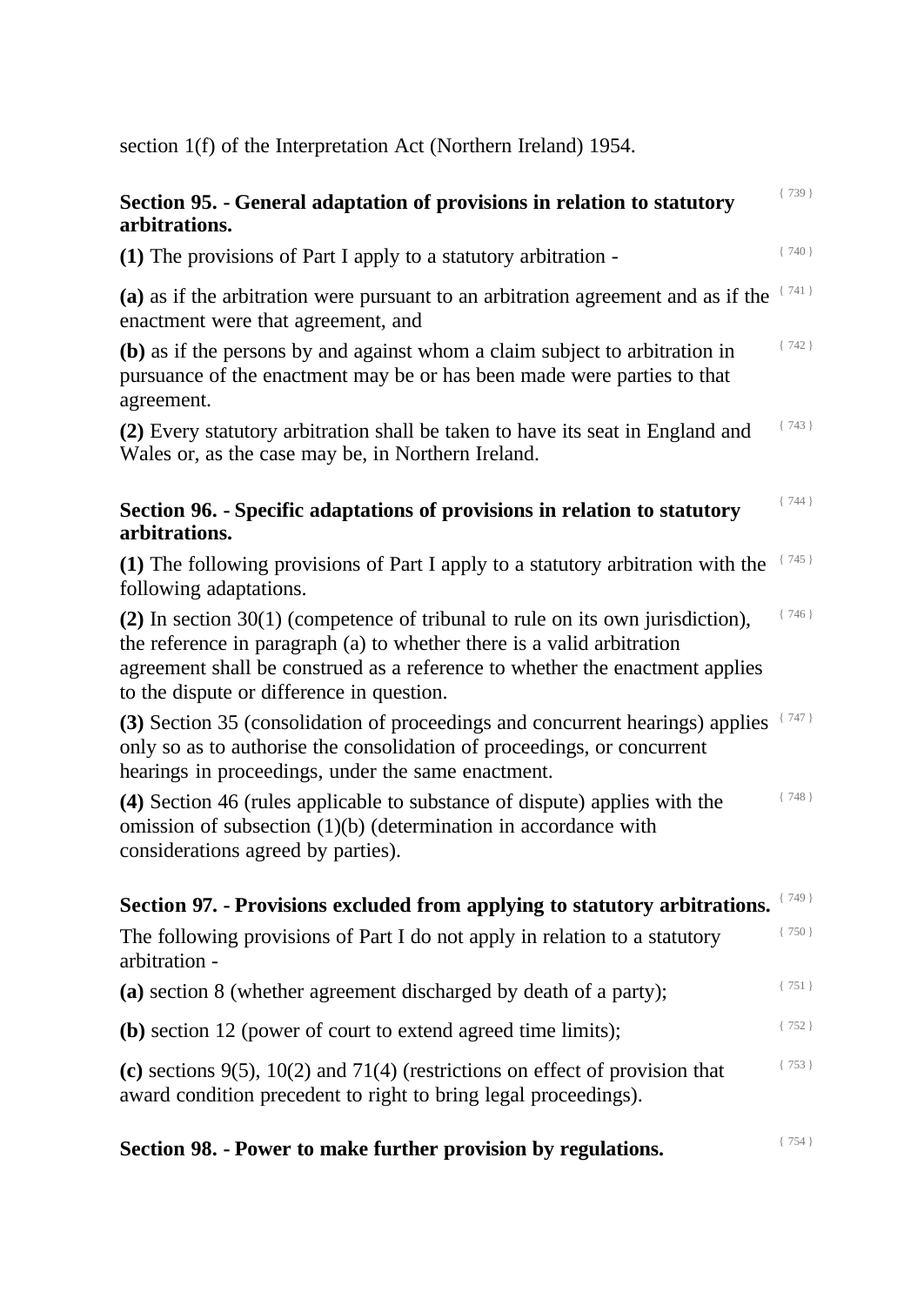| (1) The Secretary of State may make provision by regulations for adapting or<br>excluding any provision of Part I in relation to statutory arbitrations in<br>general or statutory arbitrations of any particular description.                                               | ${755}$ |
|------------------------------------------------------------------------------------------------------------------------------------------------------------------------------------------------------------------------------------------------------------------------------|---------|
| (2) The power is exercisable whether the enactment concerned is passed or<br>made before or after the commencement of this Act.                                                                                                                                              | ${756}$ |
| (3) Regulations under this section shall be made by statutory instrument<br>which shall be subject to annulment in pursuance of a resolution of either<br>House of Parliament.                                                                                               | ${757}$ |
| PART III - RECOGNITION AND ENFORCEMENT OF CERTAIN<br><b>FOREIGN AWARDS</b>                                                                                                                                                                                                   | ${758}$ |
| <b>Enforcement of Geneva Convention awards</b>                                                                                                                                                                                                                               | ${759}$ |
| Section 99. - Continuation of Part II of the Arbitration Act 1950.                                                                                                                                                                                                           | ${760}$ |
| Part II of the Arbitration Act 1950 (enforcement of certain foreign awards)<br>continues to apply in relation to foreign awards within the meaning of that<br>Part which are not also New York Convention awards.                                                            | ${761}$ |
| 1950 c. 27.                                                                                                                                                                                                                                                                  | ${762}$ |
| Recognition and enforcement of New York Convention awards                                                                                                                                                                                                                    | ${763}$ |
| <b>Section 100. - New York Convention awards.</b>                                                                                                                                                                                                                            | ${764}$ |
| (1) In this Part a "New York Convention award" means an award made, in<br>pursuance of an arbitration agreement, in the territory of a state (other than<br>the United Kingdom) which is a party to the New York Convention.                                                 | ${765}$ |
| (2) For the purposes of subsection (1) and of the provisions of this Part<br>relating to such awards -                                                                                                                                                                       | ${766}$ |
| (a) "arbitration agreement" means an arbitration agreement in writing, and                                                                                                                                                                                                   | ${767}$ |
| (b) an award shall be treated as made at the seat of the arbitration, regardless<br>of where it was signed, despatched or delivered to any of the parties. In this<br>subsection" agreement in writing" and "seat of the arbitration" have the same<br>meaning as in Part I. | ${768}$ |
| (3) If Her Majesty by Order in Council declares that a state specified in the<br>Order is a party to the New York Convention, or is a party in respect of any<br>territory so specified, the Order shall, while in force, be conclusive evidence<br>of that fact.            | ${769}$ |
| (4) In this section the New York Convention" means the Convention on the<br>Recognition and Enforcement of Foreign Arbitral Awards adopted by the<br>United Nations Conference on International Commercial Arbitration on 10th                                               | ${770}$ |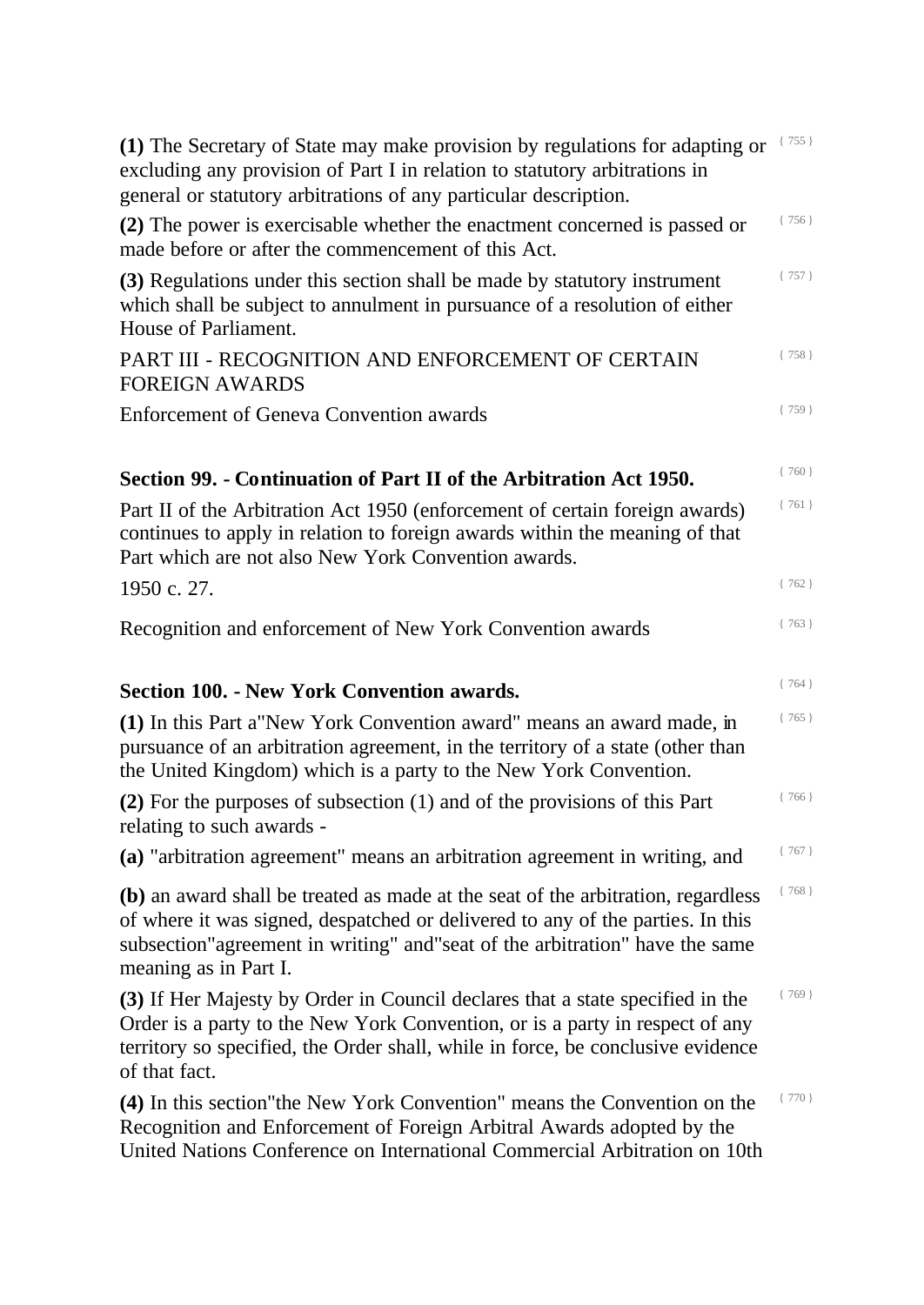June 1958.

| Section 101. - Recognition and enforcement of awards.                                                                                                                                                                                                                            | $\{771\}$ |
|----------------------------------------------------------------------------------------------------------------------------------------------------------------------------------------------------------------------------------------------------------------------------------|-----------|
| (1) A New York Convention award shall be recognised as binding on the<br>persons as between whom it was made, and may accordingly be relied on by<br>those persons by way of defence, set-off or otherwise in any legal<br>proceedings in England and Wales or Northern Ireland. | ${772}$   |
| (2) A New York Convention award may, by leave of the court, be enforced in<br>the same manner as a judgment or order of the court to the same effect. As to<br>the meaning of "the court" see section 105.                                                                       | ${773}$   |
| (3) Where leave is so given, judgment may be entered in terms of the award.                                                                                                                                                                                                      | ${774}$   |
| Section 102. - Evidence to be produced by party seeking recognition or<br>enforcement.                                                                                                                                                                                           | ${775}$   |
| (1) A party seeking the recognition or enforcement of a New York<br>Convention award must produce -                                                                                                                                                                              | ${776}$   |
| (a) the duly authenticated original award or a duly certified copy of it, and                                                                                                                                                                                                    | ${777}$   |
| (b) the original arbitration agreement or a duly certified copy of it.                                                                                                                                                                                                           | ${778}$   |
| (2) If the award or agreement is in a foreign language, the party must also<br>produce a translation of it certified by an official or sworn translator or by a<br>diplomatic or consular agent.                                                                                 | ${779}$   |
| Section 103. - Refusal of recognition or enforcement.                                                                                                                                                                                                                            | ${780}$   |
| (1) Recognition or enforcement of a New York Convention award shall not<br>be refused except in the following cases.                                                                                                                                                             | ${781}$   |
| (2) Recognition or enforcement of the award may be refused if the person<br>against whom it is invoked proves -                                                                                                                                                                  | ${782}$   |
| (a) that a party to the arbitration agreement was (under the law applicable to<br>him) under some incapacity;                                                                                                                                                                    | ${783}$   |
| (b) that the arbitration agreement was not valid under the law to which the<br>parties subjected it or, failing any indication thereon, under the law of the<br>country where the award was made;                                                                                | ${784}$   |
| (c) that he was not given proper notice of the appointment of the arbitrator or<br>of the arbitration proceedings or was otherwise unable to present his case;                                                                                                                   | ${785}$   |
| (d) that the award deals with a difference not contemplated by or not falling<br>within the terms of the submission to arbitration or contains decisions on<br>matters beyond the scope of the submission to arbitration (but see subsection                                     | ${786}$   |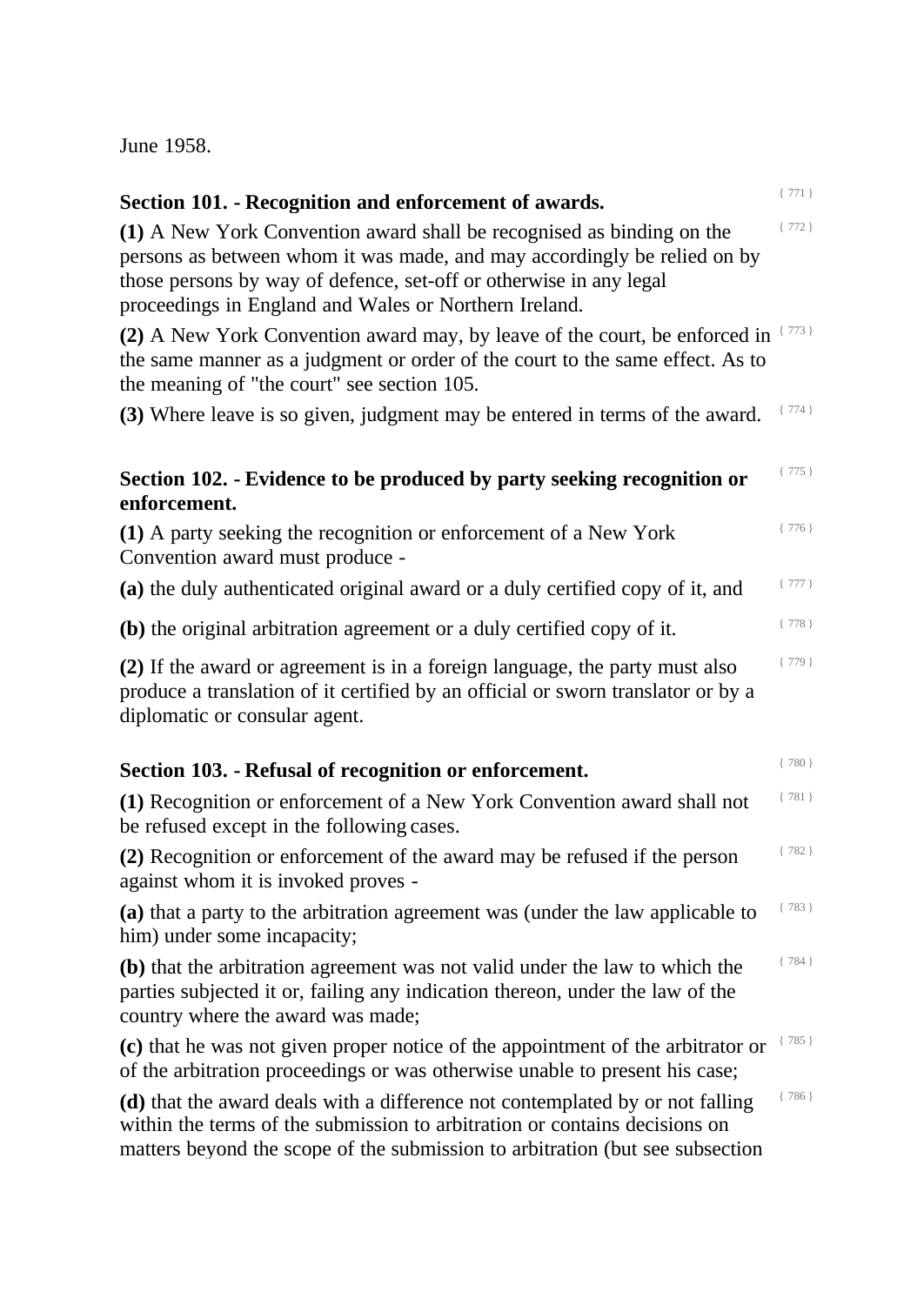| $(4)$ ;                                                                                                                                                                                                                                                                                                                                                                                                                                                                                    |         |
|--------------------------------------------------------------------------------------------------------------------------------------------------------------------------------------------------------------------------------------------------------------------------------------------------------------------------------------------------------------------------------------------------------------------------------------------------------------------------------------------|---------|
| (e) that the composition of the arbitral tribunal or the arbitral procedure was<br>not in accordance with the agreement of the parties or, failing such<br>agreement, with the law of the country in which the arbitration took place;                                                                                                                                                                                                                                                     | ${787}$ |
| (f) that the award has not yet become binding on the parties, or has been set<br>aside or suspended by a competent authority of the country in which, or<br>under the law of which, it was made.                                                                                                                                                                                                                                                                                           | ${788}$ |
| (3) Recognition or enforcement of the award may also be refused if the<br>award is in respect of a matter which is not capable of settlement by<br>arbitration, or if it would be contrary to public policy to recognise or enforce<br>the award.                                                                                                                                                                                                                                          | ${789}$ |
| (4) An award which contains decisions on matters not submitted to<br>arbitration may be recognised or enforced to the extent that it contains<br>decisions on matters submitted to arbitration which can be separated from<br>those on matters not so submitted.                                                                                                                                                                                                                           | ${790}$ |
| (5) Where an application for the setting aside or suspension of the award has<br>been made to such a competent authority as is mentioned in subsection (2)(f),<br>the court before which the award is sought to be relied upon may, if it<br>considers it proper, adjourn the decision on the recognition or enforcement of<br>the award. It may also on the application of the party claiming recognition or<br>enforcement of the award order the other party to give suitable security. | ${791}$ |
| Section 104. - Saving for other bases of recognition or enforcement.                                                                                                                                                                                                                                                                                                                                                                                                                       | ${792}$ |
| Nothing in the preceding provisions of this Part affects any right to rely upon<br>or enforce a New York Convention award at common law or under section<br>66.                                                                                                                                                                                                                                                                                                                            | ${793}$ |
| PART IV - GENERAL PROVISIONS                                                                                                                                                                                                                                                                                                                                                                                                                                                               | ${794}$ |
| Section 105. - Meaning of "the court": jurisdiction of High Court and<br>county court.                                                                                                                                                                                                                                                                                                                                                                                                     | ${795}$ |
| (1) In this Act the court" means the High Court or a county court, subject to<br>the following provisions.                                                                                                                                                                                                                                                                                                                                                                                 | ${796}$ |
| (2) The Lord Chancellor may by order make provision -                                                                                                                                                                                                                                                                                                                                                                                                                                      | ${797}$ |
| (a) allocating proceedings under this Act to the High Court or to county<br>courts; or                                                                                                                                                                                                                                                                                                                                                                                                     | ${798}$ |
| (b) specifying proceedings under this Act which may be commenced or taken<br>only in the High Court or in a county court.                                                                                                                                                                                                                                                                                                                                                                  | 799 }   |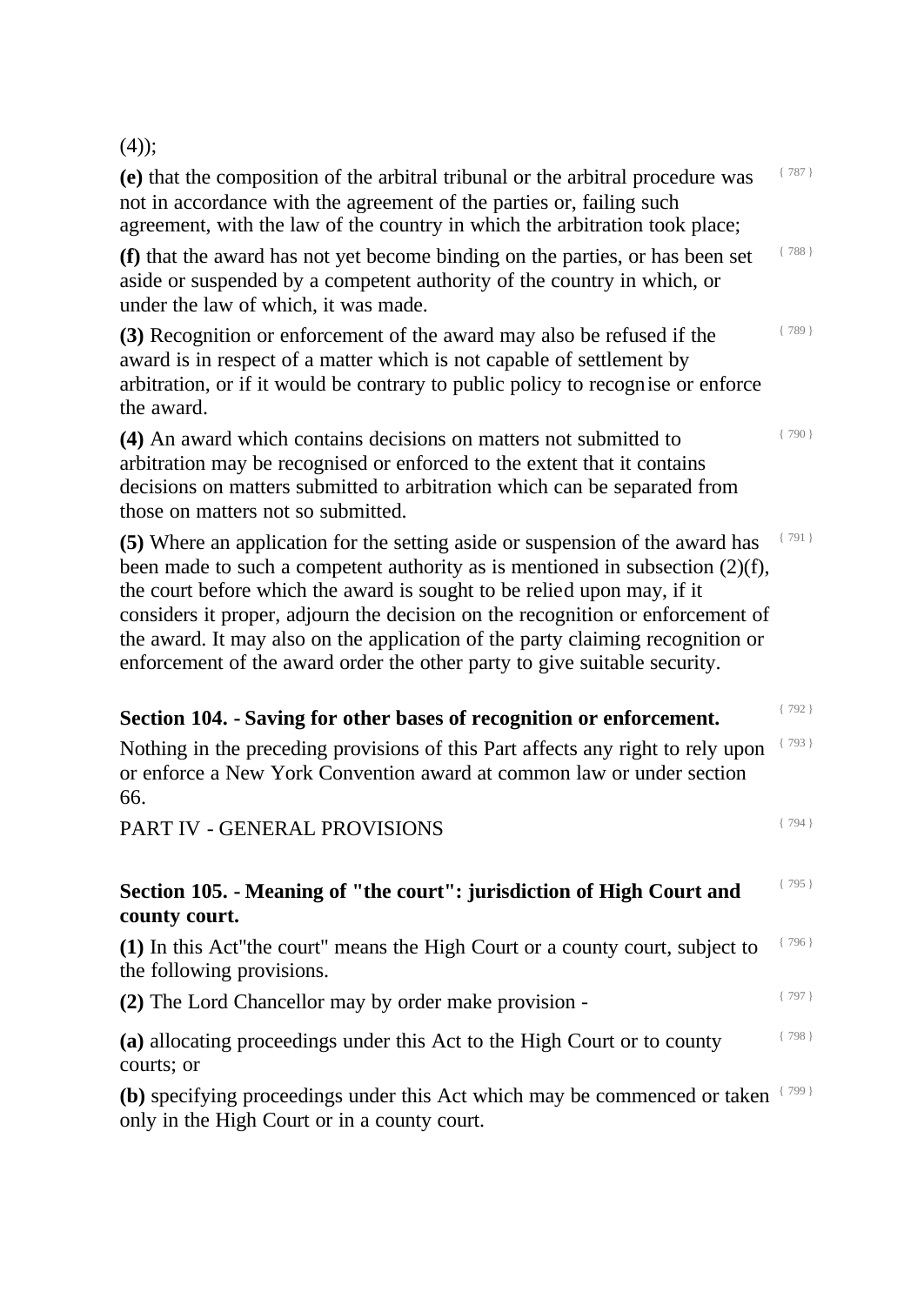| (3) The Lord Chancellor may by order make provision requiring proceedings<br>of any specified description under this Act in relation to which a county court<br>has jurisdiction to be commenced or taken in one or more specified county<br>courts. Any jurisdiction so exercisable by a specified county court is<br>exercisable throughout England and Wales or, as the case may be, Northern<br>Ireland. | ${800}$   |
|--------------------------------------------------------------------------------------------------------------------------------------------------------------------------------------------------------------------------------------------------------------------------------------------------------------------------------------------------------------------------------------------------------------|-----------|
| (4) An order under this section -                                                                                                                                                                                                                                                                                                                                                                            | $\{801\}$ |
| (a) may differentiate between categories of proceedings by reference to such<br>criteria as the Lord Chancellor sees fit to specify, and                                                                                                                                                                                                                                                                     | ${802}$   |
| (b) may make such incidental or transitional provision as the Lord<br>Chancellor considers necessary or expedient.                                                                                                                                                                                                                                                                                           | ${803}$   |
| (5) An order under this section for England and Wales shall be made by<br>statutory instrument which shall be subject to annulment in pursuance of a<br>resolution of either House of Parliament.                                                                                                                                                                                                            | ${804}$   |
| S.I. 1979/1573 (N.I. 12).                                                                                                                                                                                                                                                                                                                                                                                    | ${805}$   |
| 1946 c. 36.                                                                                                                                                                                                                                                                                                                                                                                                  | ${806}$   |
| (6) An order under this section for Northern Ireland shall be a statutory rule<br>for the purposes of the Statutory Rules (Northern Ireland) Order 1979 which<br>shall be subject to annulment in pursuance of a resolution of either House of<br>Parliament in like manner as a statutory instrument and section 5 of the<br>Statutory Instruments Act 1946 shall apply accordingly.                        | ${807}$   |
| Section 106. - Crown application.                                                                                                                                                                                                                                                                                                                                                                            | ${808}$   |
| (1) Part I of this Act applies to any arbitration agreement to which Her<br>Majesty, either in right of the Crown or of the Duchy of Lancaster or<br>otherwise, or the Duke of Cornwall, is a party.                                                                                                                                                                                                         | ${809}$   |
| (2) Where Her Majesty is party to an arbitration agreement otherwise than in<br>right of the Crown, Her Majesty shall be represented for the purposes of any<br>arbitral proceedings -                                                                                                                                                                                                                       | ${810}$   |
| (a) where the agreement was entered into by Her Majesty in right of the<br>Duchy of Lancaster, by the Chancellor of the Duchy or such person as he<br>may appoint, and                                                                                                                                                                                                                                       | ${811}$   |
| (b) in any other case, by such person as Her Majesty may appoint in writing<br>under the Royal Sign Manual.                                                                                                                                                                                                                                                                                                  | ${812}$   |
| (3) Where the Duke of Cornwall is party to an arbitration agreement, he shall<br>be represented for the purposes of any arbitral proceedings by such person as<br>he may appoint.                                                                                                                                                                                                                            | ${813}$   |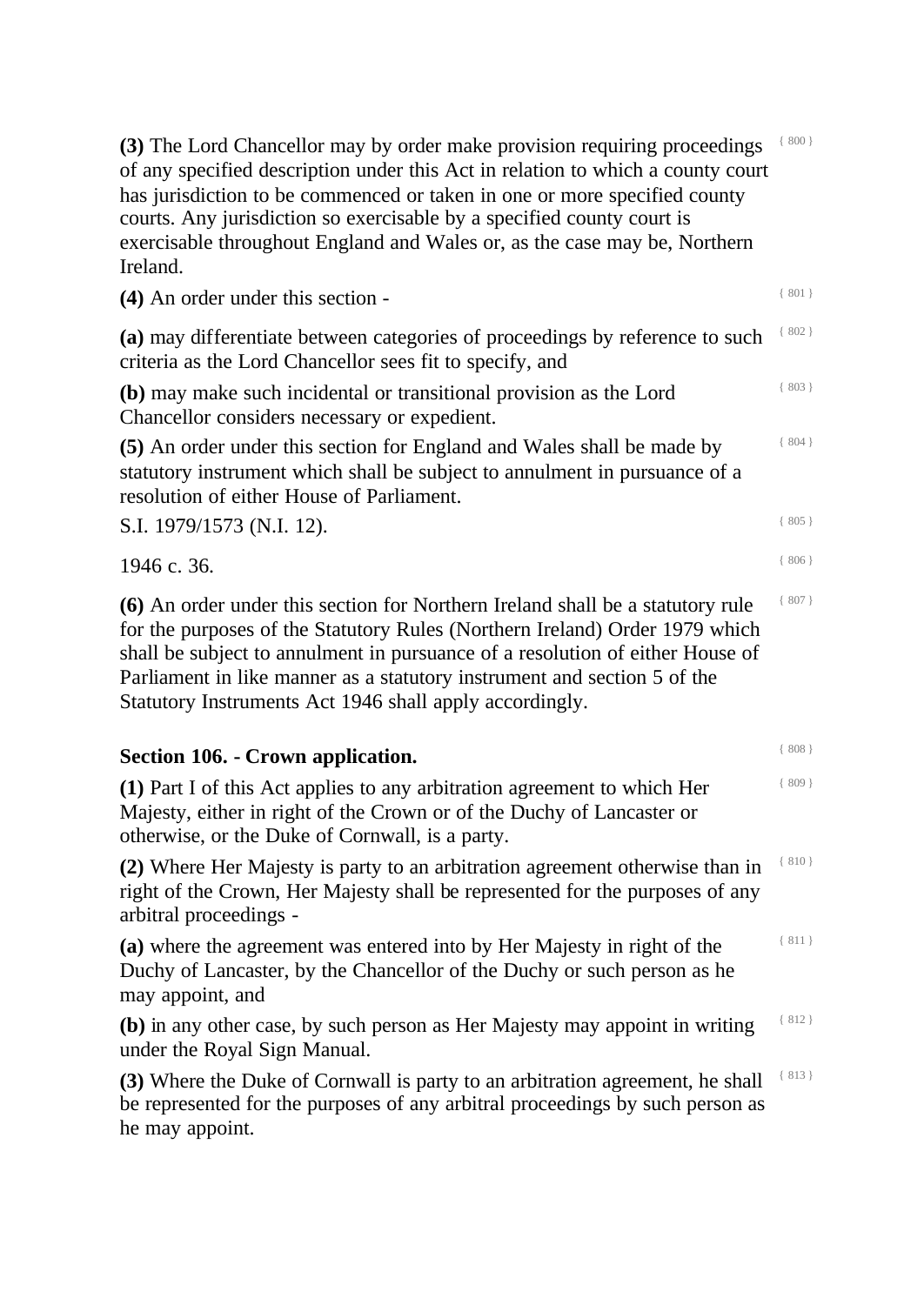**(4)** References in Part I to a party or the parties to the arbitration agreement or to arbitral proceedings shall be construed, where subsection (2) or (3) applies, as references to the person representing Her Majesty or the Duke of Cornwall. { 814 }

| Section 107. - Consequential amendments and repeals.                                                                                                                                                                                                                | ${815}$   |
|---------------------------------------------------------------------------------------------------------------------------------------------------------------------------------------------------------------------------------------------------------------------|-----------|
| (1) The enactments specified in Schedule 3 are amended in accordance with<br>that Schedule, the amendments being consequential on the provisions of this<br>Act.                                                                                                    | ${816}$   |
| (2) The enactments specified in Schedule 4 are repealed to the extent<br>specified.                                                                                                                                                                                 | ${817}$   |
| Section 108. - Extent.                                                                                                                                                                                                                                              | $\{818\}$ |
| (1) The provisions of this Act extend to England and Wales and, except as<br>mentioned below, to Northern Ireland.                                                                                                                                                  | ${819}$   |
| (2) The following provisions of Part II do not extend to Northern Ireland -                                                                                                                                                                                         | ${820}$   |
| section 92 (exclusion of Part I in relation to small claims arbitration in the<br>county court), and                                                                                                                                                                | ${821}$   |
| section 93 and Schedule 2 (appointment of judges as arbitrators).                                                                                                                                                                                                   | ${822}$   |
| (3) Sections 89, 90 and 91 (consumer arbitration agreements) extend to<br>Scotland and the provisions of Schedules 3 and 4 (consequential amendments<br>and repeals) extend to Scotland so far as they relate to enactments which so<br>extend, subject as follows. | ${823}$   |
| 1975 c. 3.                                                                                                                                                                                                                                                          | ${824}$   |
| (4) The repeal of the Arbitration Act 1975 extends only to England and<br>Wales and Northern Ireland.                                                                                                                                                               | ${825}$   |
| Section 109. - Commencement.                                                                                                                                                                                                                                        | ${826}$   |
| (1) The provisions of this Act come into force on such day as the Secretary of<br>State may appoint by order made by statutory instrument, and different days<br>may be appointed for different purposes.                                                           | $\{827\}$ |
| (2) An order under subsection (1) may contain such transitional provisions as<br>appear to the Secretary of State to be appropriate.                                                                                                                                | ${828}$   |
| Section 110. - Short title.                                                                                                                                                                                                                                         | ${829}$   |
| This Act may be cited as the Arbitration Act 1996.                                                                                                                                                                                                                  | ${830}$   |